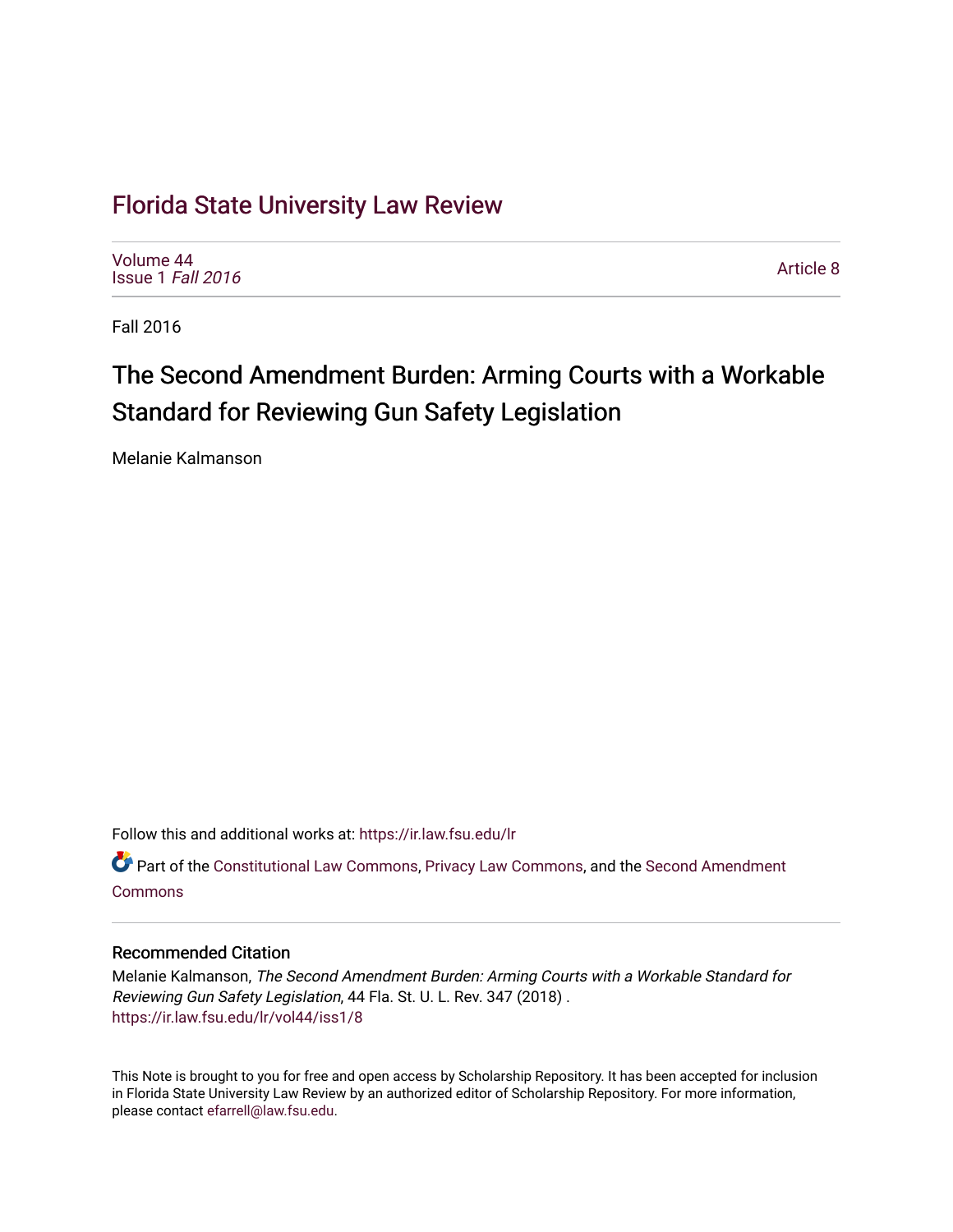### THE SECOND AMENDMENT BURDEN: ARMING COURTS WITH A WORKABLE STANDARD FOR REVIEWING GUN SAFETY LEGISLATION

#### MELANIE KALMANSON<sup>∗</sup>

#### ABSTRACT

Two controversial topics; one framework. Jurisprudence surrounding the Second Amendment to the U.S. Constitution lacks a workable standard under which courts are to review gun control legislation. This Note presents an intersectional argument whereby the abortion "undue burden" framework is applied to Second Amendment legislation. Through this approach of applying the abortion framework to gun control legislation, like those recently proposed or discussed, this Note argues that these provisions would likely be constitutional. Though abortion is at the center of this discussion, this Note does not aim to contribute to discourse concerning reproductive rights and accepts prima facie the currentstanding framework.

| T.   |                                                              | 347 |
|------|--------------------------------------------------------------|-----|
| H.   |                                                              | 350 |
|      | A. Roe v. Wade: Establishing the Fundamental Right to Choose | 351 |
|      |                                                              | 353 |
|      | 1. Planned Parenthood of Southeastern Pennsylvania v. Casey  | 353 |
|      | 2                                                            | 355 |
|      | $\mathcal{S}_{\mathcal{S}}$                                  | 358 |
| III. |                                                              | 359 |
|      |                                                              | 360 |
|      |                                                              | 362 |
|      |                                                              | 362 |
|      |                                                              | 364 |
|      |                                                              | 365 |
|      |                                                              | 367 |
| IV.  | CONVERGING THE TWO: APPLYING THE UNDUE BURDEN STANDARD TO    |     |
|      |                                                              | 371 |
|      | A. Providing What the Second Amendment Is Missing            | 374 |
|      |                                                              | 375 |
|      |                                                              | 376 |
|      | 1. Further Inquiry into Purchaser's Mental Health            | 377 |
|      | 2.                                                           | 379 |
|      | $\mathcal{S}_{\cdot}$                                        | 382 |
| V    |                                                              | 382 |

#### I. INTRODUCTION

 The right to bear arms and the right to choose to have an abortion are both guaranteed to all Americans by the U.S. Constitution,<sup>1</sup> despite generally having starkly different constituencies—the former

<sup>∗</sup> J.D., Florida State University College of Law, 2016, Magna Cum Laude. Thanks to Professor Mary Ziegler and my law school roommate, Zachary Pechter, for their valuable help with this piece.

 <sup>1.</sup> See U.S. CONST. amends. II, XIV.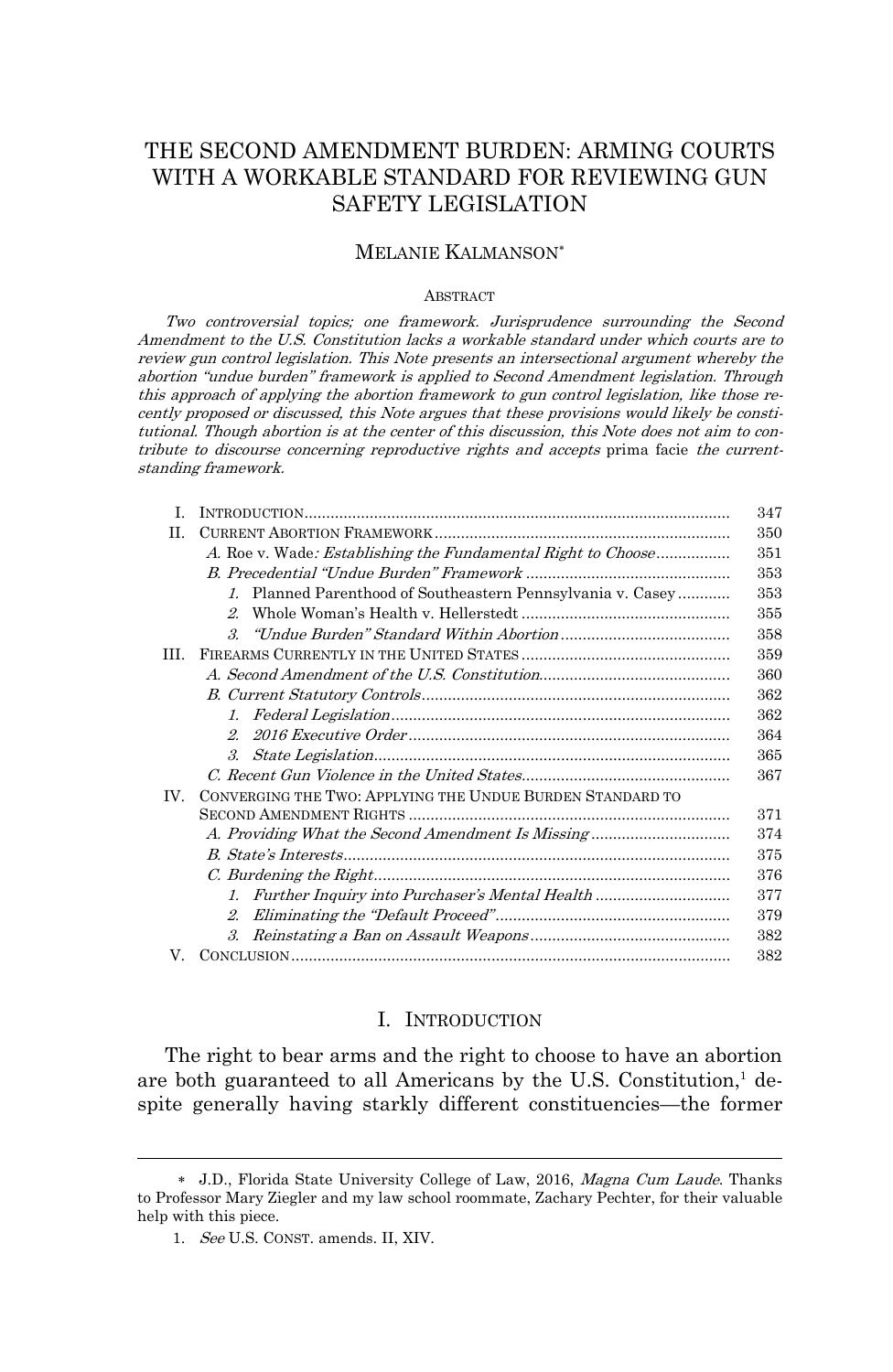being conservative men<sup>2</sup> and the latter being young or minority women.3 While abortion numbers in the United States seem to be decreasing,4 mass gun violence is increasing.5

"There are more guns owned by civilians in the United States than any other country."6 In 2013, there were 112 guns for every 100 Americans, totaling 357,000,000 guns in the United States. <sup>7</sup> On average, there are 12,000 firearm homicides in America each year; add

3. E.g., Zoe Dutton, Abortion's Racial Gap, THE ATLANTIC (Sept. 22, 2014), http://www.theatlantic.com/health/archive/2014/09/abortions-racial-gap/380251/ [https://perma.cc/HSK9-PZ5C]. But see MARY ZIEGLER, AFTER ROE: THE LOST HISTORY OF THE ABORTION DEBATE 7 (2015) (discussing the "German measles outbreak [that] reframed abortion . . . as a procedure sought by respectable, white, middle-class women"). Note, however, this does not mean that conservative women do not seek abortions.

4. Dutton, *supra* note 3.

 $\overline{a}$ 

 5. See Guns in the US: The Statistics Behind the Violence, BBC (Jan. 5, 2016), http://www.bbc.com/news/world-us-canada-34996604 [https://perma.cc/4JBA-ZA4U] [hereinafter Guns in the US (reporting "372 mass shootings in the US in 2015"). A mass shooting is defined as "[four] or more shot and/or killed in a single event . . . , not including the shooter." Main Page, GUN VIOLENCE ARCHIVE, http://www.shootingtracker.com/Main\_Page [https://perma.cc/W8SS-BFRZ] (last visited Sept. 9, 2016) (FBI derived definition); see also BLACK'S LAW DICTIONARY 1176 (10th ed., 2014 Thompson Reuters) (defining "mass murder" as "[a] murderous act or series of acts by which a criminal kills many victims at or near the same time"). But see, e.g., Max Ehrenfreund, We've Had a Massive Decline in Gun Violence in the United States. Here's Why., WASH. POST (Dec. 3, 2015), https://www.washingtonpost.com/news/wonk/wp/2015/12/03/weve-had-a-massive-decline-ingun-violence-in-the-united-states-heres-why/ [https://perma.cc/Y5KA-RC9M] ("Premeditated mass shootings in public places are happening more often . . . .").

 6. Ray Sanchez, Death and Guns in the USA: The Story in Six Graphs, CNN  $(Oct. 3, 2015, 9.01 PM)$ , http://www.cnn.com/2015/10/03/us/gun-deaths-united-states/ [https://perma.cc/WAL2-UAR3].

 7. Christopher Ingraham, There Are Now More Guns Than People in the United States, WASH. POST (Oct. 5, 2015), https://www.washingtonpost.com/news/wonk/wp/ 2015/10/05/guns-in-the-united-states-one-for-every-man-woman-and-child-and-then-some/ ?utm\_term=.3b85d339b395 [https://perma.cc/T6HK-7HEE]; U.S. and World Population Clock, U.S. CENSUS BUREAU, http://www.census.gov/popclock/?intcmp=home\_pop (last visited Sept. 9, 2016) (reporting population of 317,773,895 as of December 31, 2013). This updated ratio was calculated by: 357,000,000/318,000,000. This was a significant increase from 2007. ANTHONY WALSH & CRAIG HEMMENS, INTRODUCTION TO CRIMINOLOGY 384 (3d ed., 2014); Sanchez, *supra* note 6. In 2011, forty-seven percent of Americans reported having a gun in their home, the highest rate since 1993. Jaime Fuller, It's Been 20 Years Since the Brady Bill Passed. Here Are 11 Ways Gun Politics Have Changed., WASH. POST (Feb. 28, 2014; 12:30 PM), https://www.washingtonpost.com/news/the-fix/ wp/2014/02/28/its-been-20-years-since-the-brady-law-passed-how-have-gun-politics-changed/ [https:// perma.cc/2DGV-HATZ] (citing U.S. Gun Households, 1991-2011, GALLUP POLL (Oct. 2011)); see TRIBE & MATZ, supra note 2, at 157.

<sup>2.</sup> See LAURENCE TRIBE & JOSHUA MATZ, UNCERTAIN JUSTICE: THE ROBERTS COURT AND THE CONSTITUTION 157 (1st ed. 2014); David T. Hardy, Gun Owners, Gun Legislation, and Compromise, 31 T.M. COOLEY L. REV. 33, 46-47 (2014); Jeffrey M. Jones, Men, Married, Southerners Most Likely to Be Gun Owners, GALLUP (Feb. 1, 2013), http:// www.gallup.com/ poll/160223/men-married-southerners-likely-gun-owners.aspx [https://perma.cc/38XU-QJVG]; Rich Morin, The Demographics and Politics of Gun-Owning Households, PEW RES. CTR. (July 15, 2014), http://www.pewresearch.org/fact-tank/2014/07/15/the-demographics-and-politics-ofgun-owning-households/ [https://perma.cc/GEP7-9AVB].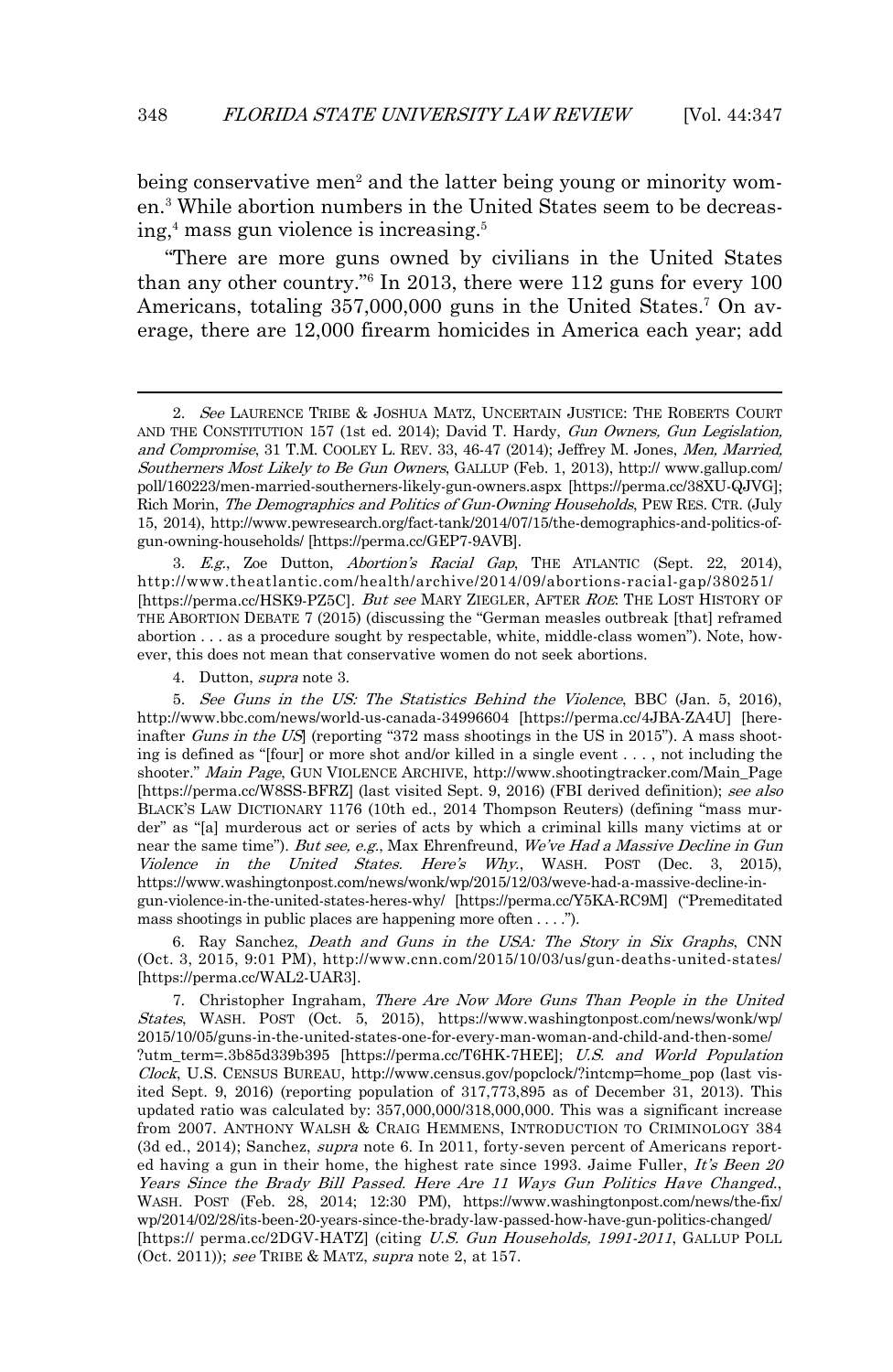to that approximately 19,000 suicides per year using guns.<sup>8</sup> In 2012, the number of gun murders per capita in the United States was approximately thirty times that in the United Kingdom—a country with strict gun control laws.<sup>9</sup> In 2015, at least 13,286 people were killed and 26,819 injured by guns in the United States.<sup>10</sup> In 2016, at least 15,078 people were killed and 30,615 injured by guns in the United States.11 Of these people, 3,801 minors were killed or injured by firearms.12 Yet, despite these statistics, firearm proponents urge American lawmakers to allow civilians unfettered access to firearms under the Second Amendment of the U.S. Constitution.<sup>13</sup>

In 2011, 16.9 abortions were performed per 1,000 women of childbearing age, accounting for 1,100,000 abortions in the United States that year.<sup>14</sup> In 2012, there were 699,202 "legal induced abortions" reported to the Centers for Disease Control and Prevention—a significant decrease from the 2011 number. <sup>15</sup> In 2013, that number dropped to  $664,435$ —a decrease of five percent.<sup>16</sup> The pro-life movement pushes lawmakers and lay people to view abortion as murder, 17 notwithstanding the U.S. Supreme Court's 1973 declaration that Americans, specifically women, have a fundamental right to choose to abort a pregnancy until the point of viability.18 Where gun control is lacking any controlling standard, abortion jurisprudence applies the standard that States cannot impose any restriction that imposes an undue burden on a woman seeking an abortion.19

9. Guns in the US, supra note 5; see WALSH & HEMMENS, supra note 7, at 384.

10. Guns in the US, supra note 5.

11. Past Summary Ledgers, GUN VIOLENCE ARCHIVE, http://www.gunviolencearchive.org/ past-tolls [https://perma.cc/SRA4-ZVYP].

12. Id.  $(3,128$  teens between 12 and 17 years of age  $+ 673$  children between 0 and 11 years of age).

14. Dutton, supra note 3.

15. Data and Statistics: Abortion, CTRS. FOR DISEASE CONTROL & PREVENTION, https://www.cdcgov/mmwr/volumes/66/ss/ss6624a1.htm?s\_cid=ss6624a1\_w [https://perma.cc/J2TH-59W5].

 <sup>8.</sup> TRIBE & MATZ, supra note 2, at 157. In 2010, an additional 338,000 nonfatal crimes were committed with guns. Id.

<sup>13.</sup> See infra notes 115-16.

<sup>16.</sup> Id.

<sup>17.</sup> This view comes from viewing the fetus as a life that is ended when a pregnancy is aborted. E.g., Paige Comstock Cunningham, Is Abortion a Women's Issue? Pro-Life, 5 UPDATE ON LAW RELATED EDUC. 6, 9 (1981) (arguing that biological evidence establishes that a fetus is a life); Jean Rosenbluth, *Abortion as Murder: Why Should Women Get Off?* Using Scare Tactics to Preserve Choice, 66 S. CAL. L. REV. 1237, 1247 (1993).

<sup>18.</sup> Roe v. Wade, 410 U.S. 113 (1973); see Gonzales v. Carhart, 550 U.S. 124, 146 (2007). Viability is "the point at which a fetus could potentially live outside the mother's womb without medical aid." ZIEGLER, supra note 3, at 11. This point has not been specifically defined by the medical community.

<sup>19.</sup> Carhart, 550 U.S. at 146 (applying the "undue burden" framework from Casey); Planned Parenthood of Se. Pa. v. Casey, 505 U.S. 833 (1992).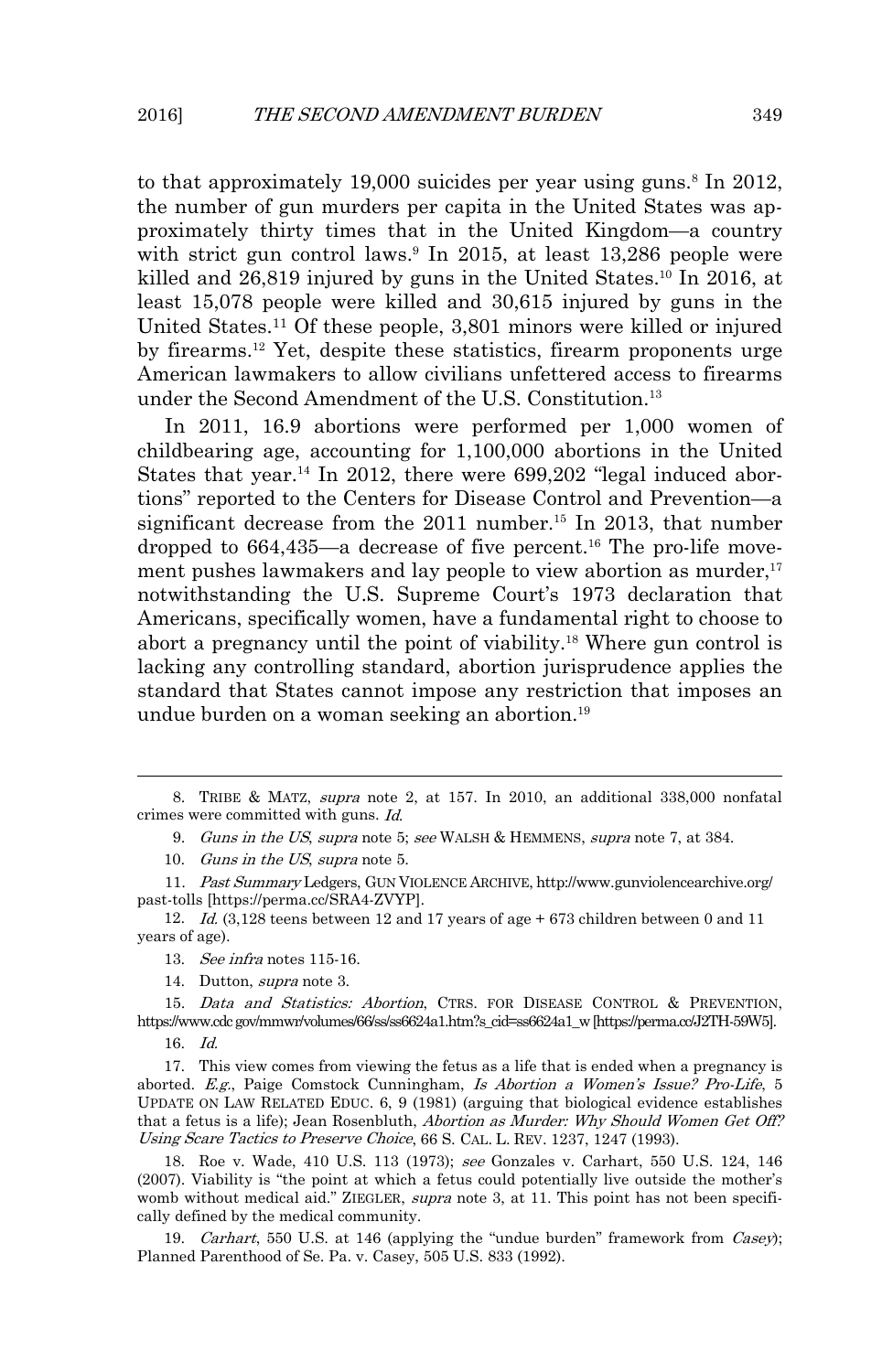While abortion and gun control divide the country politically, this Note argues that the relationship between the two is constitutionally instructive. The U.S. Supreme Court's Second Amendment jurisprudence is in flux and provides little guidance to courts reviewing gun control legislation. In response, this Note argues that the "undue burden" test—the cornerstone of the U.S. Supreme Court's abortion jurisprudence—intuits a reasonable approach to reviewing gun safety legislation. Part II describes the current-standing abortion framework, contextualizing the three most significant U.S. Supreme Court rulings, including its most recent in  $2016$ ,<sup>20</sup> to develop and explain the standard being cross-applied here. Part III defines the currentstanding gun control framework transpiring from the Second Amendment of the U.S. Constitution, legislation, and statutory provisions. Part IV merges the two frameworks, contending that the "undue burden" framework is an immediate and workable solution to the lack of guidance and structure in Second Amendment jurisprudence at a time where gun control is at the forefront. Part V concludes, urging courts to borrow from abortion jurisprudence for a workable standard to apply in reviewing much-needed legislation regulating firearms in the United States.

#### II. CURRENT ABORTION FRAMEWORK

To apply the current abortion structure elsewhere, as this Note does, its function and background must generally be understood. 21 This Part discusses the Court's recognition of the right to choose to terminate a pregnancy and the Court's progression towards the current-standing 'undue burden' standard. Starting with Roe v. Wade in 1973, which is viewed as the beginning of modern polarization on the abortion debate, <sup>22</sup> the Court established that the right to have an abortion is a fundamental right guaranteed by the Fourteenth Amendment of the U.S. Constitution. 23 Contrary to popular belief, however, there was a long history of abortion contention before Roe v. Wade.<sup>24</sup> Though the contentions are characterized differently today, abortion "had drawn attention to fundamental questions about the rights of women, the boundaries of medical authority, and the proper

23. Roe, 410 U.S. at 113.

 $\overline{a}$ 

24. ZIEGLER, supra note 3, at 9.

<sup>20.</sup> Whole Woman's Health v. Hellerstedt, 136 S. Ct. 2292 (2016).

<sup>21.</sup> For more in-depth conversation on the "undue burden" standard from the U.S. Supreme Court's decision in Planned Parenthood of Southeastern Pennsylvania v. Casey, see Caitlin E. Borgmann, Abortion, the Undue Burden Standard, and the Evisceration of Women's Privacy, 16 WM. & MARY J. WOMEN & L. 291 (2009); Khiara M. Bridges, Capturing the Judiciary: Carhart and the Undue Burden Standard, 67 WASH. & LEE L. REV. 915 (2010); Reva B. Siegel, Dignity and the Politics of Protection: Abortion Restrictions Under Casey/Carhart, 117 YALE L.J. 1694 (2008).

<sup>22.</sup> See ZIEGLER, supra note 3, at 9.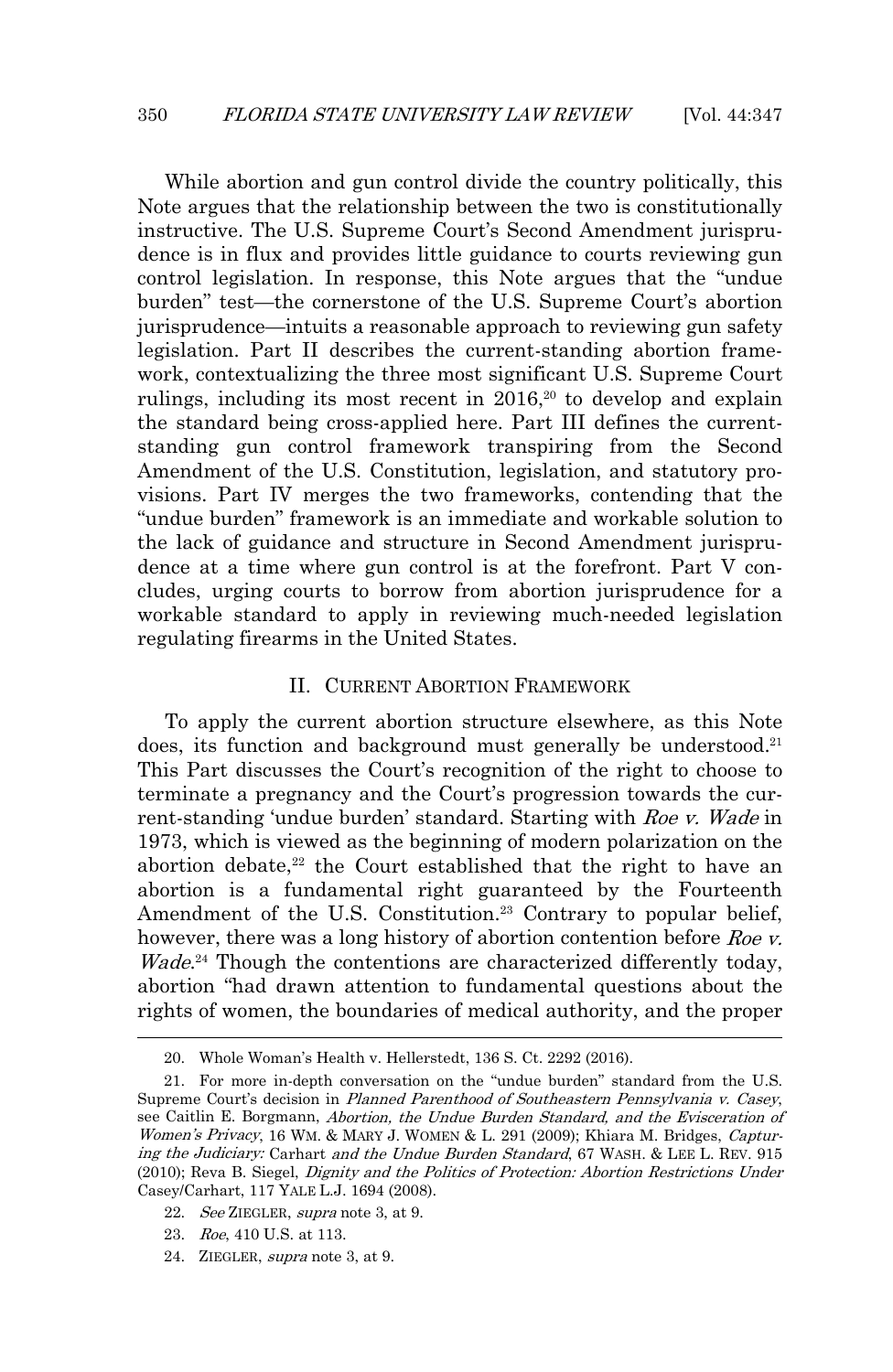definition of personhood" even before Roe was listed on the Court's docket.<sup>25</sup> Roe arose as a response to "efforts to secure constitutional protection for reproductive rights."26

Section A of this Part explains the milestone Roe v. Wade opinion. Section B then contextualizes the Planned Parenthood of Southeastern Pennsylvania v. Casey case in the wake of reactions to Roe and explains the current precedent that *Casey* established for abortion review, analyzes the Court's most recent decision on abortion in Whole Woman's Health v. Hellersted $t^{27}$  and how it contributed to the "undue burden" standard, and explains how the "undue burden" logic underlies several topics outside of abortion, providing background and support for the argument herein that the "undue burden" framework is capable of intersectional application.

#### A. Roe v. Wade: *Establishing the Fundamental Right to Choose*

In 1973, the U.S. Supreme Court reviewed the constitutionality of two Texas statutes that criminalized abortion and a Georgia statute that required a woman to obtain approval from a medical panel before receiving an abortion. 28 Plaintiff, Jane Roe, was a single woman who "was unable to get a 'legal' abortion . . . because her life did not appear to be threatened by . . . her pregnancy."29 James Hubert Hallford, a physician who was arrested under the Texas statute for providing abortions, intervened in the action, $30$  claiming the statutes were too vague and provided too little guidance to abortion providers who were required to determine when providing an abortion would be legal. 31 John and Mary Doe, plaintiffs in a companion complaint, filed suit on behalf of themselves and all similarly situated couples who experience fertility difficulties and may find themselves needing an abortion.<sup>32</sup> Interpreting the Article III standing doctrine,<sup>33</sup> the Court determined that jurisdiction was proper for the Roes' and Does' appeal because pregnancy presented a different circumstance than other injuries at law that justified an exception, or alteration, to the injury in fact standing requirement—a limited time period and likelihood of repetition to the same person.<sup>34</sup> In other words, because the

- 27. 136 S. Ct. 2292 (2016).
- 28. Roe, 410 U.S. at 113, 117-18; ZIEGLER, supra note 3, at 11.
- 29. Roe, 410 U.S. at 120.
- 30. Id. at 120-21.
- 31. Id. The Court dismissed Hallford's complaint in intervention. Id. at 127.
- 32. Id. at 121.
- 33. See U.S. CONST. art. III.
- 34. Roe, 410 U.S. at 125, 127-29.

<sup>25.</sup> Id. For further discussion of the pre-Roe abortion debate and history, see generally id. at Introduction.

<sup>26.</sup> Id. at 9.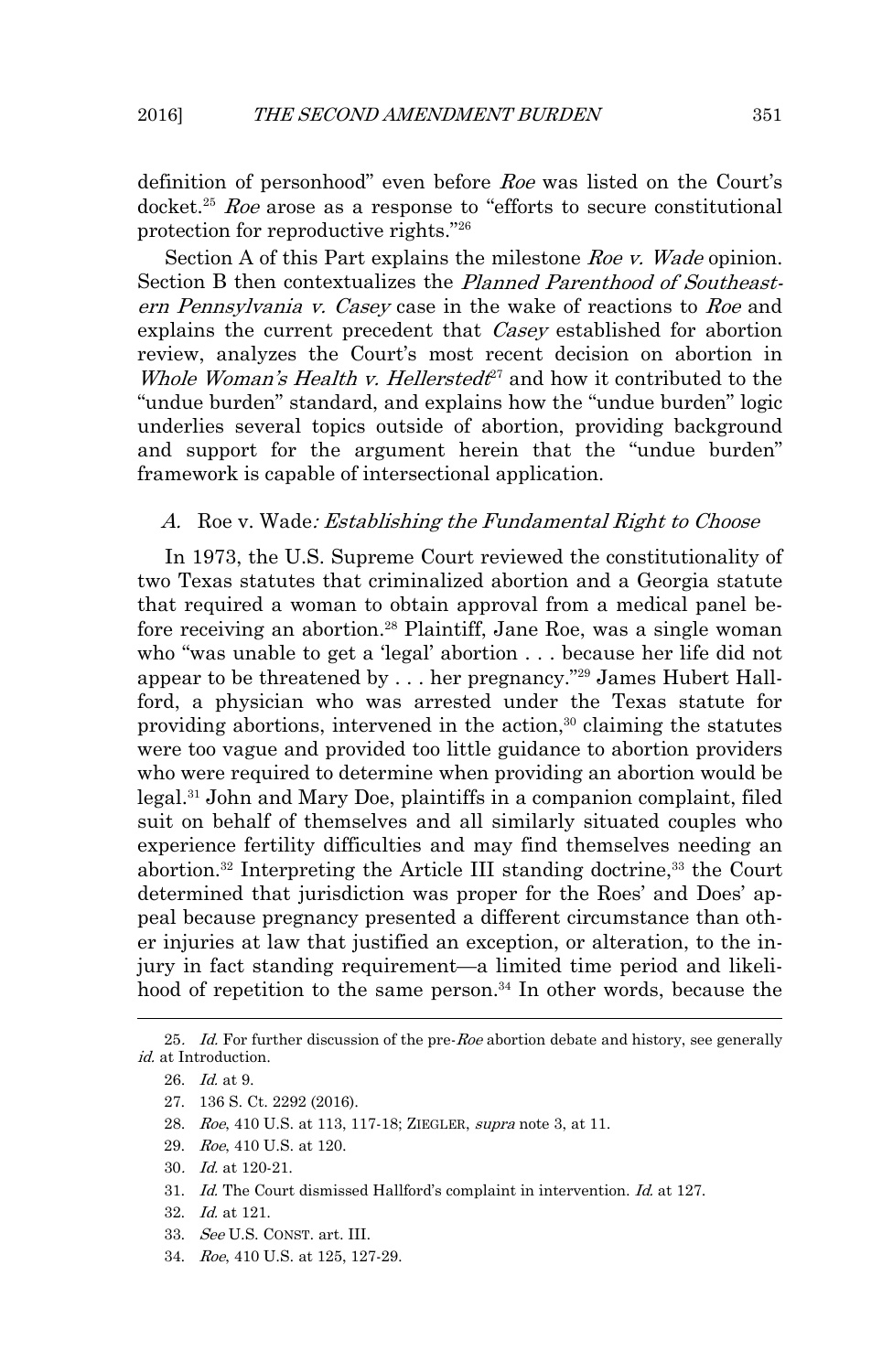Roes and/or Does could have become pregnant again and pregnancy is naturally limited to nine months, which may be insufficient to fully litigate a claim, the Court accepted that the injury, which originally brought rise to the lawsuit, was technically no longer present.35

Upon review, grounding its decision in the long-standing "guarantee of personal privacy"36 from the Fourteenth Amendment's Due Process Clause, the Roe Court established that a woman has a fundamental right to "deci[de] whether or not to terminate her pregnancy."37 The Court explained that when a state denies this choice to a woman, it imposes great detriment upon her, including maternal difficulties, "[p]sychological harm," distress from an unwanted child, the "stigma of unwed motherhood," etc.38 Despite recognizing this right as fundamental, though, the Court reserved related state interests, declining to make the right to an abortion absolute.<sup>39</sup>

Here arises the trimester framework that was established in Roe and used to review abortion legislation thereafter. Applying strict scrutiny,<sup>40</sup> the Court recognized the State's "interests in safeguarding" health, in maintaining medical standards, and in protecting potential life."41 The Court determined that the State's "important and legitimate interest" in the mother's health begins at the end of the first trimester; therefore, the State must leave the decision to abort a pregnancy to a woman and her physician during the first trimester before this point. 42 In the second trimester, once the State's interests have ripened, the State may regulate abortions "to the extent that the regulation reasonably relates to the preservation and protection of maternal health." $43$  Then, upon fetal viability, $44$  the State has an "important and legitimate interest in potential life" and can regulate abortions to protect fetal life, "except when [abortion] is necessary to

<sup>35.</sup> See id. at 128.

<sup>36.</sup> Id. at 152-53 (citing Eisenstadt v. Baird, 405 U.S. 438, 453-54, 460, 463-65 (1972); Loving v. Virginia, 388 U.S. 1, 12 (1967); Prince v. Massachusetts, 321 U.S. 158, 166 (1944); Skinner v. Oklahoma, 316 U.S. 535, 541-42 (1942); Palko v. Connecticut, 302 U.S. 319, 325 (1937); Pierce v. Soc'y of Sisters, 268 U.S. 510, 535 (1925); Meyer v. Nebraska, 262 U.S. 390 (1923)).

<sup>37.</sup> Id. at 153.

<sup>38.</sup> Id.; accord id. at 162-63. Cf. Siegel, supra note 21, at 1714-19, 1726 (explaining that this protective argument for the mother's well-being became a strategy to further the elimination of abortion).

<sup>39.</sup> Roe, 410 U.S. at 153-55 (citations omitted).

<sup>40.</sup> Id. at 155-56 (citations omitted); see also Roe v. Wade (1973), LEGAL INFO. INST., CORNELL U. L. SCH., https://www.law.cornell.edu/wex/roe\_v.\_wade\_1973 (last visited Sept. 9, 2016) ("[G]overnment regulation of abortions must meet strict scrutiny in judicial review.").

<sup>41.</sup> Roe, 410 U.S. at 154.

<sup>42</sup>. Id. at 163.

<sup>43.</sup> Id.; see ZIEGLER, supra note 3, at 11.

<sup>44.</sup> See Cunningham, supra note 17.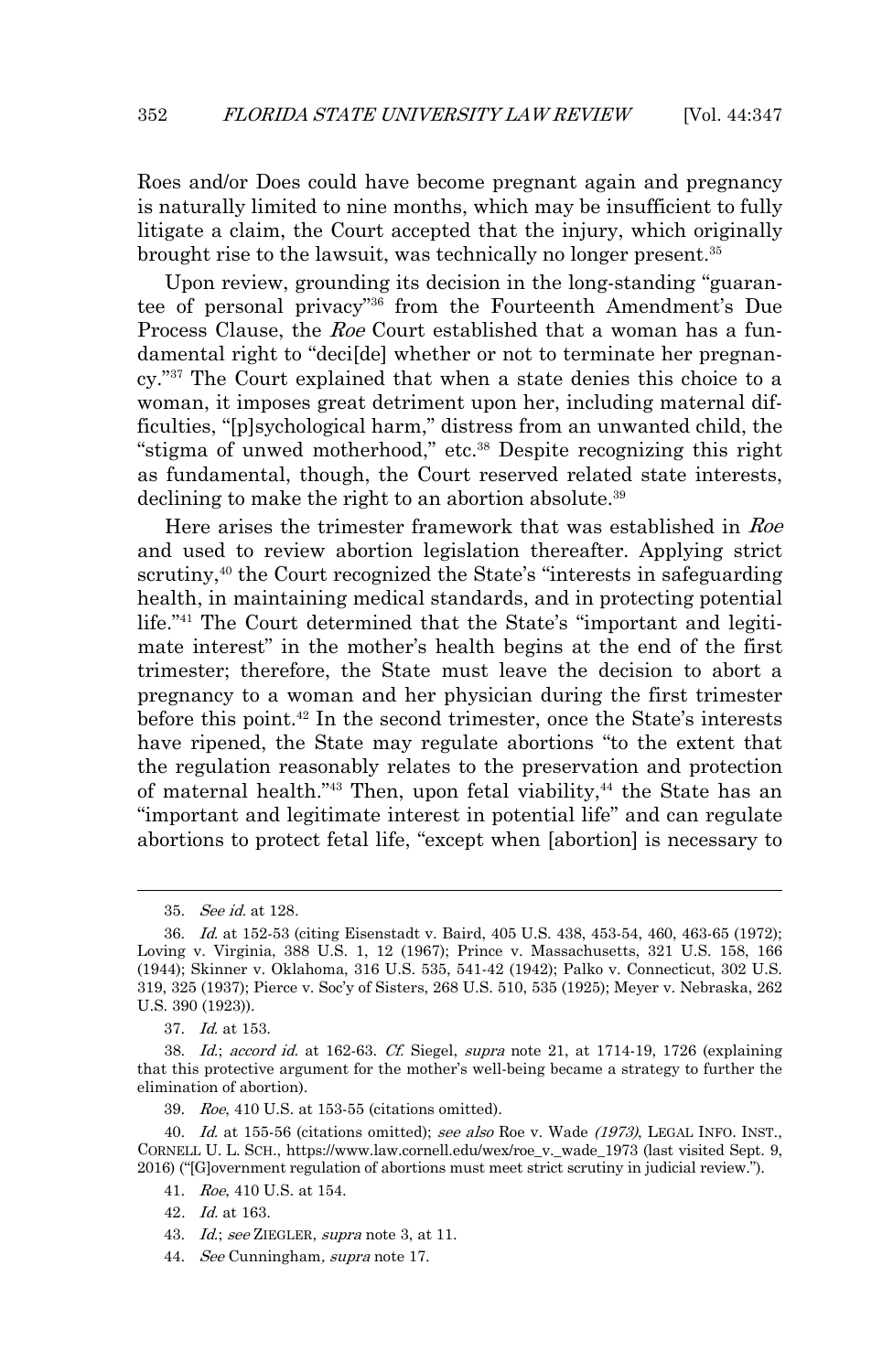preserve the life or health of the mother."45 Establishing this trimester framework and using it to review the statutes *sub judice*, the Roe Court invalidated the Texas statutes.<sup>46</sup> Roe's trimester framework served as the abortion structure for almost twenty years.

#### B. Precedential "Undue Burden" Framework

Despite some predictions, abortion was not a settled issue in the wake of Roe.<sup>47</sup> As abortion discourse and legislation progressed after Roe, the competing interests involved in the abortion conversation became clearer. These interests contextualize the Court's plurality decision in Planned Parenthood of Southeastern Pennsylvania v. Casey,<sup>48</sup> nineteen years after Roe, and the majority decision in Whole Woman's Health v. Hellerstedt,<sup>49</sup> twenty-four years after Casey. This Section discusses these decisions which developed the "undue burden" standard to where it is today.

#### 1. Planned Parenthood of Southeastern Pennsylvania v. Casey

In *Casey*, the U.S. Supreme Court reviewed five provisions of the Pennsylvania Abortion Control Act of 1982<sup>;50</sup> (1) informed consent,<sup>51</sup> (2) parental consent,<sup>52</sup> (3) spousal consent,<sup>53</sup> (4) medical emergency exception,<sup>54</sup> and (5) clinic reporting requirements.<sup>55</sup> The provisions reviewed in *Casey* reflect the pro-life incrementalist strategy that

 $\overline{a}$ 

51. This provision required a woman to "give her informed consent prior to the abortion procedure" after receiving "certain information at least 24 hours before the [procedure]." Id. at 844; accord 18 PA. CONS. STAT. § 3205 (1990); see also Siegel, supra note 21, at 1712 (explaining how informed consent was an invention by incrementalists). The Court upheld this as constitutional so long as the information provided is "truthful [and] nonmisleading." *Casey*, 505 U.S. at 882-87.

52. This provision required a minor to obtain the informed consent of a parent or judicial bypass to seek an abortion. Casey, 505 U.S. at 844.

53. This provision required "married wom[e]n seeking an abortion [to] sign a statement indicating that [they] notified [their] husband of [the] intended abortion." Id.

54. This provision excused compliance with the preceding provisions in case of a "medical emergency." Id. "Medical emergency" was defined in 18 PA. CONS. STAT. § 3203 (1990) as a "condition which, on the basis of the physician's good faith clinical judgment, so complicates the medical condition of a pregnant woman as to necessitate the immediate abortion of her pregnancy to avert her death or for which a delay will create serious risk of substantial and irreversible impairment of a major bodily function." Casey, 505 U.S. at 879. This provision was upheld as constitutional. *Id.* at 880.

55. These provisions required abortion-providing facilities to report certain information. *Id.* at 844.

<sup>45.</sup> Roe, 410 U.S. at 163-64.

<sup>46.</sup> Id. at 164-65.

<sup>47.</sup> See generally ZIEGLER, supra note 3 (discussing the development of abortion politics after Roe).

<sup>48. 505</sup> U.S. 833, 844 (1992).

<sup>49. 136</sup> S. Ct. 2292 (2016).

<sup>50.</sup> Casey, 505 U.S. at 844.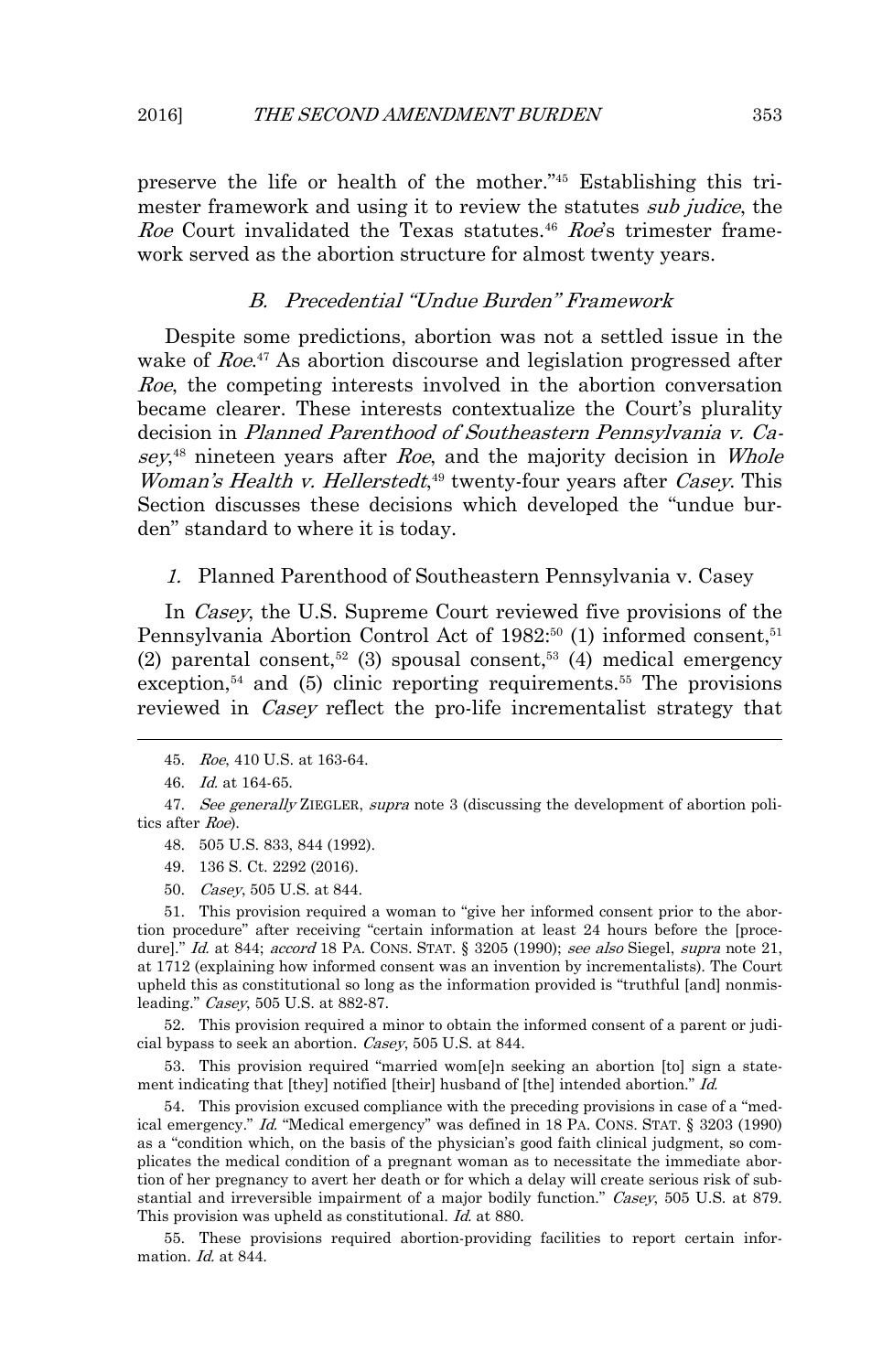emerged after *Roe*.<sup>56</sup> Once *Roe* established that women must have the choice to have an abortion, <sup>57</sup> pro-life incrementalism sought to sidestep Roe by enacting restrictions that would further complicate a woman's access to abortion without restricting abortion altogether. 58 Proponents of this strategy believed that with enough cumulative success from incremental provisions restricting access to abortion, the pro-life movement could accomplish its overall mission of eliminating abortion and thereby undermine the Court's holding in Roe.<sup>59</sup> "Incrementalists' focus on middle-ground restrictions stemmed from a belief that the pro-life movement had to achieve something concrete in order to remain a viable political force."60

Primarily resting on stare decisis to safeguard the Court's legitimacy, the *Casey* Court affirmed the "essential holding" of Roe v.  $W \in W \in W$  that a woman's right to choose to have an abortion is fundamental under the Fourteenth Amendment's guarantee of personal liberty interests. $62$  The *Casey* Court then overturned the procedural aspect of Roe, namely the trimester framework, and, relying on scientific advances, presented a new standard for reviewing restrictive abortion legislation.<sup>63</sup> The *Casey* Court (1) determined that *Roe's* trimester framework was too rigid and "undervalue[d] the State's interest in the potential [fetal] life" and (2) created the "undue burden" framework.64

Under this new standard, "[o]nly where state regulation imposes an undue burden on a woman's ability to make th[e] decision [to have an abortion] does the power of the State reach into the heart of the liberty protected by the Due Process Clause [of the Fourteenth Amendment]."65 Thus, an abortion-restrictive statute is valid so long as it does not create such an undue burden. Applying this framework and upholding most of the provisions under review, the Court as-

 $\overline{a}$ 

60. ZIEGLER, supra note 3, at 59. Though, they received flak from the movement's absolutists who would settle for nothing less than an absolute ban on abortion. Id. at 59, 78-84.

61. E.g., Gonzales, 550 U.S. at 169 (Ginsburg, J., dissenting).

62. Planned Parenthood of Se. Pa. v. Casey, 505 U.S. 833, 846-47, 856-66, 870 (1992); Roe v. Wade, 410 U.S. 113 (1973); see U.S. CONST. amend. XIV, § 1. Although the Roe Court did not preclude founding this right in the Ninth Amendment, the Casey Court followed the Roe decision in relying on the Due Process Clause of the Fourteenth Amendment as the source of this right. Casey, 505 U.S. at 847.

63. Casey, 505 U.S. at 860, 873, 876.

64. Id. at 875-76.

65. Id. at 874.

<sup>56.</sup> See ZIEGLER, supra note 3, at 62-71 (discussing the incrementalist strategy and its development).

<sup>57.</sup> Id. at 185.

<sup>58</sup>. Id. at 58; Siegel, supra note 38, at 1708-09.

<sup>59.</sup> ZIEGLER, supra note 3, at 59. The Supreme Court's decision in Gonzales v. Carhart, 550 U.S. 124, 158 (2007), was seen as an incrementalist victory. Siegel, supra note 21, at 1708. But cf. id. at 1710.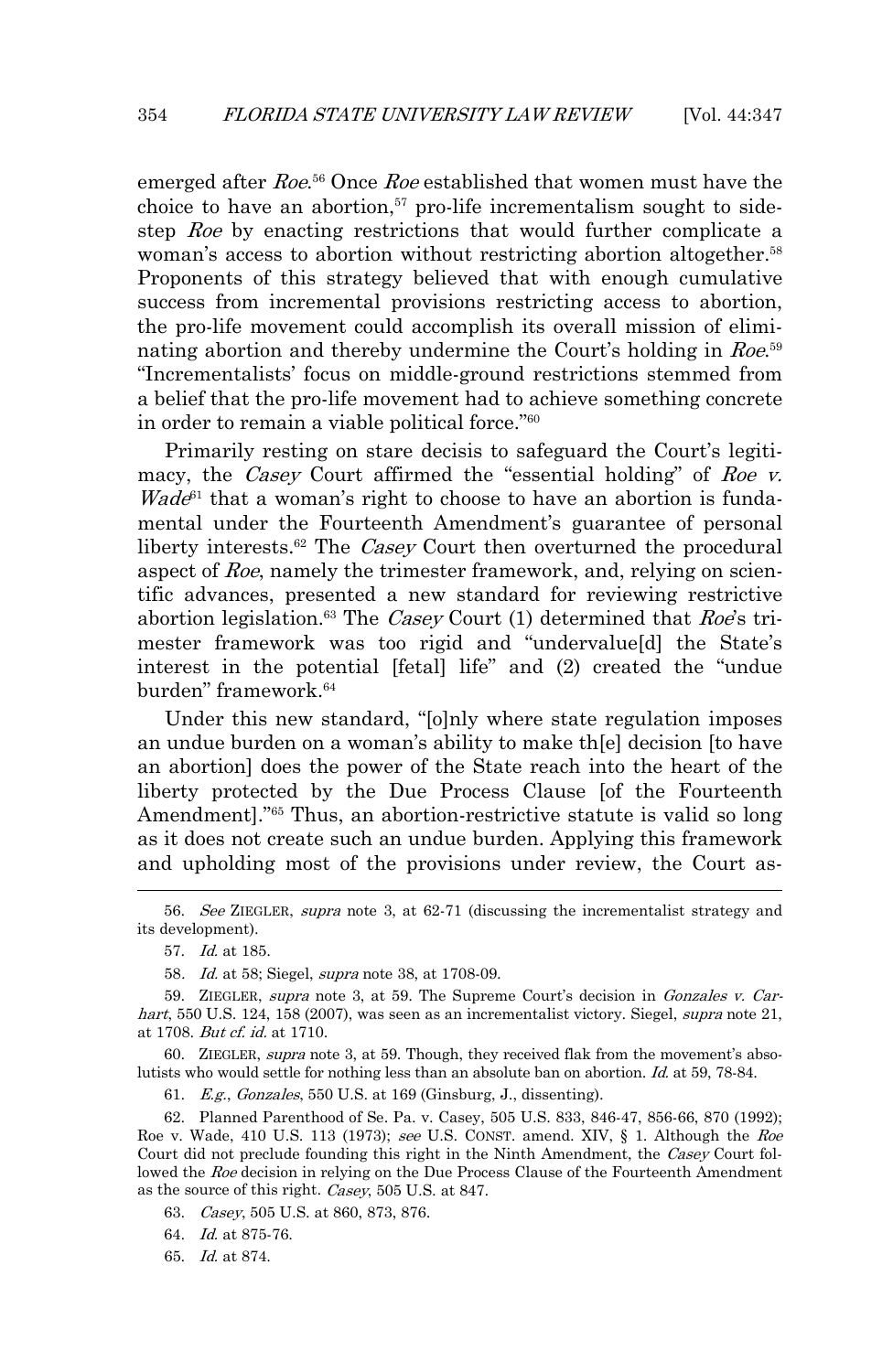sumed the duty of protecting a woman by "justifying abortion restrictions on the basis of the physical or psychological harms supposedly produced by the procedure."66 This opinion undermined the absolutism of Roe, creating an opportunity for legislatures to limit the way in which abortions are accessed and conducted. $67$  Nevertheless, Casey's "undue burden" framework provides the current standard of review for abortion legislation.<sup>68</sup>

Rather than focusing on whether a state has justifiably infringed upon a constitutional right, the "undue burden" standard focuses on whether a statute effectuates a substantial infringement,<sup>69</sup> seemingly gleaning from a principle that restrictions are acceptable so long as the right may still be accessed.70 Regardless of either side's view on the validity of this framework for abortion, the "undue burden" framework lends guidance and a sense of uniformity to abortion jurisprudence and has for almost twenty-five years. Arguably, the standard lends discretion to the court applying it because it is vaguely defined and allows courts to tailor individual analyses to specific facts. <sup>71</sup> Nevertheless, the framework provides at least a roadmap to courts for reviewing statutes affecting women's access to abortion.

#### 2. Whole Woman's Health v. Hellerstedt

In 2016, the U.S. Supreme Court decided the newest case in the abortion narrative, Whole Woman's Health v. Hellerstedt.<sup>72</sup> The Hellerstedt Court reviewed Texas House Bill 2 ("HB2") that, if upheld, would have caused more than seventy-five percent of abortion clinics

<sup>66.</sup> Mary Ziegler, Women's Rights on the Right: The History and Stakes of Modern Pro-Life Feminism, 28 BERKELEY J. GENDER L. & JUST. 232, 232 (2013) (explaining that this argument of harm to the woman receiving an abortion has been adopted and furthered by the modern pro-life feminist perspective). But see Gonzales, 550 U.S. at 169-91 (Ginsburg, J., dissenting) (disputing strongly the argument that women need to be externally informed for the decision to have an abortion to psychologically affect them); Roe, 410 U.S. at 153 (stating, instead, that the psychological harm arises when a woman is denied access to an abortion).

<sup>67.</sup> See Rosenbluth, supra note 17, at 1241.

<sup>68.</sup> See generally, e.g., Gonzales, 550 U.S. 124 (applying Casey's "undue burden" framework).

<sup>69.</sup> Alan Brownstein, How Rights Are Infringed: The Role of Undue Burden Analysis in Constitutional Doctrine, 45 HASTINGS L.J. 867, 870 (1993).

<sup>70.</sup> But cf. id. at 872 ("[T]he potential roots of the 'undue burden' standard, remain to be unearthed . . . .").

<sup>71.</sup> E.g., id. at 878; Gillian E. Metzger, Note, Unburdening the Undue Burden Standard: Orienting Casey in Constitutional Jurisprudence, 94 COLUM. L. REV. 2025, 2027, 2039 (1994). This was the basis of Justice Scalia's dissent in Casey. See, e.g., Brownstein, supra note 69, at 875-78.

<sup>72. 136</sup> S. Ct. 2292 (2016). For more information, see generally Lyle Denniston, Court to Rule on Abortion Clinic Restrictions, SCOTUSBLOG (Nov. 13, 2015, 2:32 PM), http://www.scotusblog.com/2015/11/court-to-rule-on-abortion-clinic-restrictions/ [https://perma.cc/T9BZ-BCV3].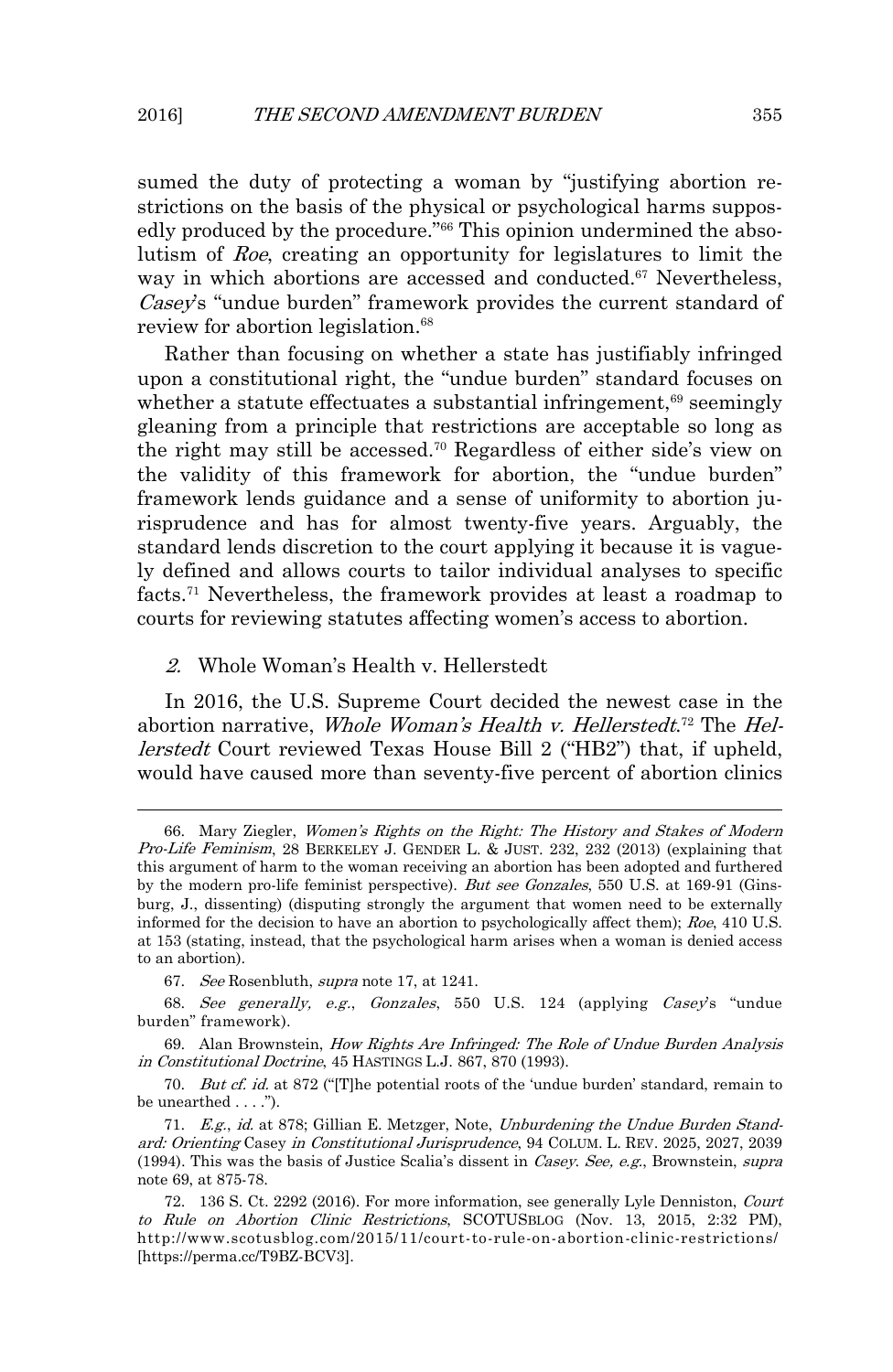in the State of Texas to close,73 leaving only seven abortion clinics in all of Texas.74 Before HB2, Texas had over forty operational abortion clinics.75

Before the U.S. Supreme Court decided *Hellerstedt*, scholars debated the alternative routes the Court may take in addressing the issues presented. Some theorized that abortion returning to the Court's docket would allow the Court to completely overturn the fundamental holding in Roe, eliminating the right to choose to have an abortion.<sup>76</sup> The Court overturning  $Roe$  seemed completely unlikely considering the Court's prior emphasis on stare decisis<sup>77</sup> and recent decisions indicating an interest in following popular opinion and the trend of society.78 Though abortion is polarized and a large part of the population would prefer the elimination of abortion, some large groups strongly oppose the elimination of abortion as a legal right and would accuse the Court of a blatant injustice if it were to take away a long-standing right. Others speculated that the Court would leave intact the right but overturn, or alter, Casey's "undue burden" standard. As expressed by Justice Scalia's dissent in Casey,<sup>79</sup> there was ambiguity in the Court's definition of an "undue burden" that allowed for clarification in Hellerstedt.<sup>80</sup>

In fact, the Court did neither and explicitly applied the Casey standard, "decid[ing] whether [the statutes at issue] violate[d] the Federal Constitution as interpreted in Casey."<sup>81</sup> The Court stated

 $\overline{a}$ 

77. See supra note 62 and accompanying text.

78. See, e.g., Obergefell v. Hodges, 135 S. Ct. 2584 (2015) (finding that the right to marriage is fundamental and cannot be denied to same-sex couples).

79. Planned Parenthood of Se. Pa. v. Casey, 505 U.S. 833, 987-93 (1992) (Scalia, J., dissenting).

<sup>73.</sup> Petition for a Writ of Certiorari at 1-2, Whole Woman's Health v. Hellerstedt, 136 S. Ct. 2292 (2016) (No. 15-274).

<sup>74.</sup> Hellerstedt, 136 S. Ct. at 2301 (2016) (quoting Whole Woman's Health v. Lakey, 46 F. Supp. 3d 673, 680 (W.D. Tex. 2014)); see Denniston, supra note 72; Adam Liptak, Supreme Court to Hear Texas Abortion Law Case, N.Y. TIMES (Nov. 13, 2015), http://www.nytimes.com/2015/11/14/us/politics/supreme-court-accepts-texas-abortion-law-case.html [https://perma.cc/QU3Z-4HUS].

<sup>75.</sup> Hellerstedt, 136 S. Ct. at 2301.

<sup>76.</sup> Marcia Coyle, Whole Woman's Health v. Hellerstedt: What the Supreme Court is Decided in the Most Important Abortion Ruling in Decades (Updated), PBS: INDEPENDENT LENS (June 9, 2016), http://www.pbs.org/independentlens/blog/whole-womans-health-vshellerstedt-what-the-supreme-court-is-deciding-in-most-important-abortion-ruling-in-decades/; Christian Farias & Laura Bassett, Supreme Court Hears Historic Case That Could Seal Fate of Roe v. Wade, HUFFINGTON POST (Mar. 2, 2016, 11:37 AM), https://www huffingtonpost.com/entry/ supreme-court-abortion-rights\_us\_56d6f857e4b0871f60ed48e6 [https://perma.cc/2DM5-QQXQ].

<sup>80.</sup> See Denniston, supra note 72; Mary Ziegler, The Supreme Court's Texas Abortion Ruling Reignites a Battle Over Facts, WASH. POST (June 28, 2016), https://www.washingtonpost.com/posteverything/wp/2016/06/28/the-supreme-courts-texasabortion-ruling-reignites-a-battle-over-facts/ [https://perma.cc/3TFH-KZCC].

<sup>81.</sup> Hellerstedt, 136 S. Ct. at 2300 (emphasis added).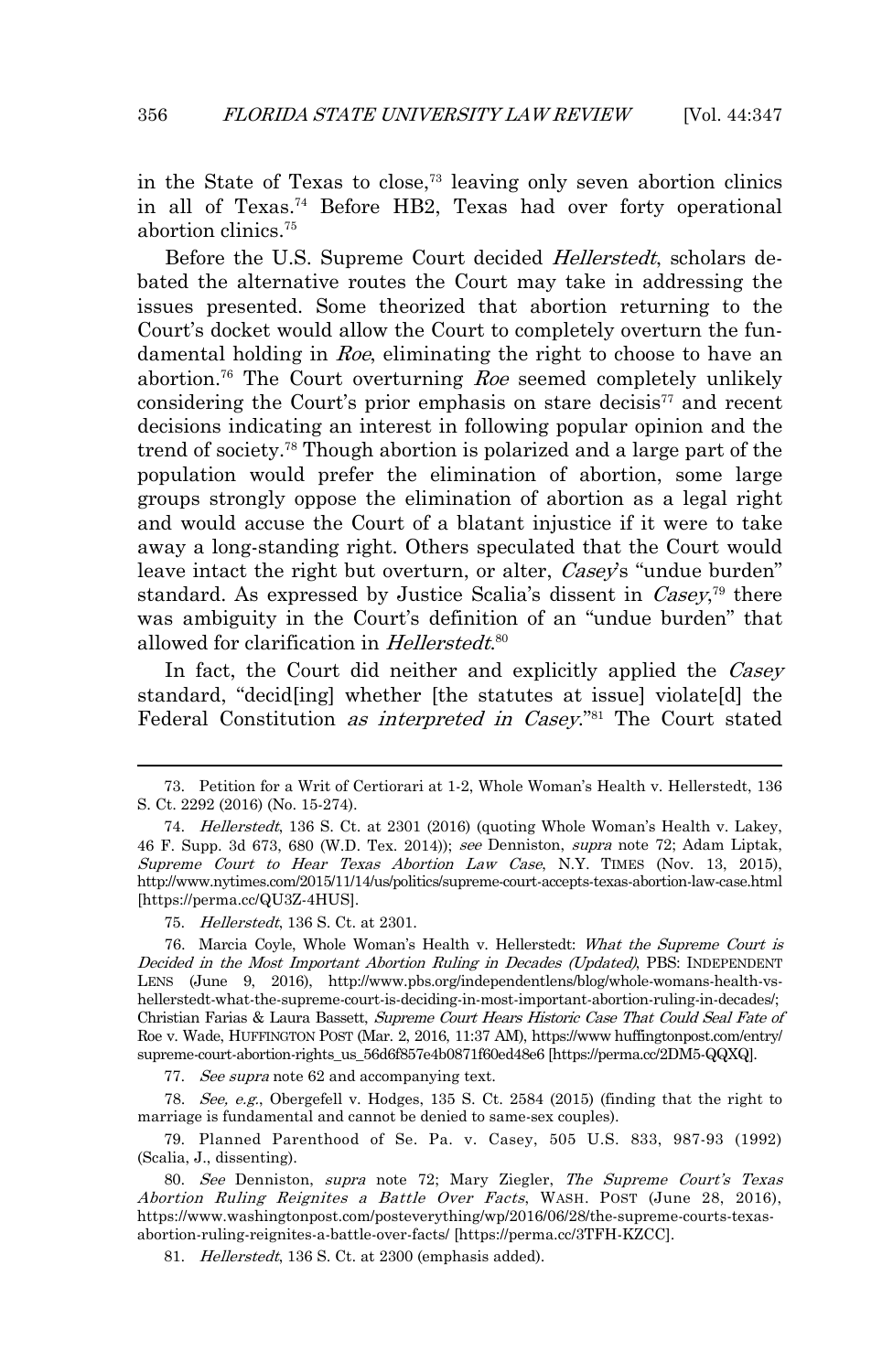that "[t]he rule announced in  $\mathit{Casey}$ ... requires that courts consider the burdens a law imposes on abortion access together with the benefits those laws confer.<sup>"82</sup> A close reading of the *Hellerstedt* opinion seems to indicate, at the least: (1) a minimization of deference to the legislature in "undue burden" review; $^{83}$  (2) an increase in the breadth of effects that may be considered in an "undue burden" analysis, such as the effect on clinics and physicians which translates to an effect on patients; $84$  and (3) a shift towards  $Roe's$  focus on the physicianpatient relationship and viewing abortion as a medical procedure similar to others like childbirth or colonoscopies.<sup>85</sup> Ultimately, the Court struck down HB2 as unconstitutional under *Casey's* "undue burden" framework. 86

The doctrinal significance of the *Hellerstedt* opinion is ambiguous. On one hand, Professor Mary Ziegler argues that the *Hellerstedt* opinion contributed rigor to the "undue burden" standard.<sup>87</sup> Until Hellerstedt, "the court almost never found anything to be unduly burdensome."<sup>88</sup> Following *Hellerstedt*, which "perfectly captures the spirit of *Casey*" by not completely satisfying anyone, Ziegler argues: "Those on both sides will have to pull together extensive, persuasive and often expensive trial evidence about the effect and purpose of an abortion regulation."89 Ziegler predicts "that we have not seen the last of battles about the medical, scientific and sociological evidence about abortion, both inside and outside of court."90 Nevertheless, Ziegler contends that *Hellerstedt* helped clarify what courts may consider when conducting an "undue burden" analysis.<sup>91</sup>

To the contrary, discounting the significance of Hellerstedt, Professor Kevin Walsh, for example, argues that *Hellerstedt* was "a doctrinally insignificant but ideologically ominous case in a transitional Term."92 Walsh argues that the opinion brought "proportionality review" to the "undue burden" analysis while allowing the opinions and political views of Justices to overpower the law.93 Indicating that the

87. Ziegler, supra note 80.

88. Id.

 $\overline{a}$ 

89. Id.

- 90. Id.
- 91. Id.

92. Kevin Walsh, Symposium: The Constitutional Law of Abortion After Whole Woman's Health—What Comes Next?, SCOTUSBLOG (June 28, 2016, 10:56 AM), http://www.scotusblog.com/2016/06/symposium-the-constitutional-law-of-abortion-after-wholewomans-health-what-comes-next/ [https://perma.cc/G56V-FPRA].

93. Id.

<sup>82.</sup> Id. at 2309.

<sup>83.</sup> Id. at 2310.

<sup>84.</sup> Id. at 2312.

<sup>85.</sup> Id. at 2315.

<sup>86.</sup> Id. at 2298-99.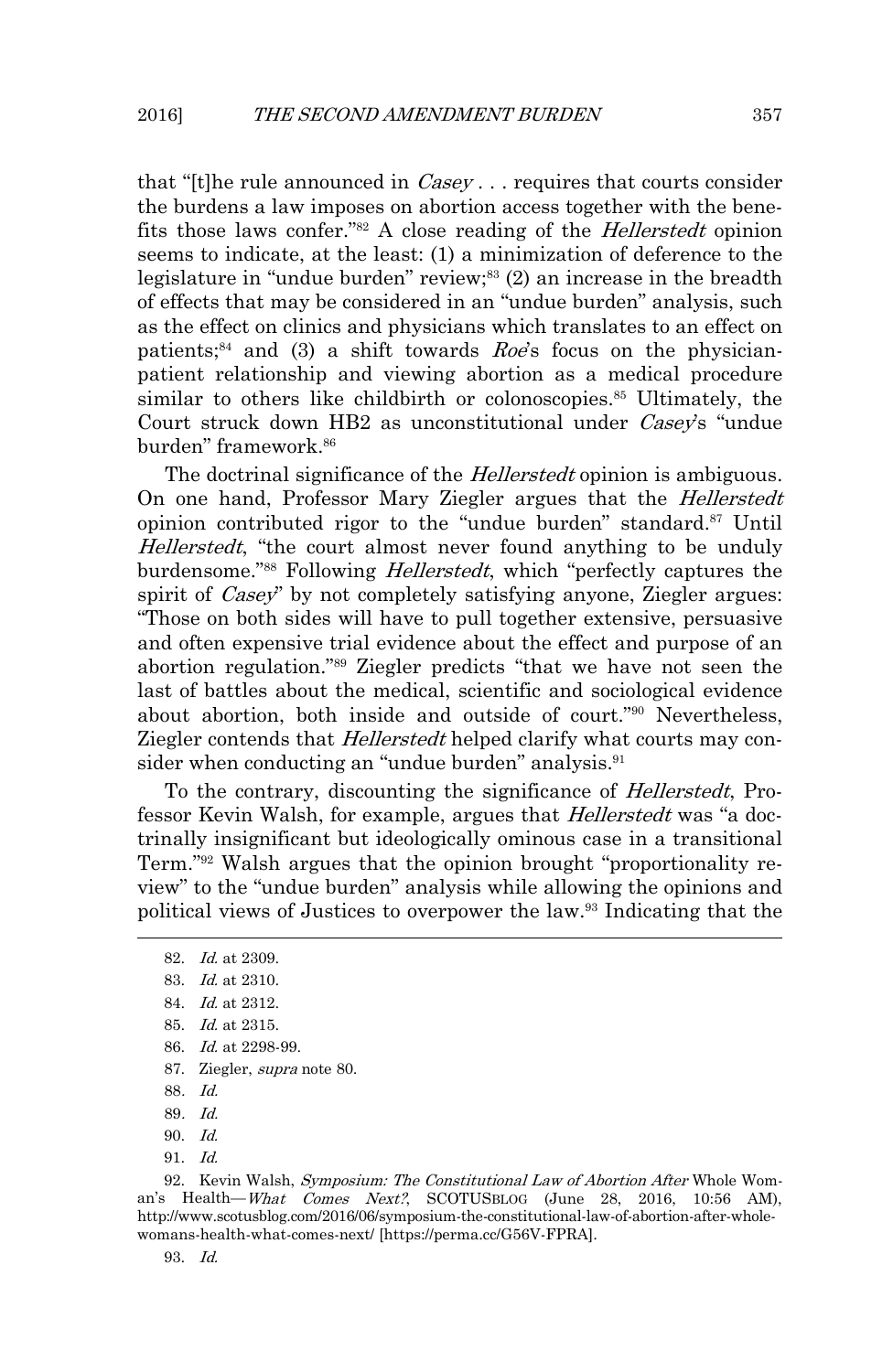"undue burden" analysis, in fact, was not changed or developed by Hellerstedt, Walsh states that the opinion likely reflects "judicial selectivity about which facts matter and why."94 Even amid the disagreement of the significance of *Hellerstedt* for defining an "undue" burden" in abortion regulation, it is clear that *Casey*'s standard remains controlling.

#### 3. "Undue Burden" Standard Within Abortion

Where the "undue burden" standard falls within standard constitutional doctrine is difficult to discern. Doctrinally, the "undue burden" standard is a function of strict scrutiny because it is used to review legislation affecting the fundamental right to access an abortion, which spawns from the fundamental right to privacy guaranteed by the Due Process Clause of the Fourteenth Amendment. 95 However, in application, the "undue burden" standard vacillates between intermediate and strict scrutiny. Before *Hellerstedt*, the only law that the U.S. Supreme Court invalidated by applying the "undue burden" standard was the spousal consent provision reviewed in Casey.<sup>96</sup> The four other provisions at issue in *Casey* and the Partial-Birth Abortion Act, which the Court reviewed in Gonzales v. Carhart,<sup>97</sup> were upheld as constitutional under this standard, indicating something less than strict scrutiny because these laws would likely have been stricken under a rigid strict-scrutiny analysis.<sup>98</sup>

In *Hellerstedt*, the Court seemingly heightened the rigidity of the "undue burden" standard, or gave it more teeth, by invalidating Texas's HB2 in its entirety under the "undue burden" standard.<sup>99</sup> The Court clearly indicated that the appropriate review of abortion legislation is more rigorous than rational basis review, which is "applicable where, for example, economic legislation is at issue."100 To this effect, Justice Thomas states in his dissent:

 $\overline{a}$ 

98. See Ziegler, supra note 80.

<sup>94.</sup> Id.

<sup>95.</sup> See Washington v. Glucksberg, 521 US 702, 762-64 (1997).

<sup>96.</sup> See Ziegler, supra note 80.

<sup>97. 550</sup> U.S. 124 (2007).

<sup>99.</sup> See id.; Mary Ziegler, Symposium: The Court Once Again Makes the "Undue-Burden" Test a Referendum on the Facts, SCOTUSBLOG (June 27, 2016, 2:34 PM), http://www.scotusblog.com/2016/06/symposium-the-court-once-again-makes-the-undue-burdentest-a-referendum-on-the-facts/ [https://perma.cc/D22V-NSML].

<sup>100.</sup> Whole Woman's Health v. Hellerstedt, 136 S. Ct. 2292, 2309 (2016).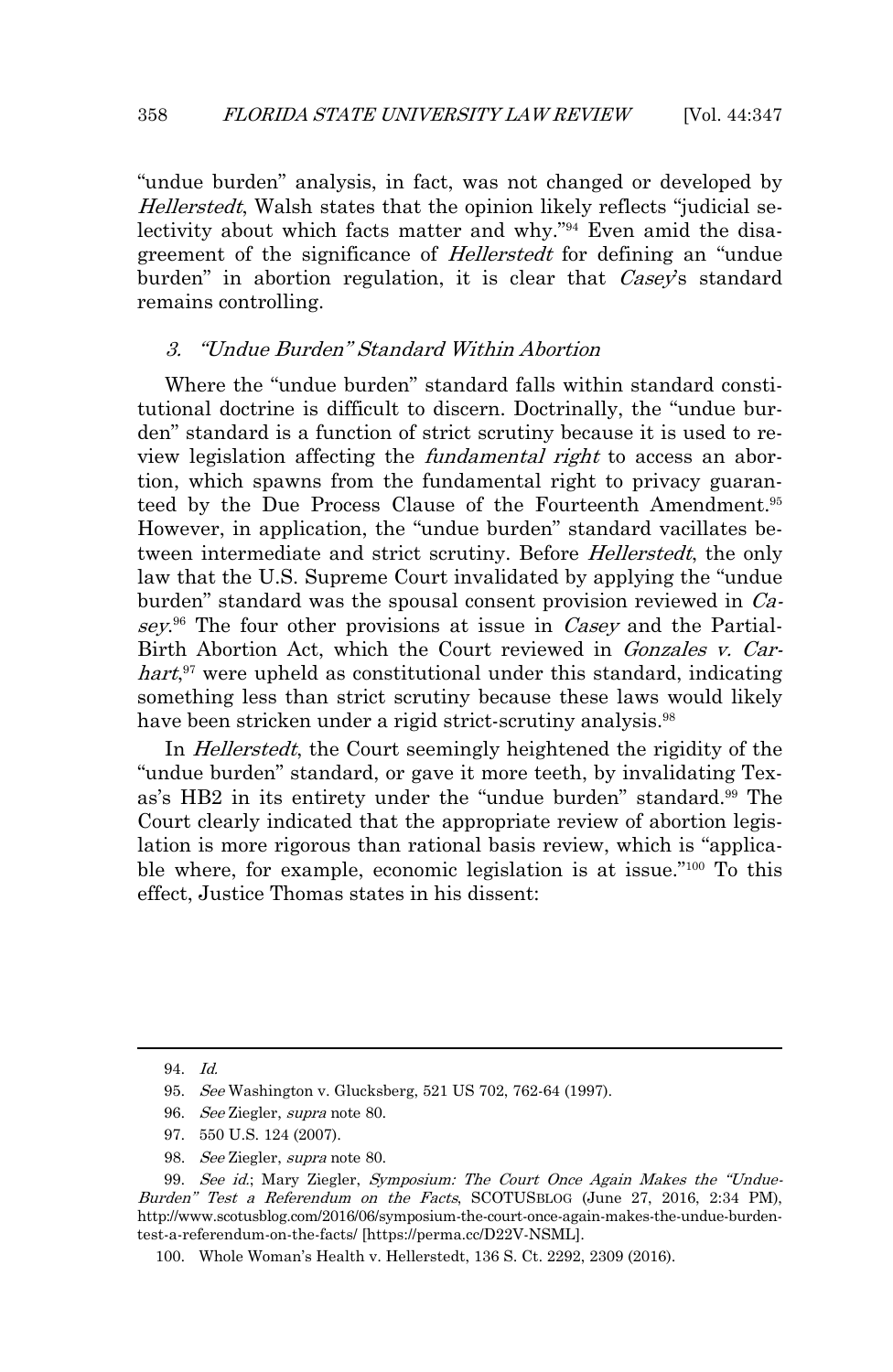The majority's undue-burden test looks far less like our post-Casey precedents and far more like the strict-scrutiny standard that Casey *rejected*, under which only the most compelling rationales justified restrictions on abortion. One searches the majority opinion in vain for any acknowledgement of the "premise central" to Casey's rejection of strict scrutiny: "that the government has a *legitimate* and substantial interest in preserving and promoting fetal life" from conception, not just in regulating medical procedures. $101$ 

Signaling something less than strict scrutiny, though, Justice Breyer's majority states the Court's holding: "We conclude that neither of these provisions confers medical benefits sufficient to justify the burdens upon access that each imposes."102 Referring to the "legitimate" interests recognized in Roe and the "valid" interests discussed in Casey, it seems that even with the added rigor, "undue burden" is practically something less than strict scrutiny.

Due to the invasiveness, privacy, intimacy, and health implications of an abortion procedure, the undue burden standard may not be appropriate for the abortion context, as it may exclude consideration of several of these concerns that were emphasized in Roe. Regardless, the Court did not use its recent opportunity in *Hellerstedt* to overturn or change the governing abortion framework. And, the standard's underlying logic translates well to other individual constitutional contexts, such as the Second Amendment. The next Part explains the presence that firearms currently hold in America and the legal frameworks within which they are protected and regulated.

#### III. FIREARMS CURRENTLY IN THE UNITED STATES

Ten years before Roe, firearms were brought to the forefront of political discussion when John F. Kennedy was assassinated in Dallas, Texas.103 One author argued that this was the turning point at which politics began to focus on the weapon as the problem rather than the individual committing the crime.104 Whatever the cause, America has become increasingly polarized on both abortion and gun control for the past fifty years.

 "[C]rime, particularly crime involving drugs and guns, is a pervasive, nationwide problem . . . ."105 Second Amendment restrictions are an ongoing nationwide debate and were at the forefront of discussion

<sup>101.</sup> Id. at 2326 (Thomas, J., dissenting) (emphasis added) (citation omitted) (quoting Gonzales, 550 U.S. at 145).

<sup>102.</sup> Id. at 2300 (majority opinion).

<sup>103.</sup> ROBERT J. KUKLA, GUN CONTROL 19-20 (1973).

<sup>104.</sup> Id. at 20-21.

<sup>105. 18</sup> U.S.C. § 922(q)(1)(A) (2012).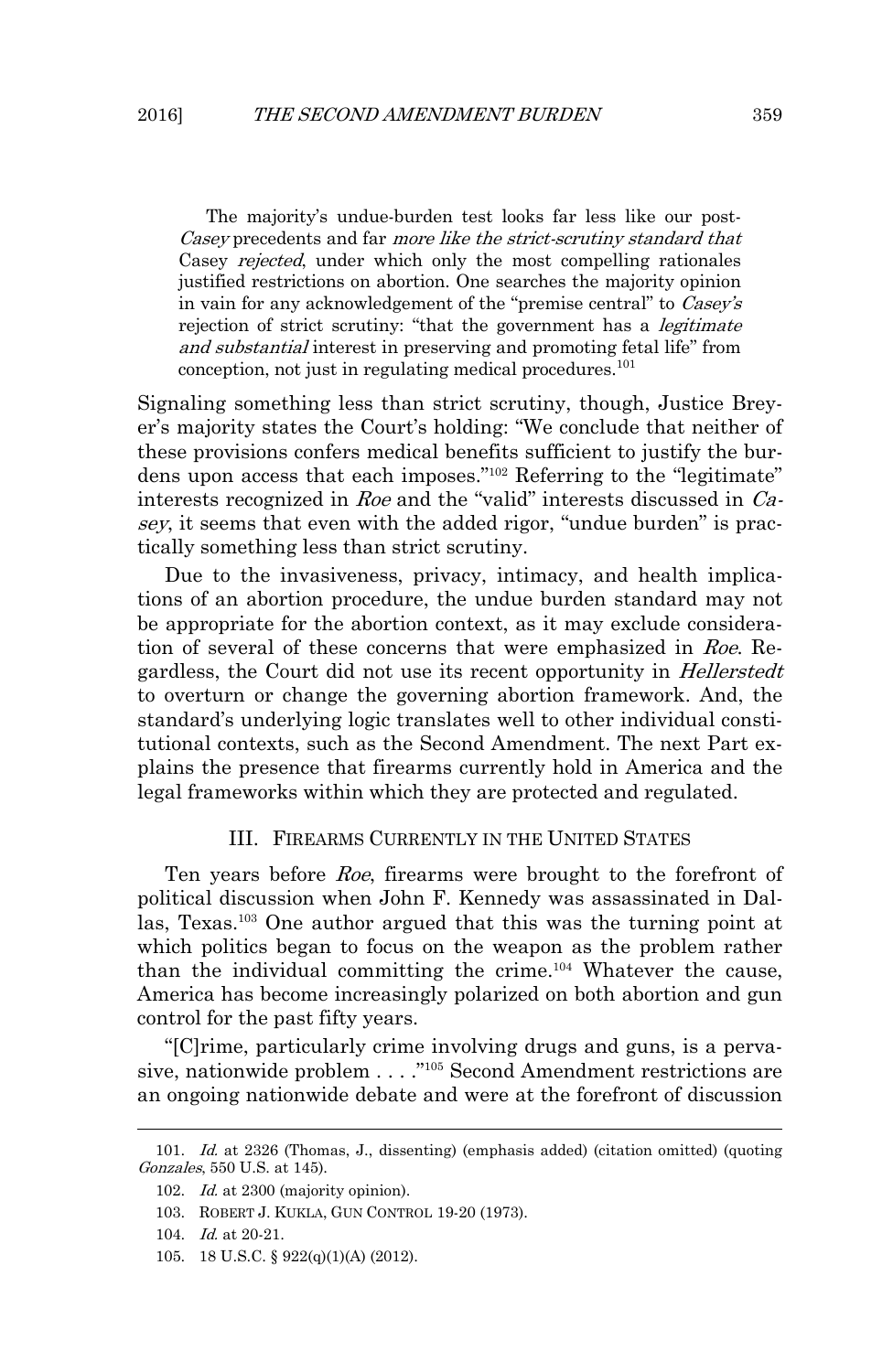during the 2016 presidential election. <sup>106</sup> Conservative political candidates promised to broaden citizens' rights to access firearms<sup>107</sup> while liberal candidates prioritized increasing regulations on gun ownership under the Second Amendment.108 This Part canvasses the constitutional framework that provides the fundamental right to bear arms, explains current (federal and state) statutory controls on accessing firearms, and describes the gun-related violence that has shaken America in recent years. Seemingly, pioneers of the discussion are minimally limited in possible arguments because no standing framework exists under which gun safety legislation is reviewed. Thus, defining the Second Amendment and its protections is the rhetorical focus, rather than what restrictions should be allowed within established boundaries.

#### A. Second Amendment of the U.S. Constitution

The Second Amendment of the U.S. Constitution states:

A well regulated Militia, being necessary to the security of a free State, the right of the people to keep and bear Arms, shall not be infringed.109

Unlike the right to abortion, which is a liberty interest found within the unenumerated rights of protected "liberty" within the Due Process Clause, <sup>110</sup> the right to bear arms is enumerated within the Bill of Rights. <sup>111</sup> Firearms are used for a myriad of purposes in the United States, including self-defense,  $^{112}$  recreation,  $^{113}$  and law enforcement.  $^{114}$ 

<sup>106.</sup> See Justin McCarthy, Quarter of U.S. Voters Say Candidate Must Share View on Guns, GALLUP (Oct. 19, 2015), http://www.gallup.com/poll/186248/quarter-voters-say-candidateshare-view-guns.aspx?g\_source=gun%20violence&g\_medium=search&g\_campaign=tiles [https://perma.cc/CPU9-V6FY] (reporting that fifty-four percent of Americans say that gun control is at least one issue that affect their presidential vote).

<sup>107.</sup> See Gun Control, ON THE ISSUES, http://www.ontheissues.org/Gun\_Control.htm [https://perma.cc/Q4CP-MXFF].

<sup>108.</sup> See id.

<sup>109.</sup> U.S. CONST. amend. II.

<sup>110.</sup> See generally Roe v. Wade, 410 U.S. 113 (1973) (grounding the right to abortion in the Due Process Clause of the Fourteenth Amendment).

<sup>111.</sup> U.S. CONST. amend. II.

<sup>112.</sup> Cf. KUKLA, supra note 103, at 438 (using offensive and illustrious language to express the self-defense purpose of handguns).

<sup>113.</sup> Id. at 18-19 (arguing that the general ability to use guns recreationally is part of what demarcated America from England).

<sup>114.</sup> See, e.g., Fla. Stat. § 790.051 (2017) (exempting law enforcement officers from "the licensing and penal provisions" for gun ownership and use while acting "within the scope or course of their official duties"); see also, Amanda Sakuma, Taser vs. Gun: Why Police Choose Deadly Force Despite Non-Lethal Options, NBC NEWS (Sept. 29, 2016, 7:16 AM), http://www.nbcnews.com/news/us-news/taser-vs-gun-why-police-choose-deadly-force-

despite-non-n656461 [https://perma.cc/LU9R-R8JC] (discussing the training of law enforcement officers on the use of firearms in dangerous situations rather than other non-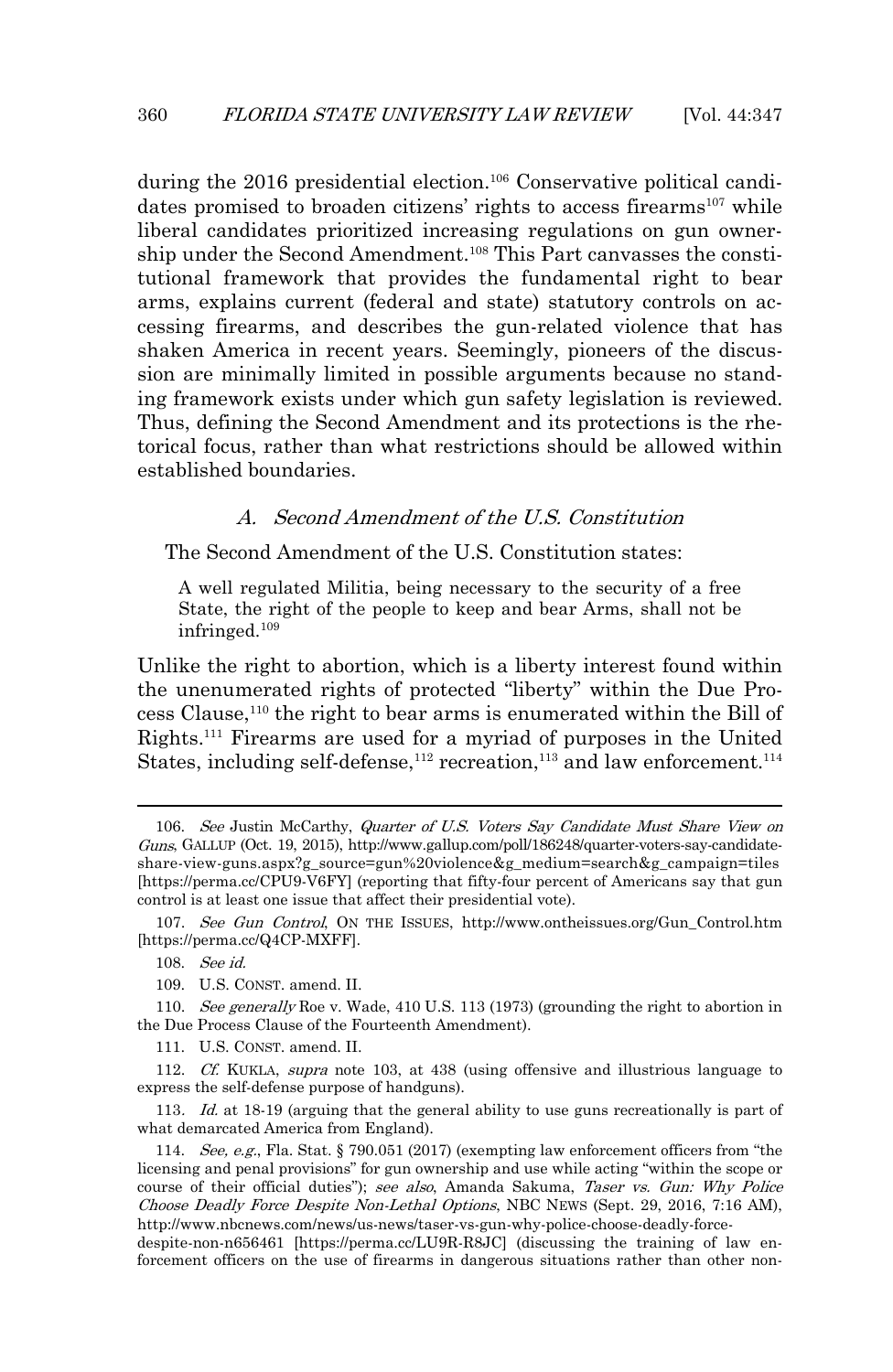Conservatives, embodied by the National Rifle Association ("NRA"),115 argue that Americans are constitutionally entitled to privately own firearms in any form and that the government cannot restrict that Second Amendment right whatsoever.<sup>116</sup> Liberals are more inclined to enact legislation that provides infrastructure to control its adverse effects on American society.<sup>117</sup>

Like abortion, the Second Amendment has several times been contemplated by the U.S. Supreme Court. In *District of Columbia v. Hel*ler,<sup>118</sup> the U.S. Supreme Court determined that the Second Amendment is an individual federal right, rather than focused only on "ensur[ing] the effectiveness of the [national] military," as the text may suggest.<sup>119</sup> Heller was the first time that the Court invalidated a federal firearms statute under the Second Amendment;120 and, it established that "the right to possess a handgun in the home for the purpose of self-defense" is included in the Second Amendment's protections. 121

Then, in McDonald v. Chicago, the U.S. Supreme Court selectively incorporated the Second Amendment to the Due Process Clause of the Fourteenth Amendment, extending the Amendment's protections to the States, thus requiring State regulations to conform to federal constitutional standards. <sup>122</sup> Despite the seemingly straight-forward doctrine from *Heller* and *McDonald*, it is anything but clear how the U.S. Supreme Court will review Second Amendment legislation in the future.<sup>123</sup> The *McDonald* decision signaled to the states that the

115. See A Brief History of the NRA, NAT'L RIFLE ASS'N, https://home.nra.org/aboutthe-nra/ [https://perma.cc/WM7X-SRYE]; see also Hardy, supra note 2, at 48 (stating that the NRA relies primarily on funding from its members to operate); id. at 48-49 (discussing how the media affects the NRA's membership recruiting and lobbying efforts). See generally KUKLA, supra note 103 (edited by the then-President of the NRA).

116. ALEX ALVAREZ & RONET BACHMAN, VIOLENCE:THE ENDURING PROBLEM 61 (2d ed. 2012).

117. Cf. KUKLA, supra note 103, at 21.

118. 554 U.S. 570 (2008) (striking down D.C.'s handgun ban), overruling United States v. Miller, 307 U.S. 174 (1939). But cf. Nelson Lund, Heller and Second Amendment Precedent, 13 LEWIS & CLARK L. REV. 335, 336-39 (2009).

119. Second Amendment, LEGAL INFO. INST., CORNELL U. L. SCH., https://www.law.cornell.edu/ wex/second\_amendment [https://perma.cc/79P5-L46D]; accord Lund, supra note 118, at 336.

120. E.g., TRIBE & MATZ, supra note 2, at 155; Lund, supra note 118, at 335.

121. McDonald v. City of Chicago, 561 U.S. 742, 791 (2010) (citing Duncan v. Louisiana, 391 U.S. 145, 149 (1968)) (striking down Chicago's handgun ban); accord Lund, supra note 118, at 336.

122. McDonald, 561 U.S. at 750. As a matter of safety, gun control is generally a matter of state jurisdiction under the Tenth Amendment of the U.S. Constitution. See U.S. CONST. amend. X.

123. Cf. Lund, supra note 118, at 339-40 (explaining the irreconcilability between Miller, 307 U.S. 174, and Heller, 554 U.S. 570). See generally Calvin Massey, Second Amendment Decision Rules, 60 HASTINGS L.J. 1431 (2008).

lethal weapons); Law Enforcement Officers Safety Act of 2004, Pub. L. No. 108-277, 118 Stat. 865 (codified as amended at 18 U.S.C. §§ 926B-926C (2012)) (authorizing qualified police officers and qualified retired officers certified in any state to carry a concealed firearm in any jurisdiction in the United States even where doing so conflicts with local laws).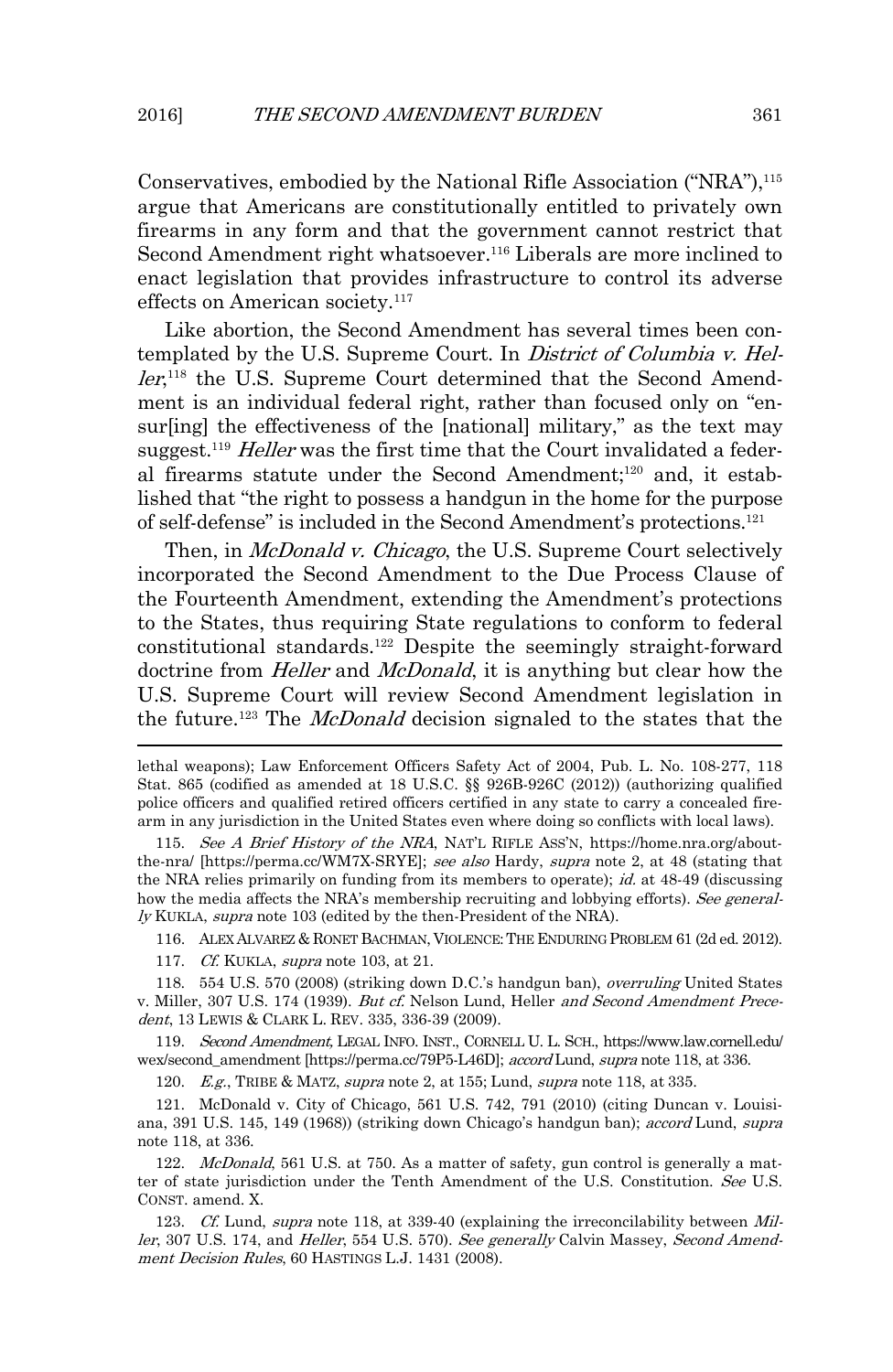U.S. Supreme Court viewed narrowly what is allowable as gun control legislation.<sup>124</sup> "Heller and McDonald now anchor an evolving body of constitutional law that safeguards gun rights."125

#### B. Current Statutory Controls

Despite the Court's reluctance to uphold Second Amendment restrictions,<sup>126</sup> firearm regulations remain within state and federal legislation.127 First, federal firearm legislation is limited to areas of federal jurisdiction within the U.S. Constitution, <sup>128</sup> such as interstate commerce.129 Federal firearm restrictions seem to be an attempt by Congress to supplement state efforts since Congress found that "States, localities, and school systems find it almost impossible to handle gun-related crime by themselves . . . . "<sup>130</sup> This Section summarizes current federal and state statutory gun controls.

#### 1. Federal Legislation

The Brady Handgun Violence Prevention Act of 1993 (the "Brady Act") was the most expansive federal gun control legislation.<sup>131</sup> The Brady Act "require[d, among other provisions,] federally licensed firearms dealers [ ] to perform background checks" on persons seeking to purchase a firearm to ensure the purchase is legal.132 The Brady Act established the National Instant Criminal Background Check System ("NICS") to conduct the required background checks when one purchases a firearm. 133 Current federal statutes, though, allow firearm purchases to proceed anyway if the background check process is not complete, or has not raised any warning, after three days.134 In other words, if a required background check takes more than three days for any reason, the requirement is nullified, and the purchase proceeds without the results. This three-day release is

132. Id.

 $\overline{a}$ 

133. For more on the NICS process, see id.

134. Id. (citing 18 U.S.C.  $\S$  922(t)(1)); U.S. DEP'T OF JUSTICE, SURVEY OF STATE PROCEDURES RELATED TO FIREARM SALES, 2005 (Nov. 2006), https://www.bjs.gov/ content/pub/pdf/ssprfs05.pdf [https://perma.cc/VY57-LHUA].

<sup>124.</sup> See TRIBE & MATZ, supra note 2, at 155. See generally McDonald, 561 U.S. 742.

<sup>125.</sup> TRIBE & MATZ, supra note 2, at 155.

<sup>126.</sup> See generally id.

<sup>127.</sup> See, e.g., infra notes 142-49 and accompanying text.

<sup>128.</sup> See U.S. CONST. art. I, § 8.

<sup>129.</sup> See 18 U.S.C. § 922(e), (g)-(i), (k), (n), (q)(B)-(D), (G), (I) (2012); id. § 924 (establishing, among others, punishment for involving firearms related to felonies in interstate commerce); see also U.S. CONST. art. 1 § 8, cl. 3.

<sup>130. 18</sup> U.S.C. § 922(q)(1)(H) (2012).

<sup>131.</sup> Federal Law on Background Checks, LAW CTR. TO PREVENT GUN VIOLENCE (citing 18 U.S.C. § 922), http://smartgunlaws.org/federal-law-on-background-checks/ (last visited Sept. 9, 2016).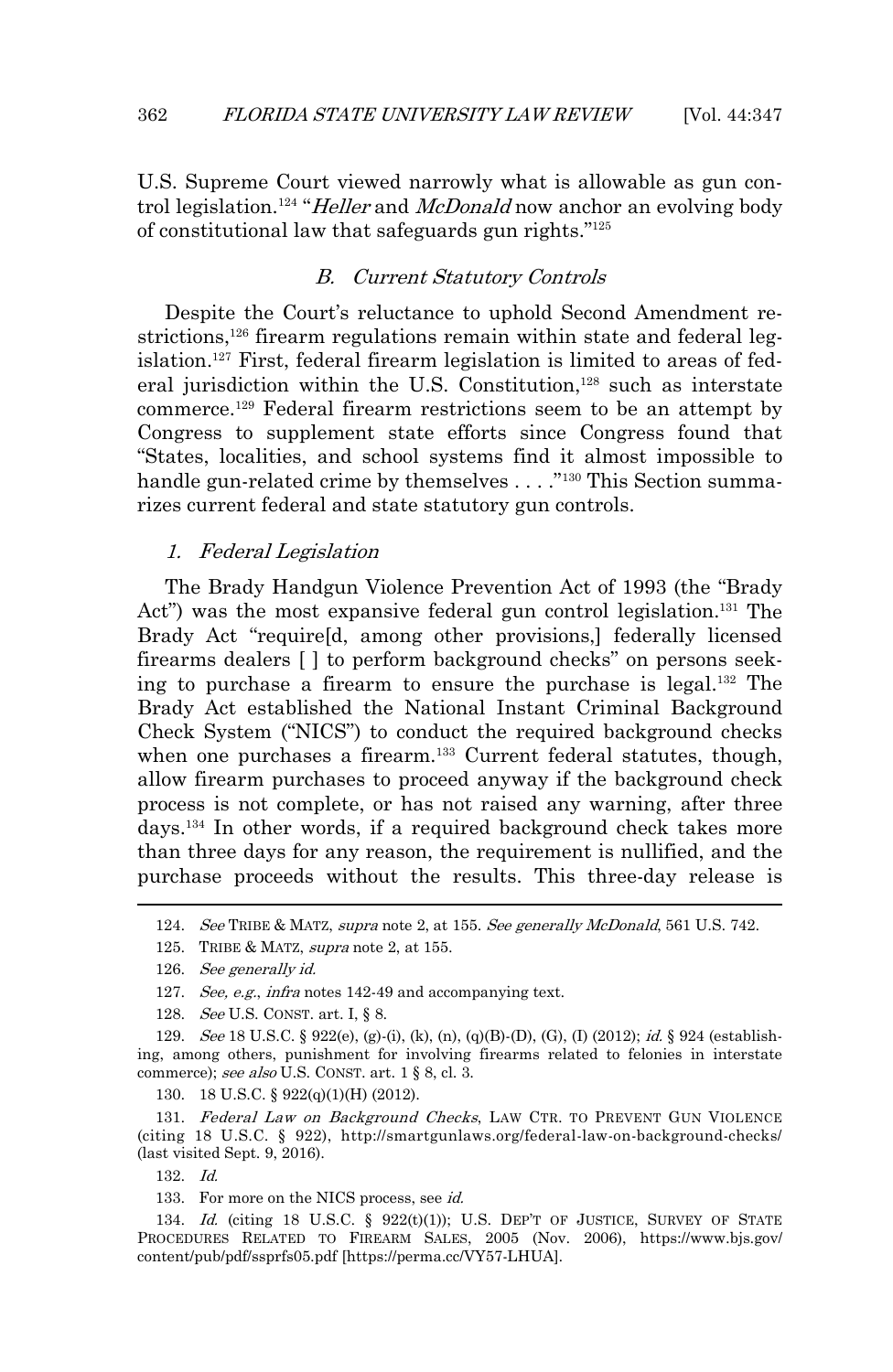known as a "default proceed."135 The NICS, with the "default proceed," still exists as the entity that conducts background checks for firearm purchases when required. But, not only does this requirement have a narrow time-frame, it does not encompass all gun sales in the United States. The NICS only applies to licensed firearm sellers, excusing approximately forty percent of gun purchases from this screening requirement, <sup>136</sup> including purchases made at gun shows. <sup>137</sup> Thus, federal background checks are conducted when they take less than three days on qualifying purchases.

Also limiting the Brady Act's reach, the Act applied only to handguns. In 1989, the Bureau of Alcohol, Tobacco, Firearms, and Explosives identified forty-three types of assault weapons, which were not affected by the Brady Act.138 Assault weapons are semiautomatic, meaning once the trigger is depressed and the gun fires, a new bullet is automatically reloaded.139 Though assault weapons account for a small part of the entire population of guns in America, they are ubiquitous among mass shooters.140 In 1994, the Assault Weapons Ban ("AWB") was enacted to ban nineteen types of assault weapons. <sup>141</sup> In September 2004, the new Congress, which had been strongly lobbied by the NRA, allowed the AWB to expire, so civilians could once again access assault weapons.142

Further, federal firearm restrictions prohibit certain individuals from possessing firearms. These individuals are listed in 18 U.S.C. § 922(d) and include those who have been charged with or convicted of a felo-

 $\overline{a}$ 

138. Daniel Abrams, Ending the Other Arms Race: An Argument for a Ban on Assault Weapons, 10 YALE L. & POL'Y REV. 488, 492 (1992). An "assault weapon" is "any of various automatic or semiautomatic firearms." Assault Weapon, MERRIAM-WEBSTER, http://www.merriam-webster.com/dictionary/assault%20weapon [https://perma.cc/2AWP-GXR6].

139. Abrams, supra note 138, at 491.

<sup>135.</sup> Id.

<sup>136.</sup> Id. (citing Closing Illegal Gun Markets: Extending Criminal Background Checks to All Gun Sales, EDUC. FUND TO STOP GUN VIOLENCE (May 2002)).

<sup>137.</sup> See WHITE HOUSE, FACT SHEET: NEW EXECUTIVE ACTIONS TO REDUCE GUN VIOLENCE AND MAKE OUR COMMUNITIES SAFER (Jan. 4, 2016) [hereinafter EXECUTIVE ORDER FACT SHEET], https://www.whitehouse.gov/the-press-office/2016/01/04/fact-sheetnew-executive-actions-reduce-gun-violence-and-make-our [https://perma.cc/3Y6B-EPRA] (re-interpreting the NICS requirement to include purchases made at gun shows).

<sup>140.</sup> See id. at 496; Lois Beckett, The Assault Weapon Myth, N.Y. TIMES (Sept. 12, 2014), http://www.nytimes.com/2014/09/14/sunday-review/the-assault-weapon-myth.html [https://perma.cc/98UJ-Q69D]; Larry Buchanan, et al., How They Got Their Guns, N.Y. TIMES (Nov. 7, 2017), http://www.nytimes.com/interactive/2015/10/03/us/how-mass-shooters-got-theirguns.html [https://perma.cc/7DWP-DKSC]; see also Abrams, supra note 138, at 494 (citing Jim Stewart & Andrew Alexander, Assault Weapons Muscling in on the Front Lines of Crime, ATLANTA J. & CONST., at A1 (May 21, 1989) (discussing a 1989 report that found that an assault weapon is twenty times more likely to be used in a crime than a conventional weapon)); id. at  $495-96$ .

<sup>141.</sup> ALVAREZ & BACHMAN, supra note 116, at 60-61.

<sup>142.</sup> Id. at 61.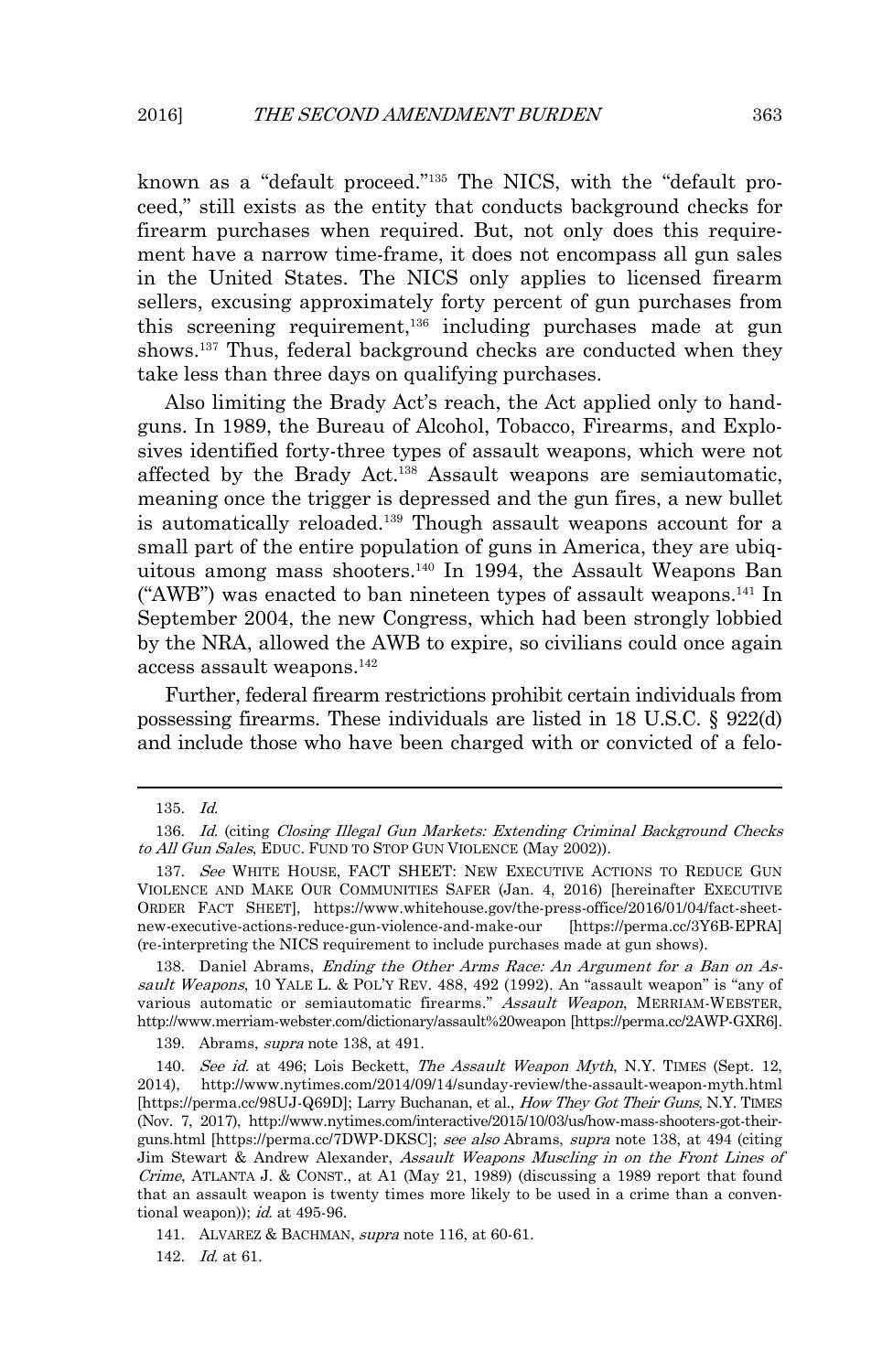$ny$ ,<sup>143</sup> are fugitives from justice,<sup>144</sup> are using or addicted to illegal substances,<sup>145</sup> or have been determined mentally incapacitated.<sup>146</sup> The same statute further reflects a significant concern for perpetrators of domestic violence and restricts anyone who is restrained by the court from "harassing, stalking, or threatening [his or her] intimate partner . . . or child"147 or who has been convicted of any domestic violence crime.148 Other statutory concerns include tampering with a weapon or the sale/transfer of stolen weapons.<sup>149</sup> Federal statutes are bound by congressional jurisdictional limits emanating from the Constitution, leaving a majority of gun control issues within the prerogative of states' police powers. <sup>150</sup> Thus, states individually enact legislation governing firearms in their jurisdiction. Nationwide state legislation is outlined in Subsection 3 below after President Obama's 2016 Executive Order relating to firearms is explained in Section 2 below.

#### 2. 2016 Executive Order

The lack of interpretation of the Second Amendment and resulting absence of applicable framework leaves a wide-range of gaps to be filled by any governmental branch. Recognizing the prevalence of gun violence in the United States and a glaring need for reform in gun control, President Obama released a relevant Executive Order in early 2016.151 The Executive Order, by reinterpreting current legislation, attempted to improve the NICS background process by extending the time in which background checks are processed, expanding the scope of the background requirement, and hiring over 200 additional "examiners and other staff to help process these background checks."152 Similarly, the Executive Order provides that funding will be provided for additional law enforcement officers to enforce gun laws.<sup>153</sup> Further, the Order directs governmental departments to conduct or endorse research on gun safety and related technology.154 President Obama's Executive Order—whether a constitutional use of power or

- 149. See id. § 922(i), (k), (m), (p).
- 150. See U.S. CONST. amend. X.
- 151. EXECUTIVE ORDER FACT SHEET, supra note 137.
- 152. Id.

- 153. Id.
- 154. Id.

<sup>143. 18</sup> U.S.C. § 922(d)(1) (2012).

<sup>144.</sup> *Id.* § 922(d)(2).

<sup>145.</sup> *Id.* § 922(d)(3).

<sup>146.</sup> *Id.* §  $922(d)(4)$ .

<sup>147.</sup> *Id.* § 922(d)(8).

<sup>148.</sup> Id. § 922(d)(9) (restricting those who have been convicted of domestic violence misdemeanors). Those convicted of a felony related to domestic violence would be restricted under § 922(d)(1).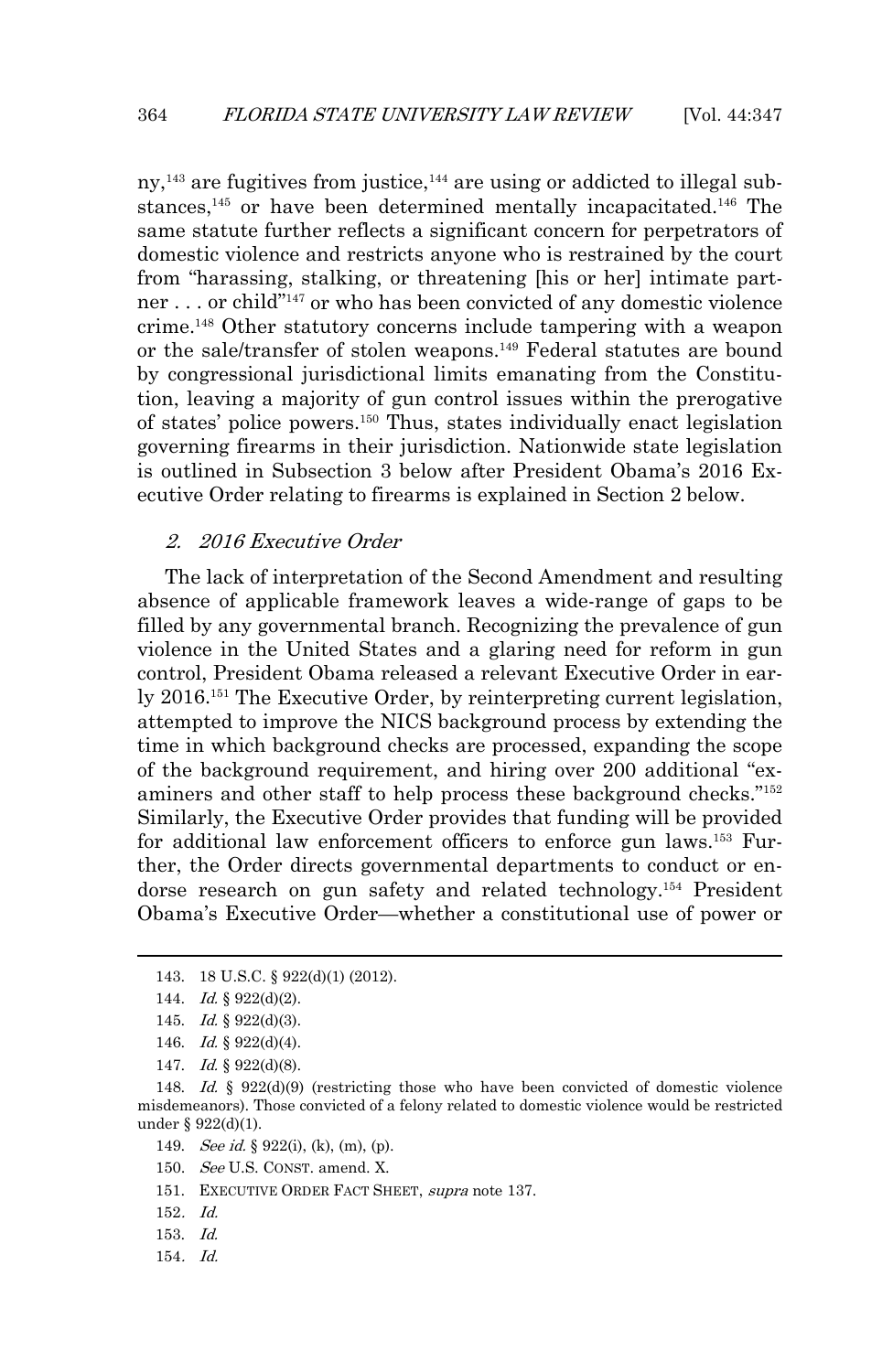not155—further demonstrates the vacuum of Second Amendment guidance from jurisprudence, leaving the legislative and executive branches to individually fill in gaps as they see fit, taking into consideration interests of their constituents and interest groups.

#### 3. State Legislation

With respect to gun control, each state acts as a sovereign entity in crafting legislation, so gun control legislation varies significantly between states. <sup>156</sup> "State gun laws fill enormous gaps that exist in our nation's federal laws, and help to reduce gun violence and keep citizens safe."157 In 2015, California was the state with the "strongest gun reform measures in the country," followed by Connecticut, Delaware, Maryland, Massachusetts, New Jersey, and New York, respectively. <sup>158</sup> Those on the other end of the spectrum with the least amount of gun control legislation were Arizona, Alaska, Kansas, Mississippi, and Wyoming.<sup>159</sup> In 2016, California was again ranked first in gun safety, followed by Connecticut, New Jersey, Massachusetts, Maryland, New York, and Hawaii, respectively.<sup>160</sup>

A state's rank in protective measures, which considers the amount of state gun control legislation, seems to be reflected in their respective gun violence rates. <sup>161</sup> For example, in 2015, California and Connecticut ranked forty-two and forty-seven, respectively, in "Gun Death Rate Rank," and Mississippi and Wyoming ranked three and

 $\overline{a}$ 

159. Press Release, Brady Campaign to Prevent Gun Violence, supra note 158; LAW CTR. TO PREVENT GUN VIOLENCE, supra note 158.

160. 2016 Gun Law State Scorecard, GUN LAW SCORECARD, http://gunlawscorecard.org/ [https://perma.cc/UVD4-H7WH].

<sup>155.</sup> See Motion for Summary Judgment, Klayman v. Obama, No. 9:16-cv-80087-DMM (S.D. Fla. Feb. 3, 2016), http://www.freedomwatchusa.org/pdf/160203- MotionforSummaryJudgmentASFILED.pdf [https://perma.cc/5S7E-C6LC].

<sup>156.</sup> E.g., 2013 State Scorecard, BRADY CAMPAIGN TO PREVENT GUN VIOLENCE, http://www.bradycampaign.org/2013-state-scorecard?gclid=CMicjKmogcoCFYcWHwod5HQDOQ (last visited Sept. 9, 2016).

<sup>157.</sup> Id.

<sup>158.</sup> Press Release, Brady Campaign to Prevent Gun Violence, One Year After Newtown, States Lead the Way on Gun Violence Prevention According to New Analysis of State Gun Laws (Dec. 9, 2013), http://www.bradycampaign.org/inthenews/one-year-after-newtownstates-lead-the-way-on-gun-violence-prevention-according-to-new [https://perma.cc/PEE3-MYSY]; accord LAW CTR. TO PREVENT GUN VIOLENCE, 2015 GUN LAW STATE SCORECARD (2015), http://gunlawscorecard.org/ (last visited Sept. 9, 2016).

<sup>161.</sup> Press Release, Brady Campaign to Prevent Gun Violence, supra note 158 ("[M]any of [these States] also have some of the highest gun death rates in the country."); LAW CTR. TO PREVENT GUN VIOLENCE, supra note 158; see Guns in America Town Hall with Obama Transcript (Full Text), CNN (Jan. 7, 2016, 11:00 PM) [hereinafter Guns in America Transcript, http://www.cnn.com/2016/01/07/politics/transcript-obamatown-hall-guns-in-america/ [https://perma.cc/S62X-GCT8] ("[I]f you look at where are the areas with the highest gun ownership, those are the places . . . where the crime rate hasn't dropped down that much. And the places where there's pretty stiff restrictions on gun ownership, . . . the crime has dropped really quickly.").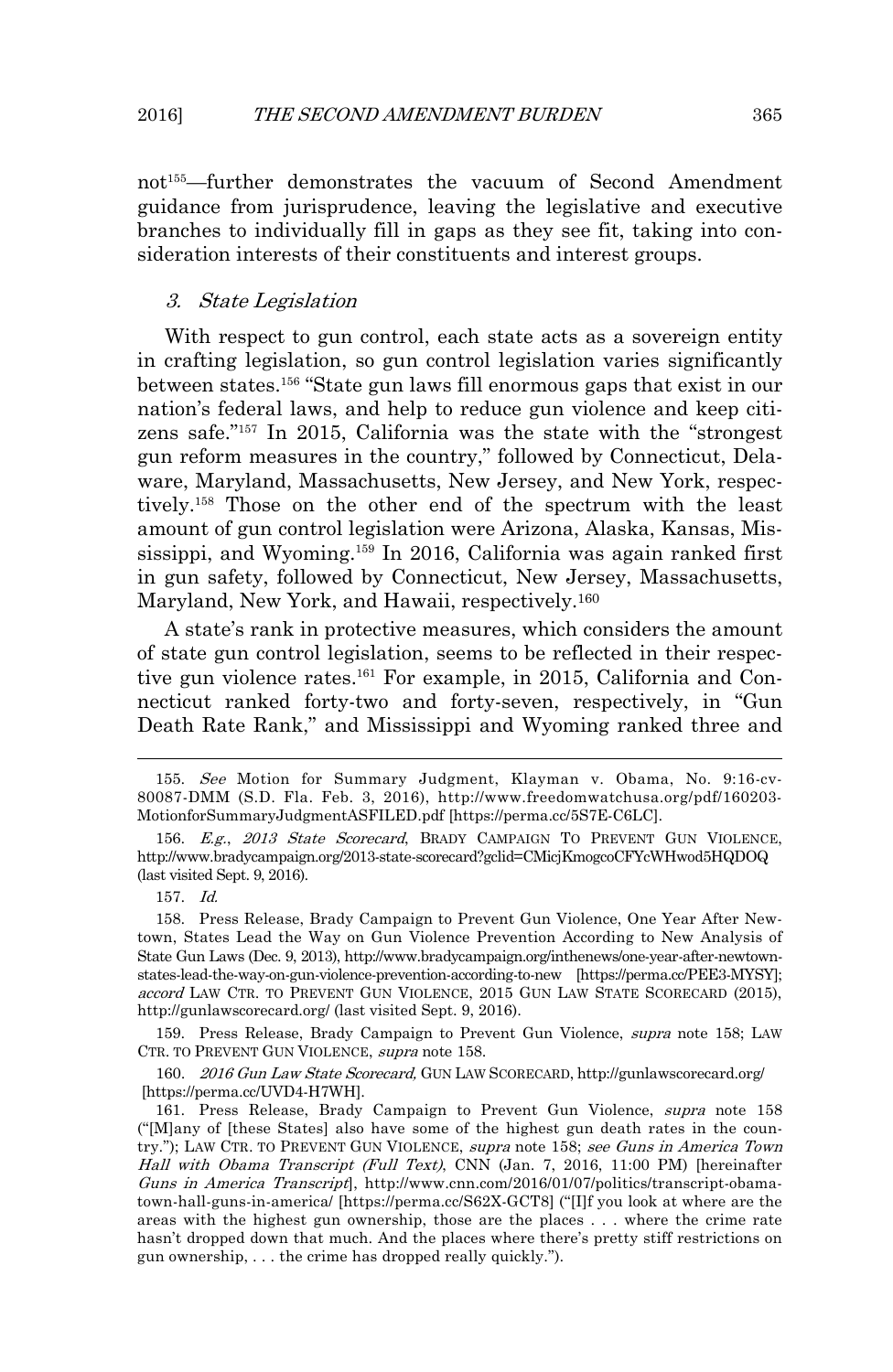seven, respectively.<sup>162</sup> In 2016, California ranked forty-three and Connecticut ranked forty-six. Massachusetts ranked last (fifty).163 These states will guide the legislation summary in this discussion to describe the most protective and least restrictive examples in the country.

California, the most proactive state in the nation on gun control, seems to have built upon federal restrictions to ensure that the most protective means are in place. For example, although the federal AWB expired in 2004, California bans civilians completely from possessing, selling, or obtaining any assault weapon.164 California also imposes further implications for illegal possession of firearms whereby illegal firearms—considered a public nuisance—are confiscated and destroyed.165 California is an example of a state using its Tenth Amendment police powers to safeguard its citizens from firearms beyond the protections provided by federal laws.<sup>166</sup>

By contrast, Wyoming has an individualized constitutional provision that is broader than the U.S. Constitution, which provides:

The right of citizens to bear arms in defense of themselves and of the state shall not be denied.<sup>167</sup>

Wyoming does not require that purchasers possess a permit or license to obtain a firearm, and sellers err on the side of granting the purchase.168 There is no state law prohibiting the possession of machine guns, or assault weapons.169 Thus, federal restrictions seem to act as the outermost limits on the sale and possession of firearms in

 $\overline{a}$ 

165. Assault Weapons in California, supra note 164 (citing CAL. PENAL CODE §§ 30800(a), (c) (Deering 2015)).

166. See U.S. CONST. amend. X; CAL. PENAL CODE § 30505(a) (Deering 2015).

167. WYO. CONST. art. 1, § 24 (emphasis added); Wyoming State Profile, NRA-ILA (Nov. 12, 2014) (emphasis added), https://www.nraila.org/gun-laws/state-gun-laws/wyoming/.

168. Wyoming Gun Laws, NRA-ILA (Apr. 13, 2017), https://www.nraila.org/gun-laws/ state-gun-laws/wyoming/ [https://perma.cc/QK72-YAAQ?type=image].

<sup>162.</sup> LAW CTR. TO PREVENT GUN VIOLENCE, supra note 158.

<sup>163. 2016</sup> Gun Law State Scorecard, supra note 160.

<sup>164.</sup> CAL. PENAL CODE § 30515 (Deering 2015), Note § 12 ("It is the purpose of this act to effectively achieve the Legislature's intent to prohibit all assault weapons."); CAL. PENAL CODE §§ 30600-15 (Deering 2015); Assault Weapons in California, LAW CTR. TO PREVENT GUN VIOLENCE, http://smartgunlaws.org/assault-weapons-in-california/ [https://perma.cc/8MSP-Z2K8]; see CAL. PENAL CODE §§ 30510, 30515 (Deering 2015) (defining further "assault weapon"); Jones & Frosch, *infra* note 279. There is an exception to the California assault weapon ban for law enforcement agencies, when necessary. See CAL. PENAL CODE § 30630 (Deering 2015).

<sup>169.</sup> Id. In fact, Wyoming lawmakers have even sought to oust federal restrictions on assault weapons. See Charlie Spiering, Wyoming Lawmakers Propose Bill to Nullify New Federal Gun Laws, WASH. EXAMINER (Jan. 10, 2013, 12:00 AM), http://www.washingtonexaminer.com/wyoming-lawmakers-propose-bill-to-nullify-newfederal-gun-laws/article/2518133 [https://perma.cc/5REF-KYM6].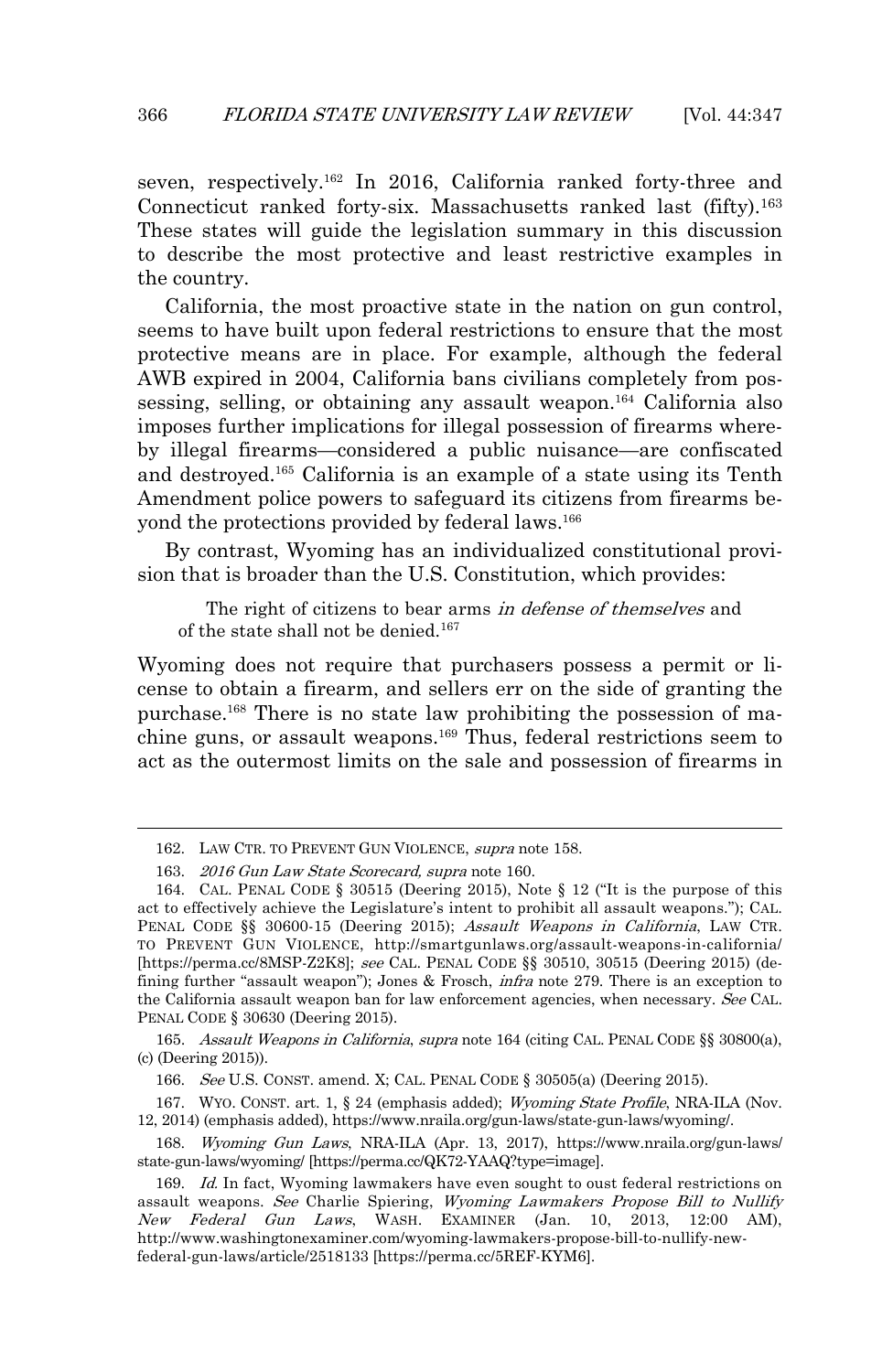Wyoming.170 In other words, Wyoming does not further affect firearms in the state, deferring to federal restrictions for the ceiling of restriction.<sup>171</sup>

#### C. Recent Gun Violence in the United States

Regrettably, shootings have become all-too-familiar in American life. Random acts of violence have taken many American lives in recent years. This Section details a few, significant public shootings in recent years to highlight the effect firearms have on modern U.S. society.

Just one example of a seemingly non-pointed, or random, shooting was in October of 2017 when Stephen Paddock, sixty-four years old, "rained a rapid-fire barrage on an outdoor concert festival" in Las Vegas, Nevada, from his hotel room on the 34th floor of a nearby hotel.172 The attack left at least 59 dead and 527 others injured, making it the deadliest mass shooting in modern U.S. history.173 Five years earlier, in June 2012, James Holmes, twenty years-old, ambushed a movie theater in Aurora, Colorado, during a midnight showing of the newly released The Dark Knight Rises.<sup>174</sup> He was suited in armor and wearing a mask.175 Twelve were fatally wounded in the sudden mass shooting.176

School shootings seem to be a particular gun violence issue that both terrifies Americans and polarizes the gun debate. "[T]he number of school killings in the U.S. between 2000 and 2010 was one less than the number in dozens of other countries combined," including Canada, China, England, France, India, Israel, Japan, Russia, Thailand, and Yemen.<sup>177</sup> One of the most significant in recent times was December 14, 2012, when the country was shaken by a shooting that

174. E.g., TRIBE & MATZ, supra note 2, at 154.

 $\overline{a}$ 

176. E.g., id.

<sup>170.</sup> See Wyoming Gun Laws, supra note 167. But see Spiering, supra note 169 (explaining Wyoming lawmakers' pushback on federal firearm restrictions).

<sup>171.</sup> Wyoming Gun Laws, supra note 167.

<sup>172.</sup> Multiple Weapons Found in Las Vegas Gunman's Hotel Room, N.Y. TIMES (Oct. 2, 2017), https://www.nytimes.com/2017/10/02/us/las-vegas-shooting.html?\_r=0 [https://perma.cc/YD97-4LLE].

<sup>173.</sup> Id.; Las Vegas Shooting: What We Know, CNN (Oct. 3, 2017), http://www.cnn.com/ 2017/10/02/us/las-vegas-shooting-what-we-know/index.html [https://perma.cc/BGB7-DTKY].

<sup>175.</sup> E.g., id.

<sup>177.</sup> Justin McCarthy, Three in 10 U.S. Parents Worry About Child's Safety at School, GALLUP (Aug. 25, 2015), http://www.gallup.com/poll/184853/three-parents-worry-childsafety-school.aspx?g\_source=gun%20violence&g\_medium=search&g\_campaign=tiles [https://perma.cc/LL29-BG9T]; Simone Foxman, How School Killings in the US Stack Up Against 36 Other Countries Put Together, QUARTZ (Dec. 14, 2012), http://qz.com/37015/how-school-killings-in-the-us-stack-up-against-36-other-countries-puttogether/ [https://perma.cc/728Q-7J7G]; accord Guns in the US, supra note 5 (reporting sixty-four school shootings in 2015 alone).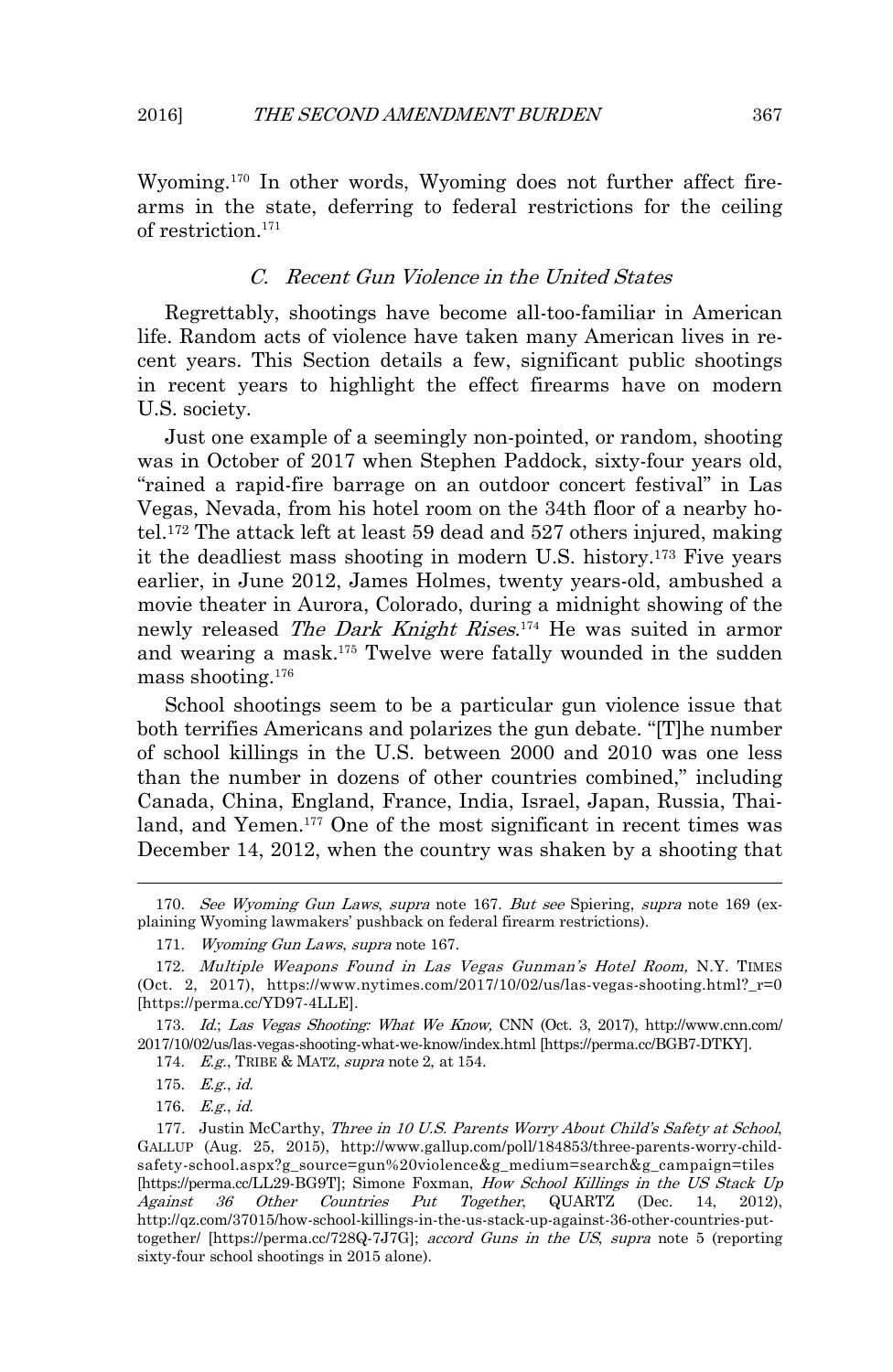invaded what is supposed to be one of the safest and most innocent places in everyday life: an elementary school.178 Adam Lanza, a twenty-year-old, took his mother's semi-automatic rifles to Sandy Hook Elementary School in Newtown, Connecticut, and opened fire.<sup>179</sup> Twenty children and six adult staff members lost their lives on that day.180 In addition to the Sandy Hook massacre, there have been multiple shootings at U.S. colleges and universities in recent years, including Florida State University in 2014 (three wounded and shooter killed)181 and Virginia Tech in 2007 (thirty-three deaths including the shooter and twenty-three wounded).<sup>182</sup> With the rise in violence and resulting fear in American schools, school shootings are now a real concern for school officials.183 This sampling of information on recent school shootings in the United States shows that guns are a real threat to schools and a relied upon instrument for attackers. And, more significantly, the prevalence of gun violence in schools is disturbing U.S. education systems.

Just after the Sandy Hook tragedy, thirty-three percent of U.S. parents were concerned for their child's safety at school. <sup>184</sup> In 2015, twenty-nine percent of U.S. parents retained that fear.<sup>185</sup> The shooting seemed to spark the most recent, polarized iteration of America's gun debate.186 Gun rights activists, spearheaded by the NRA, responded with a push for increased guns in schools.<sup>187</sup> They argue that

 $\overline{a}$ 

182. Christine Hauser & Anahad O'Conner, Virginia Tech Shooting Leaves 33 Dead, N.Y. TIMES (Apr. 16, 2007), http://www.nytimes.com/2007/04/16/us/16cnd-shooting.html [https://perma.cc/9JQP-W6W7].

184. McCarthy, supra note 177.

185. Id.

<sup>178.</sup> WALSH & HEMMENS, supra note 7, at 373.

<sup>179.</sup> Id.

<sup>180</sup>. Id. This does not include the shooter's mother who he shot in her bed before the attack and the shooter himself who committed suicide when police arrived at the school. Id.

<sup>181.</sup> E.g., Sean Rossman, Shooting at Strozier Library Stuns Florida State, TALLAHASSEE DEMOCRAT (Nov. 21, 2014, 10:15 AM), http://www.tallahassee.com/ story/news/local/fsu-news/2014/11/20/shooting-strozier-library-stuns-florida-state/70040320/ [https://perma.cc/UV6U-P3ZQ]. Note that this technically falls outside of the definition of "mass shooting." See supra note 5.

<sup>183.</sup> In late 2015, school officials in Los Angeles received a threat and, in an abundance of caution, closed the entire district until the threat could be investigated and cleared. Alex Dobuzinskis & Dan Whitcomb, Gun and Bomb Attack Threat Closes Los Angeles Schools in Likely Hoax, REUTERS (Dec. 15, 2015, 6:09 PM), http://www.reuters.com/article/us-losangeles-threat-idUSKBN0TY1YR20151215 [https://perma.cc/2CBF-S7C9]; see Greg Botelho, One Threat to L.A. and New York School Districts, Two Very Different Responses, CNN (Dec. 15, 2015, 4:21 PM), http://www.cnn.com/2015/12/15/us/la-new-york-school-threats/ [https://perma.cc/4QG8-R46L] (discussing a similar threat in New York).

<sup>186.</sup> TRIBE & MATZ, supra note 2, at 156-58; WALSH & HEMMENS, supra note 7, at 384; McCarthy, supra note 177; see Press Release, Brady Campaign to Prevent Gun Violence, supra note 158.

<sup>187.</sup> See Christina Wilkie, NRA School Safety Report Recommends Arming Teachers, Loosening Gun Laws (UPDATE), HUFFINGTON POST: POL. (Apr. 2, 2013, 1:33 PM),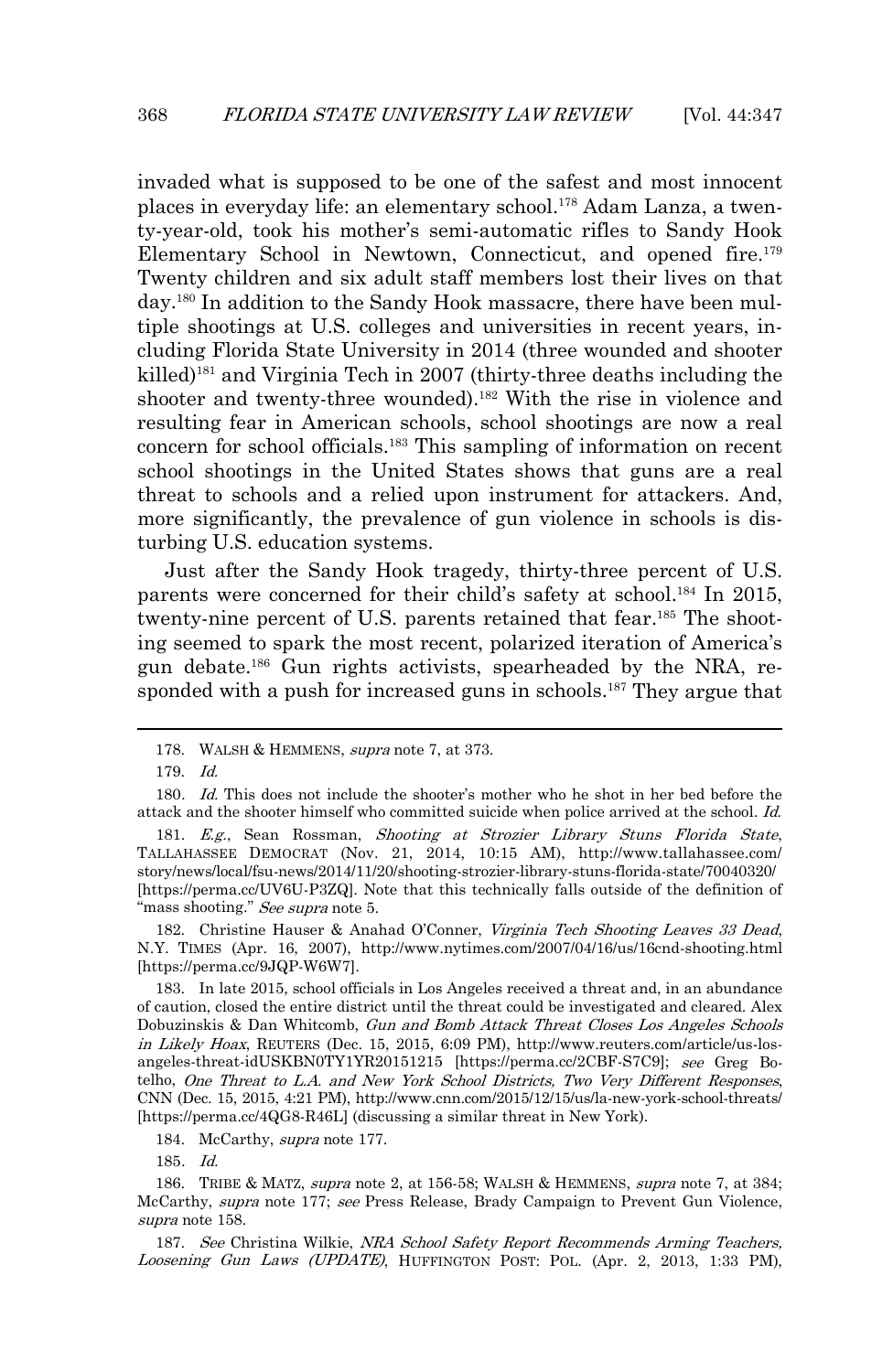increasing the amount of firearms will lessen the amount of violence due to the equality of power on both sides of an attack.188 By their logic, if teachers (or other school authorities)<sup>189</sup> are armed, then school shootings are less likely to occur because shooters will know they will be met with reciprocal power. <sup>190</sup> On the other side, proponents of increased gun control argue that further restricting access to firearms will lessen the prevalence of senseless violence in America because such restrictions will help ensure that only responsible carriers are allowed to handle such deadly weapons. Or, they counter the gun rights activists' proposal by suggesting that an increased likelihood of injuries or deaths will follow from the increased presence of firearms in schools.191

Similar to the political polarization that resulted from the Sandy Hook attack, shootings seem to have taken the tenor of political statements. In late 2015, Robert Dear attacked a Planned Parenthood clinic in Colorado Springs, Colorado.<sup>192</sup> Three were killed, including one Colorado Springs police officer, and several others were injured.193 After a several-hour stand-off with police, Dear was finally apprehended by police and interrogated.194 During questioning, Dear "mentioned 'baby parts' . . . [and] expressed anti-abortion and antigovernment views."195 Though Dear's motive has not been confirmed

191. Fantz, supra note 189.

195. Id.

http://www.huffingtonpost.com/2013/04/02/nra-school-safety-report\_n\_2999968.html [https://perma.cc/ZZ4T-KRSP].

<sup>188.</sup> See, e.g., Eugene Scott, Trump: Armed Teachers Could Have Stopped Oregon Massacre, CNN (Oct. 4, 2015, 9:20 AM), http://www.cnn.com/2015/10/03/politics/donaldtrump-oregon-shooting-armed-teachers/ [https://perma.cc/X3JR-JFSX].

<sup>189.</sup> See Ashley Fantz, NRA Clarifies Its Stance on Arming Schools, CNN (Dec. 27, 2012, 5:03 PM), http://www.cnn.com/2012/12/27/us/nra-president-interview/ [https://perma.cc/3BUH-Q2ZT] (discussing the various, opposing views).

<sup>190.</sup> A flaw in this argument is that a large amount of attackers are not deterred by a fear of firearms, as they have suicidal intentions. See, e.g., Scott A. Bonn, The Suicide-Mass Murder Connection: A Growing Epidemic, PSYCHOL. TODAY: WICKED DEEDS (Mar. 30, 2015), https://www.psychologytoday.com/blog/wicked-deeds/201503/the-suicidemass-murder-connection-growing-epidemic [https://perma.cc/ULQ2-TNQC]; Adam Lankford, Opinion, What Drives Suicidal Mass Killers, N.Y. TIMES (Dec. 17, 2012), http://www.nytimes.com/2012/12/18/opinion/what-drives-suicidal-mass-killers.html?\_r=0 [https://perma.cc/XT3M-QV5W].

<sup>192.</sup> Kevin Conlon et al., Source: Suspect Spoke of 'Baby Parts' After Planned Parenthood Shooting, CNN (Nov. 29, 2015, 1:23 PM), http://www.cnn.com/2015/ 11/28/us/colorado-planned-parenthood-shooting/ [https://perma.cc/CL6N-CDAB]. The shooter's background included domestic violence accusations, reasonably raising questions as to how he obtained his firearm. Id.

<sup>193.</sup> Id.; Ben Markus, Suspect in Colorado Planned Parenthood Shooting Appears in Court, NPR (Nov. 30, 2015, 5:19 PM), http://www.npr.org/2015/11/30/457907203/suspect-incolorado-planned-parenthood-shooting-appears-in-court [https://perma.cc/3M7Y-9P6N].

<sup>194.</sup> See Conlon et al., supra note 192.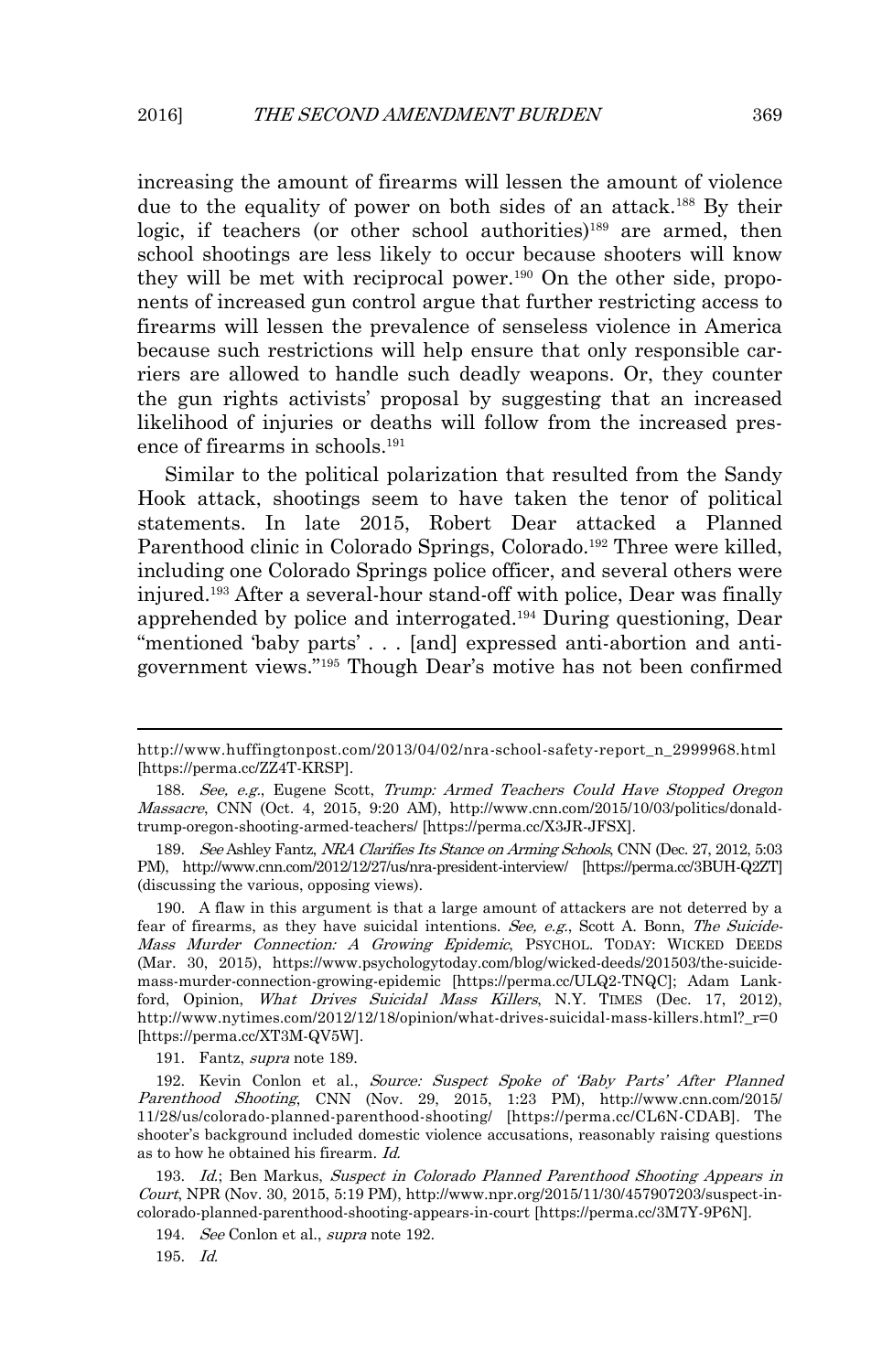by authorities,196 the U.S. Attorney General and the President of Planned Parenthood characterized the shooting as a "crime against women."197

In mid-2016, Omar Mateen, a former security guard, opened fire in an Orlando nightclub most frequented by homosexual patrons.198 Mateen used a nine-millimeter semi-automatic handgun and a .223 caliber assault-style rifle, killing forty-nine and wounding at least fifty more.<sup>199</sup> "Mateen bought the guns he used in the massacre . . . a few days before the assault. He did not need a security guard's license to buy them."200 Mateen's father remembered Mateen being "angered by the sight of two men kissing during a trip to Miami."201 The Pulse shooting was the deadliest mass shooting in U.S. history at the time.<sup>202</sup>

In July 2016, the execution of Dallas police officers came as a political response to racial tension between police officers and citizens.203 Micah Johnson, expressly angry at "white people" and "white [police] officers," used a rifle from an elevated position to execute police officers in the streets of Dallas during a peaceful protest following the death of two black citizens by white police officers.204 The Dallas shooting produced the deadliest day for law enforcement since September 11, 2001—two records of lethality by firearms broken in the United States in a matter of one month.205

 Guns being at the center of political debates now heighten the concern of firearms being used to make a statement. "For the crazed gunman,  $\dots$  the question is how to prevent such carnage  $\dots$ . swering that question requires a close examination of the system of laws that govern gun ownership, particularly limits on who can pur-

 $\overline{a}$ 

202. Deadliest Mass Shootings in U.S. History Fast Facts, CNN (June 13, 2016, 8:27 AM), http://www.cnn.com/2013/09/16/us/20-deadliest-mass-shootings-in-u-s-history-fast-facts/.

<sup>196.</sup> See Markus, supra note 193.

<sup>197.</sup> Conlon et al., supra note 192.

<sup>198.</sup> Rene Stutzman, Orlando Gunman: 'He Was an Expert Marksman,' Says His Former Gun Range Instructor, ORLANDO SENTINEL (June 22, 2016, 5:24 PM), http://www.orlandosentinel.com/news/pulse-orlando-nightclub-shooting/omar-mateen/os-orlandoshooting-mateen-gun-range-scores-20160622-story.html [https://perma.cc/RP8M-LVLD].

<sup>199.</sup> Id.

<sup>200.</sup> Id.

<sup>201.</sup> Maya Rhodan, What We Know About Pulse Nightclub, Site of the Deadly Orlando Shooting, TIME (June 12, 2016), http://time.com/4365362/pulse-night-orlando-shooting/ [https://perma.cc/6MCL-7GVC].

<sup>203.</sup> Faith Karimi, Catherine E. Shoichet & Ralph Ellis, *Dallas Sniper Attack: 5 Offic*ers Killed, Suspect Identified, CNN (July 9, 2016, 1:37 AM), http://www.cnn.com/2016/07/ 08/us/philando-castile-alton-sterling-protests/ [https://perma.cc/MKR7-XWUV].

<sup>204.</sup> Nicole Gaouette & Steve Visser, Dallas Police Shooter a Reclusive Army Reservist, CNN (July 11, 2016, 2:59 PM), http://www.cnn.com/2016/07/08/us/micah-xavier-johnsondallas-shooter/ [https://perma.cc/HT2D-E2AT]; Karimi, Shoichet & Ellis, *supra* note 203.

<sup>205.</sup> Karimi, Shoichet & Ellis, supra note 203.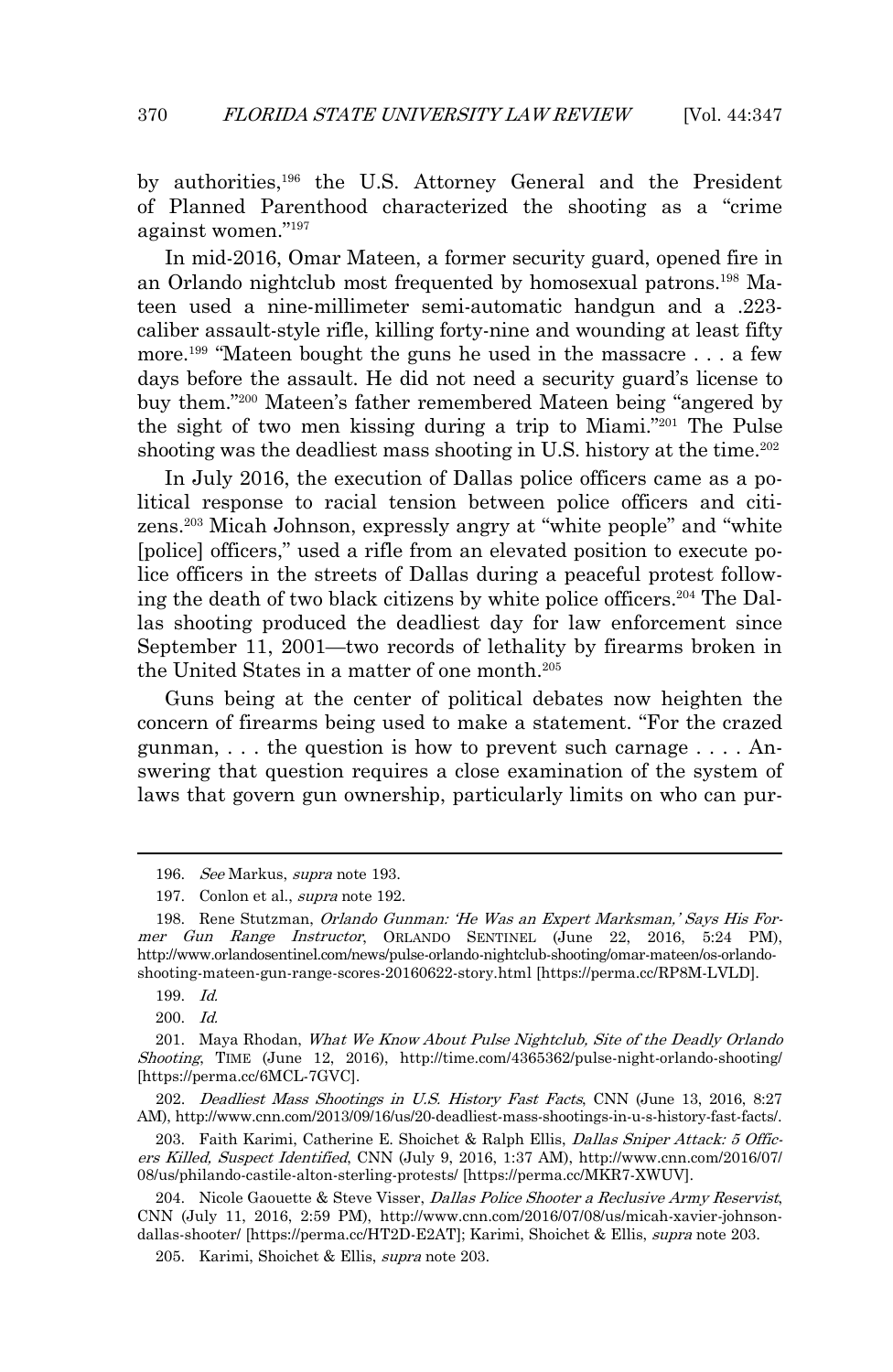chase guns and how much firepower they can obtain."206 The attacks by Dear, Mateen, and Johnson show that guns are the weapons of choice for "domestic terrorists" seeking to make political statements in the United States.

#### IV. CONVERGING THE TWO: APPLYING THE UNDUE BURDEN STANDARD TO SECOND AMENDMENT RIGHTS

"The possession of a handgun greatly increases the possibility that you or someone you love will be killed with or as a result of that weapon."207 Most of the weapons used in recent mass shootings were purchased legally and involved NICS background processing.208 At least eight of those shooters had criminal backgrounds or mental health histories that slipped through current controls, allowing their purchases to go through. <sup>209</sup> This Part converges the arguments and reasoning surrounding gun control and abortion restrictions, demonstrating that the differences between the two areas are slighter than they initially appear, and the framework from the latter may tremendously aid in reviewing legislation on the former. This Part, framed by the "undue burden" analysis from *Planned Parenthood of* Southeastern Pennsylvania v. Casey<sup>210</sup> and Whole Woman's Health v. Hellerstedt,<sup>211</sup> applies the "undue burden" standard to progressive gun control legislation, contending that such provisions—inquiring into the purchaser's mental health, eliminating the "default proceed," and reinstating a ban on assault weapons—could pass constitutional muster under this framework.

Opponents of gun control argue that proponents are too idealistic to realize that any legitimate restrictions will only create an environment where the only gun owners are those whom the laws seek to prohibit from owning firearms. <sup>212</sup> This is because those who should not own guns would be the ones willing to defy the legislation, or break the law, and wrongly retain their firearms.<sup>213</sup> Regardless of partisan controversy, the facts underlying recent gun violence in the United States show the insufficiency of current gun control laws.<sup>214</sup>

<sup>206.</sup> TRIBE & MATZ, supra note 2, at 155.

<sup>207.</sup> J. George Edwards, Commentary: Murder and Gun Control, 18 WAYNE L. REV. 1335, 1335 (1972).

<sup>208.</sup> See Buchanan, et al., supra note 140.

<sup>209.</sup> Id.; see generally EXECUTIVE ORDER FACT SHEET, supra note 137.

<sup>210. 505</sup> U.S. 833 (1992).

<sup>211. 136</sup> S. Ct. 2292 (2016).

<sup>212.</sup> See KUKLA, supra note 103, at 437-44; see also Guns in America Transcript, supra note 161 ("[O]ftentimes, the NRA will . . . say, see, these things don't work.").

<sup>213.</sup> See KUKLA, supra note 103, at 437-44.

<sup>214.</sup> Cf. 2013 State Scorecard, supra note 157 ("[M]any of the states with the strongest gun laws also have the lowest gun death rates.").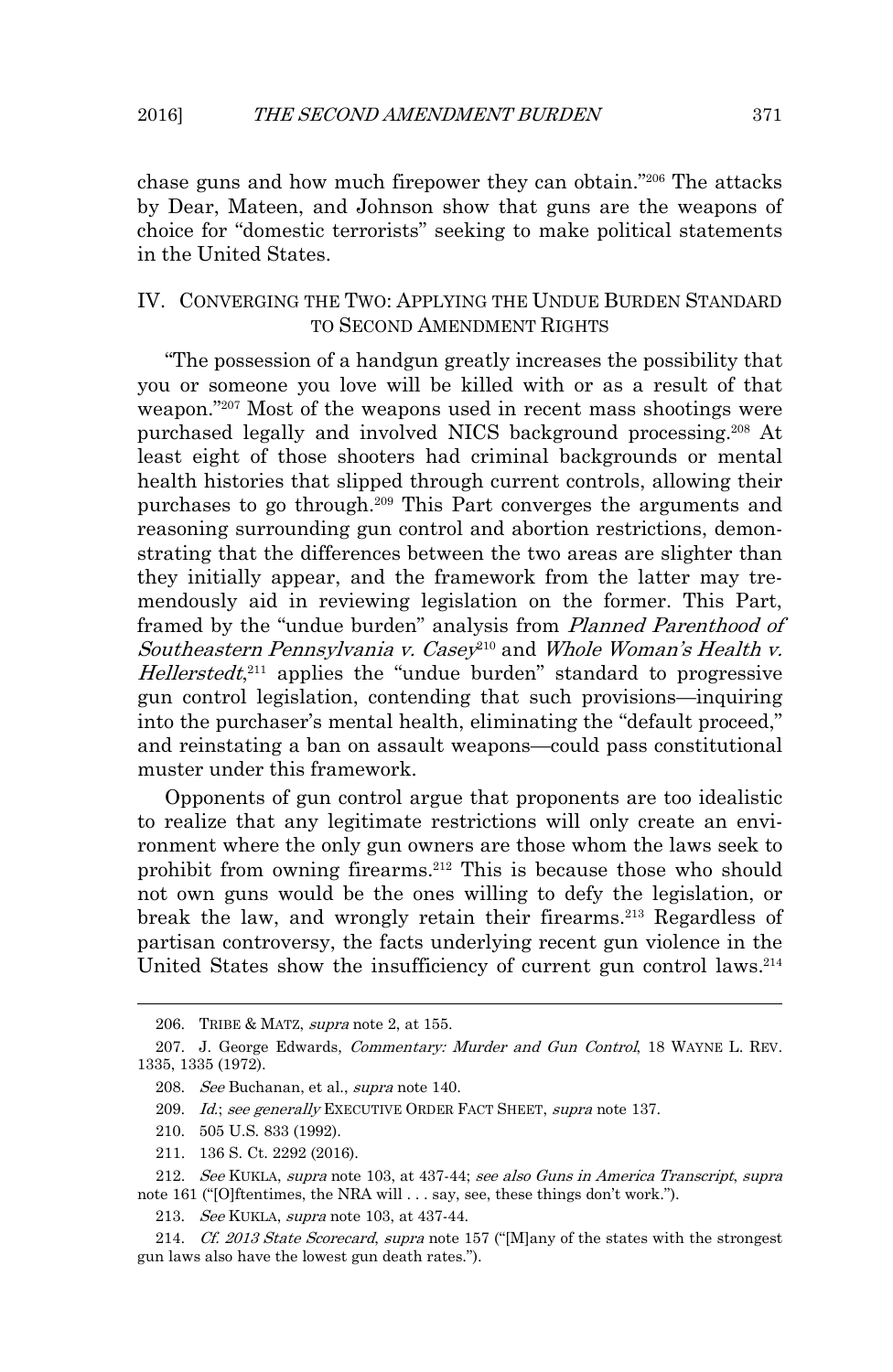Aside from the narrowly construed Supreme Court Second Amendment jurisprudence, there is little guidance as to how Second Amendment violations are reviewed.<sup>215</sup> In other words, courts are in need of a workable standard for reviewing gun control legislation, especially in the wake of recent gun violence in the United States.

 Considering the political influence of the legislative and executive branches, the judiciary—a theoretically politics-free branch—seems to be the appropriate avenue for instituting guidance in Second Amendment review. Turning to the abortion framework for guidance, the "undue burden" standard may be imperfect, but, it will undoubtedly help to provide a needed infrastructure to review gun control legislation under the Second Amendment, which is presently glaringly absent from case law.

Introducing its *Roe v. Wade* opinion, the Court stated:

One's philosophy, one's experiences, one's exposure to the raw edges of human existence, one's religious training, one's attitudes toward life and family and their values, and the moral standards one establishes and seeks to observe, are all likely to influence and to color one's thinking and conclusions about abortion.<sup>216</sup>

In other words, abortion is a very personal and political topic. Note, though, how easily this entire statement can be transposed to gun control by exchanging just the last term in the Court's statement, i.e. ". . . conclusions about gun control." "As with other controversial issues such as abortion and affirmative action, opinions about gun control are almost always passionately held and in diametric opposition."217 Both issues, though privately guided by emotion and diverse personal views,218 have constitutional overtones that invoke various degrees of governmental interests and allowable restrictions.<sup>219</sup>

 Despite appealing to opposing partisanship and rarely sharing conversation, the right to abortion and the right to bear arms are

<sup>215.</sup> See TRIBE & MATZ, supra note 2, at 155 ("[T]he Court declined to offer guidance on how Second Amendment analysis works when a gun regulation is challenged in court."); 2nd Amendment Jurisprudence in a Post-Heller America, PARENTS AGAINST GUN VIOLENCE (Aug. 18, 2014), http://www.parentsagainstgunviolence.com/2nd-amendment-jurisprudence-in-apost-heller-america/ [https://perma.cc/62W7-CZMD].

<sup>216.</sup> Roe v. Wade, 410 U.S. 113, 116 (1973).

<sup>217.</sup> Andrew Jay McClurg, The Rhetoric of Gun Control, 42 AM. U. L. REV. 53, 57 (1992).

<sup>218.</sup> Hardy, supra note 2, at 46-47 (quoting Barry Bruce-Briggs, The Great American Gun War, 45 PUB. INT. 37 (1976), reprinted in LEE NISBET, THE GUN CONTROL DEBATE 73- 74 (2d ed. 2001) (labeling the gun debate as a "cultural war")). Cf. THEDA SKOCPOL & VANESSA WILLIAMSON, THE TEA PARTY AND THE REMAKING OF REPUBLICAN CONSERVATISM 47 (2012).

<sup>219.</sup> See Roe, 410 U.S. at 116-17.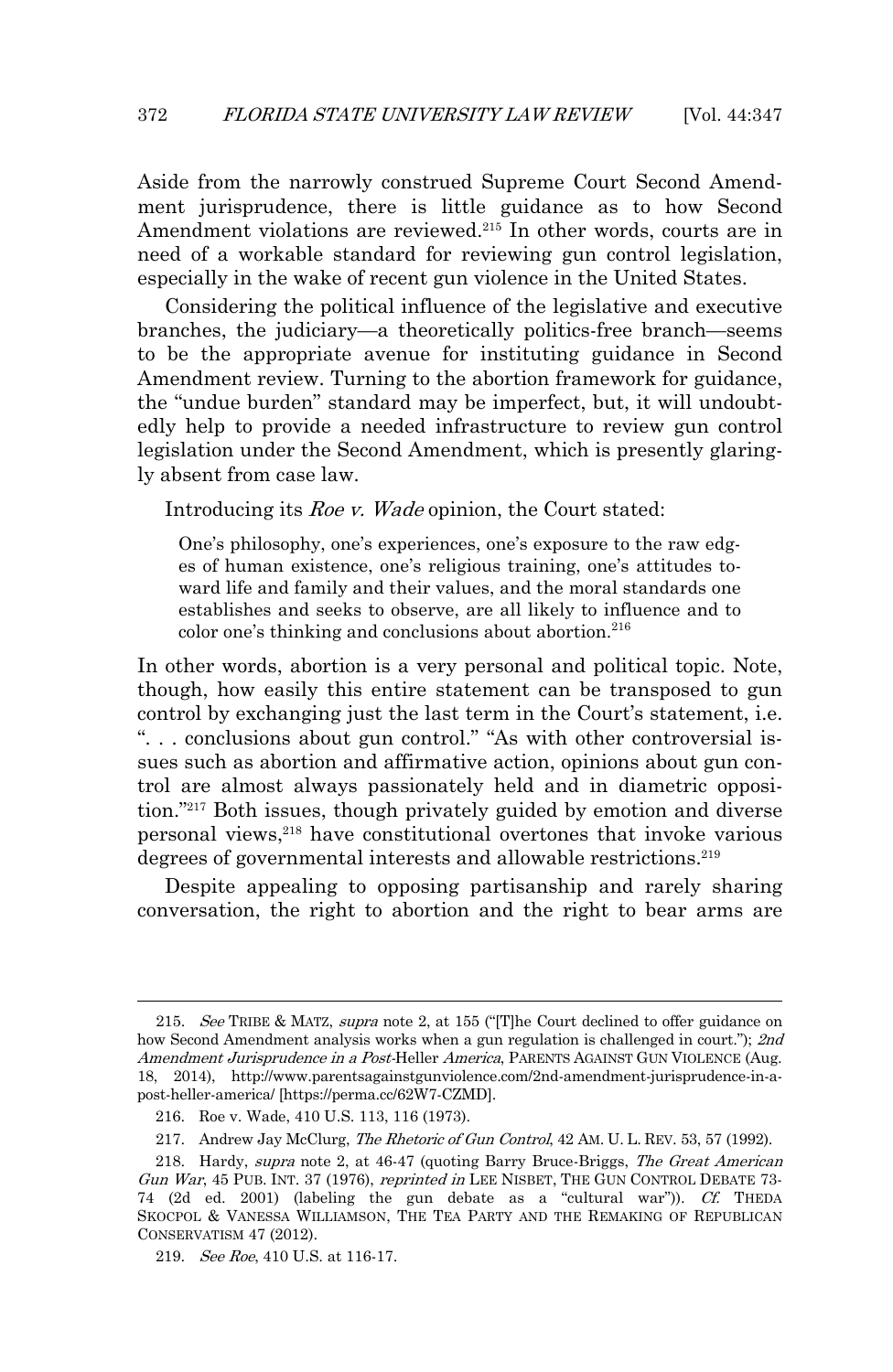substantially similar in their existence and controlling framework.<sup>220</sup> Both are fundamental within the U.S. Constitution.<sup>221</sup> Both are "individual" rights, meaning they belong to the individual seeking to exercise them; 222 yet, both rights affect others surrounding the one exercising the right.223 Feminists and abortion activists may disagree and argue that abortion is a decision solely between the woman and her physician. But, there is an argument that, at least in some situations where others are privy to information about the woman's decision, others are affected by abortions. For gun control, the connection is much simpler, as the victim and a countless number of those close to the victim are affected when a firearm is discharged unlawfully. In fact, the general public is affected by gun control laws—whether broadened or narrowed—at least to the extent that they affect the society in which they live. $224$ 

Proponents of firearm deregulation hold beliefs that mirror the pro-life incrementalism strategy.225 Supporters of an unrestricted Second Amendment fear that each gun control law that passes is a step towards a total ban on their cherished weapons. David Hardy argues that their fear of any gun-control measures is reasonable because "[t]hey have heard opponents describe their purpose to eliminate handgun ownership, with any lesser measures simply a means to that end."226 So, Hardy argues, "opposition even to modest restrictions is both logical and natural."<sup>227</sup> Yet, on the abortion side of the same coin, pro-lifers (whom likely intermingle with gun proponents, if not individually, then systemically as they may identify with

 $\overline{a}$ 

225. See Hardy, supra note 2, at 49-50; supra notes 57-60 and accompanying text. See generally Hardy, supra note 2.

<sup>220.</sup> See McDonald v. Chicago, 561 U.S. 742, 804 (2010) (Scalia, J., concurring) (saying that the framework controlling controversial issues is much less contended than the existence of such rights by American people).

<sup>221.</sup> U.S. CONST. amend. II; Roe, 410 U.S. 113. Thus, both are reviewed under strict scrutiny, of which the "undue burden" standard is a corollary. See Brownstein, supra note 69, at 880.

<sup>222.</sup> District of Columbia v. Heller, 554 U.S. 570 (2008); Planned Parenthood of Se. Pa. v. Casey, 505 U.S. 833, 859 (1992).

<sup>223.</sup> See Casey, 505 U.S. at 896-98.

<sup>224.</sup> Press Release, Brady Campaign to Prevent Gun Violence, *supra* note 158; see e.g., Tom Dart, Open Carry of Handguns in Texas: Fear for Some But 'Everybody Else Is Packing', THE GUARDIAN (Jan. 1, 2016, 10:46 AM), http://www.theguardian.com/usnews/2016/jan/01/texas-open-carry-handguns-law-public-places-businesses

<sup>[</sup>https://perma.cc/LJC3-W7RE] (discussing the antiquated atmosphere open-carry gun control legislation would create); Jim Turner, Florida's Campus-Carry Bill Likely Holstered, NEWS SERVICE OF FLA. (Jan. 21, 2016), http://www.wuft.org/news/2016/01/21/floridascampus-carry-bill-likely-holstered/ [https://perma.cc/Q57A-HDHL] (stating that open-carry legislation is being considered in Florida).

<sup>226.</sup> Hardy, supra note 2, at 49-50.

<sup>227.</sup> Id. at 50; see also Data and Statistics: Abortion, supra note 15.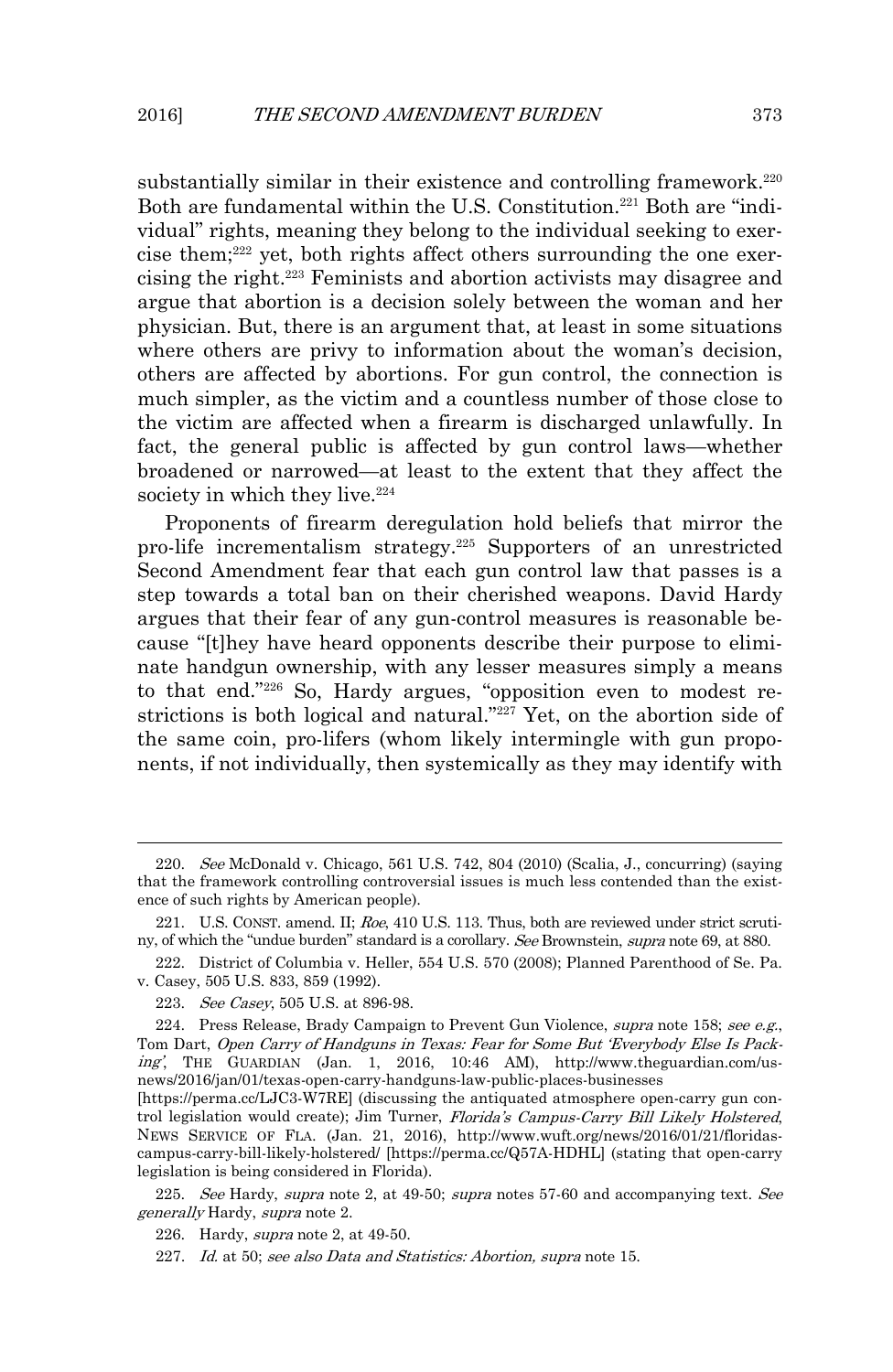the same political party) use this exact strategy that they harshly reject for gun control to restrict abortion rights.228

Applying the argument that the Second Amendment should be completely unrestricted to abortion results in this: The right to have an abortion is a fundamental right that cannot be denied to any U.S. citizen. A fetus is not considered a "person" within the language of the U.S. Constitution and, therefore, does not hold any constitutional right, including life.<sup>229</sup> Thus, a woman has the right to abort her pregnancy up until the point that the fetus is born. Of course, we know that conservatives would repulse at this argument; instead, they would prefer that the right to an abortion be eliminated.230 And, the right to choose to have an abortion is more restricted than that logic suggests due to a state's interests related to this fundamental right that the Court has recognized.

For as long as the *Casey* framework stands in the abortion context, a state has recognized interests in restricting abortion up until a certain point. That point has been demarcated as when "state regulation has the purpose or effect of placing a substantial obstacle in the path of a woman seeking an abortion of a nonviable fetus."231 To that end, this discussion is not meant to affect abortion jurisprudence, as the argument herein does not aim to suggest or discourage any change in abortion framework. For discussion purposes, this Note accepts and applies the standing abortion precedent.

#### A. Providing What the Second Amendment Is Missing

Second Amendment precedent "nowhere says or implies that the government is forbidden to place any restrictions at all on protected weapons."232 A look at Second Amendment jurisprudence, gun safety statutes, and policy concerns illuminates an absence of direction for courts reviewing gun control legislation,<sup>233</sup> which is undeniably impending. This Note's solution of borrowing from abortion and applying the "undue burden" framework to gun control is helpful for several reasons.

 Establishing a sort of infrastructure in which Second Amendment jurisprudence can develop will provide uniformity and consistency

<sup>228.</sup> Supra notes 57-60 and accompanying text.

<sup>229.</sup> See Roe v. Wade, 410 U.S. 113, 116-17 (1973); ZIEGLER, supra note 3, at 11.

<sup>230.</sup> See SKOCPOL & WILLIAMSON, supra note 218, at 58 ("Whereas a 58% majority of all Americans approve of the decision of the Supreme Court to establish a 'Constitutional right for women to obtain legal abortions in this country,' only 40% of Tea Partiers approve of that court decision and 53% consider it a 'bad thing.' "); ZIEGLER, supra note 3, at 58 (stating that the real goal of the pro-life movement is "a total, constitutional ban on abortion").

<sup>231.</sup> Planned Parenthood of Se. Pa. v. Casey, 505 U.S. 833, 877 (1992).

<sup>232.</sup> Lund, supra note 118, at 341.

<sup>233.</sup> Id. ("Nor does *Miller* say what restrictions might be permissible.").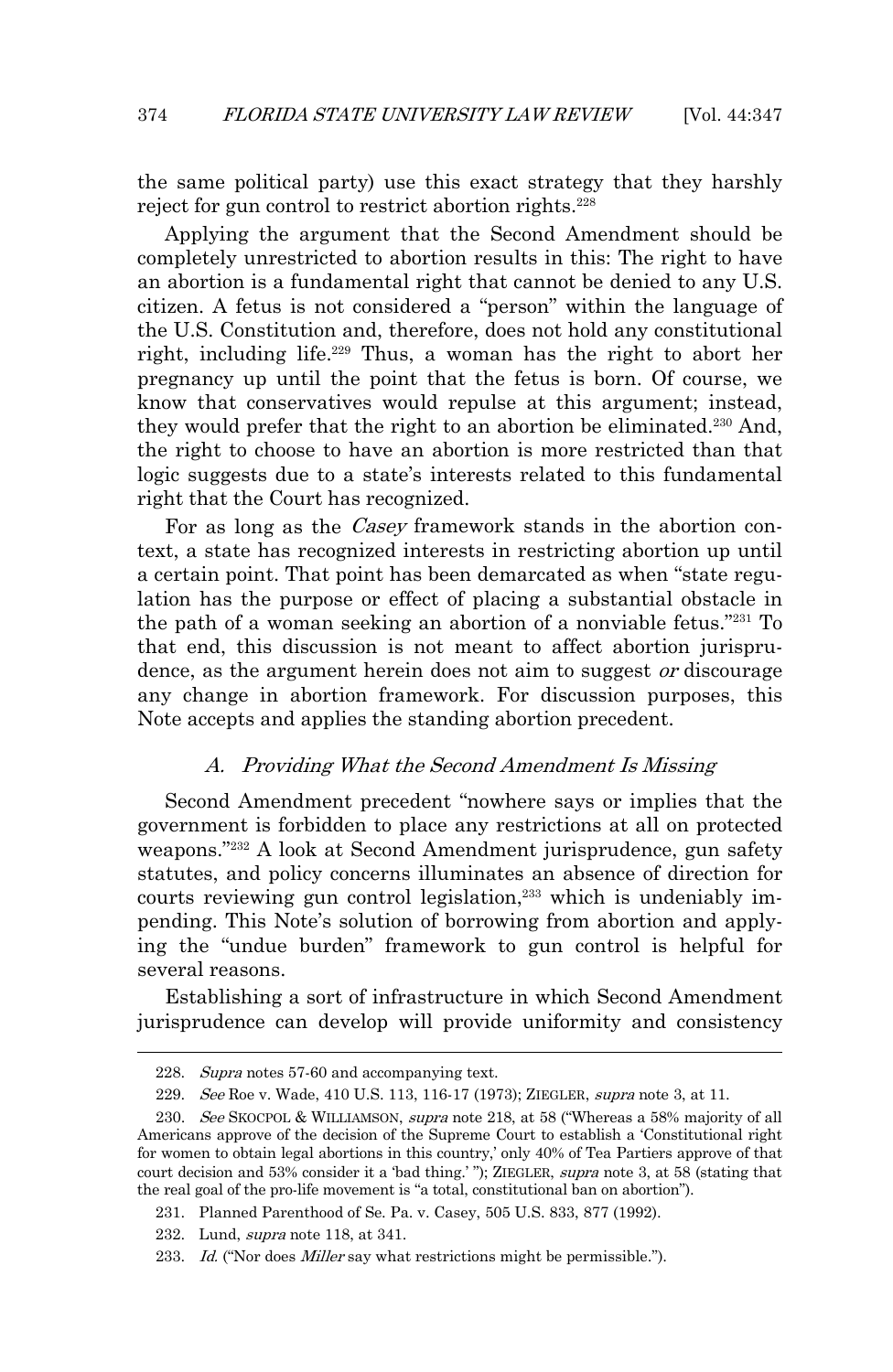within the case law. This is practically important for several reasons.234 For one, uniformity is a long-standing concern of the U.S. Supreme Court.235 Likewise, with the evolution of jurisprudence within a consistent standard, courts may look to other jurisdictions or forums that have applied the "undue burden" test to analogize in determining the validity of a statute *sub judice*. In other words, consistency will create coherence and guidance in the Second Amendment arena.

Further, although abortion claims the "undue burden" framework as its own unique standard, the principles underlying this framework are not novel to the Court. We see similar reasoning and resulting standards in other areas of constitutional analysis that are much more established and developed than abortion or gun control. For example, in freedom of association (First Amendment) jurisprudence, under *Boy Scouts of America v. Dale*,<sup>236</sup> the Court asks whether the entrant proposes a substantial obstacle to the expressive institution achieving its message.237 Applying this "abortion framework" to gun control results in a symbiotic relationship between the two arenas. By developing Second Amendment "undue burden" case law, the framework and its inter-workings will be more illuminated, which will further guide abortion jurisprudence. Guided by "[t]he conventional understanding of fundamental rights in constitutional law" and how legislation affecting them must be analyzed,<sup>238</sup> this Part proceeds through the application of the "undue burden" standard to gun safety legislation.

#### B. State's Interests

"[I]t makes sense to do everything we can to keep guns out of the hands of people who would try to do others harm or to do themselves harm."<sup>239</sup> Following an "undue burden" analysis, the Court must first

<sup>234.</sup> See Brownstein, supra note 69, at 870.

<sup>235.</sup> E.g., Sioux City Bridge Co. v. Dakota County, 260 U.S. 441, 446-47 (1923); Amanda Frost, Overvaluing Uniformity, 94 VA. L. REV. 1567, 1575, 1578 (2008).

<sup>236. 530</sup> U.S. 640 (2000).

<sup>237.</sup> Id. at 683-84; see also Brownstein, supra note 69, at 872 ("[T]he 'undue burden' standard of the *Casey* plurality is reflected in one form or another throughout the fundamental rights case law of the past forty years."); Valeria J. Pacer, Salvaging the Undue Burden Standard—Is It a Lost Cause? The Undue Burden Standard and Fundamental Rights Analysis, 73 WASH. U. L.Q. 295, 301-02 (1995) (discussing other contexts in which the "undue burden" logic is seen in constitutional jurisprudence, such as San Antonio v. Rodriguez, 411 U.S. 1 (1973), and Zablocki v. Redhail, 434 U.S. 374 (1978)). Cf. Jon S. Lerner, Protecting Home Schooling Through the Casey Undue Burden Standard, 62 U. CHI. L. REV. 363 (1995) (applying the "undue burden" standard to home schooling); Winston Peters, Application of the Undue Burden Test to Mass Transportation: Parallel or Pitfall, 34 HASTINGS L.J. 491 (1982) (discussing "undue burden" within mass transportation).

<sup>238.</sup> Brownstein, supra note 69, at 867.

<sup>239.</sup> Guns in America Transcript, supra note 161.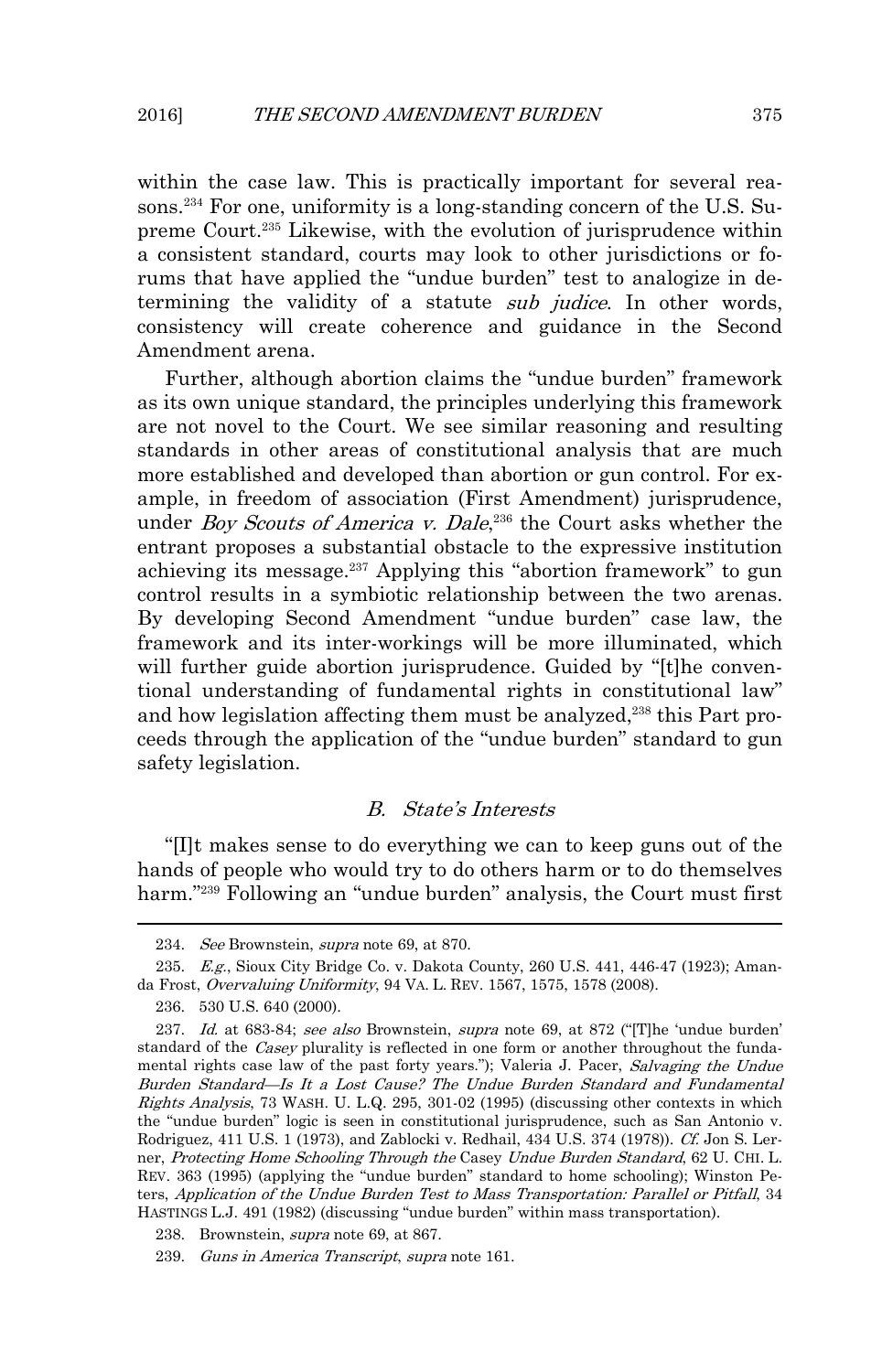review and determine that a state has legitimate and compelling interests to protect in regulating the right. In *Casey*, the Court discussed the external implications of abortion, despite being an individual right:

It is an act fraught with consequences for others: for the woman who must live with the implications of her decision; for the persons who perform and assist in the procedure; for the spouse, family, and society which must confront the knowledge that these procedures exist, procedures some deem nothing short of an act of violence against innocent human life; and, depending on one's beliefs, for the life or potential life that is aborted.<sup>240</sup>

Note the parallel between this analysis and gun control, where the impact reverberates well past the gun bearer. If the state has an interest in protecting the life of the fetus once it reaches a certain point in the pregnancy, $241$  then the state surely has an interest in protecting the lives of adults and children living in U.S. society.242 Intuitively, the latter interest is stronger than the former as the constituents are "persons" protected by the U.S. Constitution, whereas an unborn fetus is not. 243

One may argue that the termination of a fetus is sure for every abortion, whereas restricting gun control is attempting to limit a speculative injury. But the mere capability of each firearm and the prevalence of gun violence in the United States, especially recently, indicates that this injury is not so speculative. Each American has felt the harm caused by firearms, whether personally or through the threat that permeates modern-day America. <sup>244</sup> This societal fear, as well as the decrease in Americans' safety, caused by unrestricted or irresponsible firearm ownership is fodder for a legitimate state concern and justifies regulation.

#### C. Burdening the Right

Once the Court is comfortable that the state has a sufficient interest to protect, it must determine whether the regulation *sub ju*dice creates an "undue burden" on one trying to access or exercise his or her constitutional right.<sup>245</sup> "Regulations which do no more than create a structural mechanism by which the State . . . may express profound respect for [its legitimate interests] are permitted, if they are not a substantial obstacle to the" fundamental right they

<sup>240.</sup> Planned Parenthood of Se. Pa. v. Casey, 505 U.S. 833, 852 (1992).

<sup>241.</sup> See generally id.; Roe v. Wade, 410 U.S. 113 (1973).

<sup>242.</sup> Cf. TRIBE & MATZ, supra note 2, at 155-56.

<sup>243.</sup> Roe, 410 U.S. at 133-34; see U.S. CONST. amend. XIV, § 1.

<sup>244.</sup> See EXECUTIVE ORDER FACT SHEET, supra note 137.

<sup>245.</sup> See Brownstein, supra note 69, at 881-82.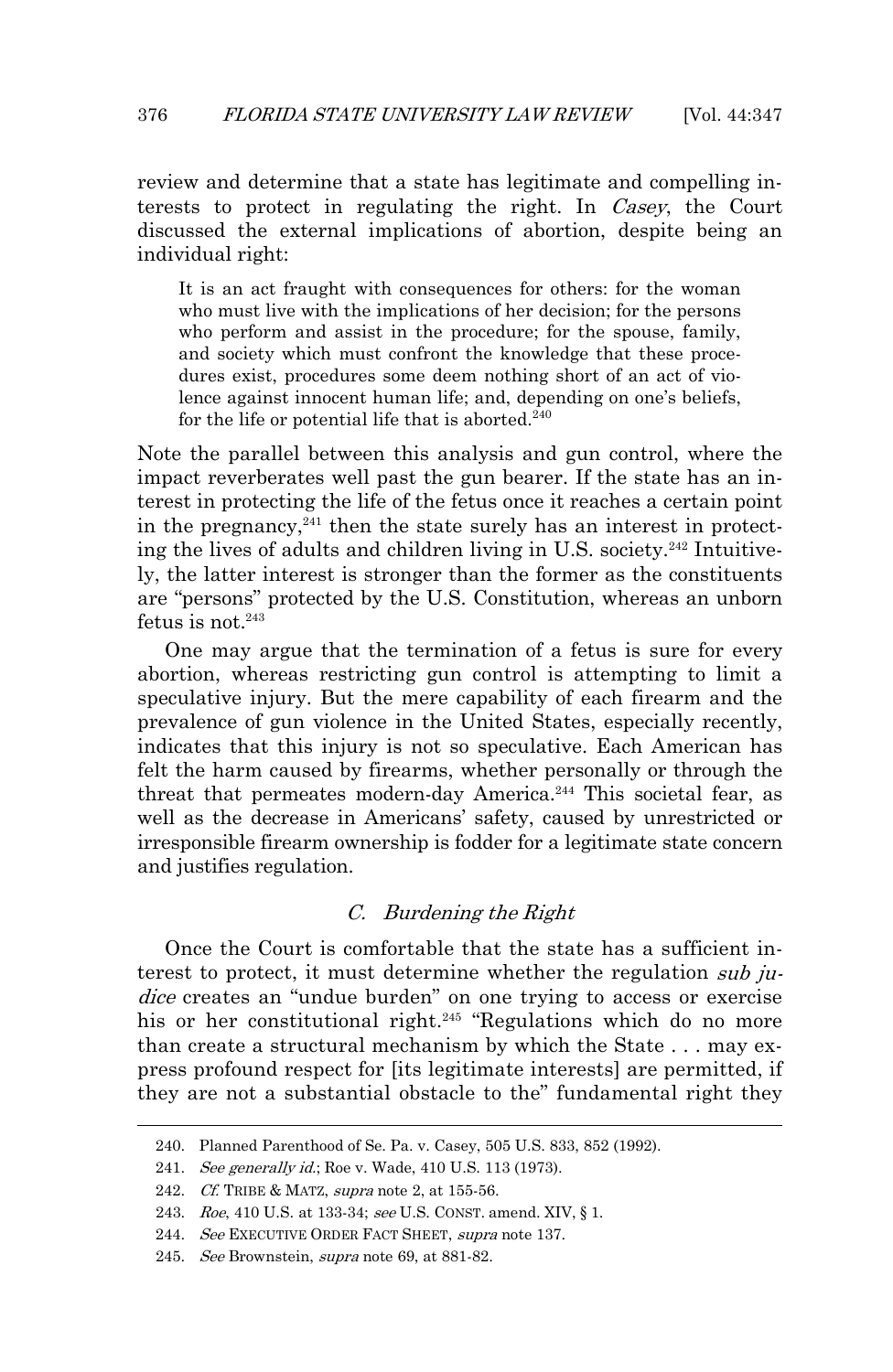2016] THE SECOND AMENDMENT BURDEN 377

are regulating.246 Applying this structure from abortion law to gun control provides insight into the logical inconsistency embedded within conservative rhetoric between the two topics. This Section juxtaposes the abortion provisions reviewed in *Casey* to recently suggested gun control provisions within the *Casey* "undue burden" framework and its application. 247

#### 1. Further Inquiry into Purchaser's Mental Health

More and more, Americans are blaming the mental health system instead of easy access to guns for the violence in today's American society.248 But, "it is the combination of mental illness and the availability of guns that is the real problem."<sup>249</sup> Several high profile shooters in recent years (including, but not limited to: James Holmes of Aurora, Colorado (July 2012),<sup>250</sup> Adam Lanza of Sandy Hook (December, 2012), <sup>251</sup> Seung-Hui Cho of Virginia Tech University (April 2007), <sup>252</sup> and Aaron Alexis of the Washington Navy Yard (September 2013)253 had histories of mental health issues before they attacked. 254 Due to this correlation, there is strong support for increasing the depth of pre-firearm purchase background checks to include the purchaser's mental health. 255

<sup>246.</sup> Planned Parenthood of Se. Pa. v. Casey, 505 U.S. 833, 877 (1992).

<sup>247.</sup> Note that this argument (applying the "undue burden" framework to gun control laws) can be applied to other gun control proposals just the same. See, e.g., Abrams, supra note 138, at 499-500 (suggesting a burden shift to allow assault weapons once justified by their proponents); Edwards, *supra* note 207, at 1338 (suggesting federal registration requirements of all firearms and arguing that piecemeal state regulations are ineffective). Edwards's first suggestion of only allowing handguns for governmental purposes would likely be *per se* unconstitutional under *District of Columbia v. Heller*, 554 U.S. 570 (2008), which overruled United States v. Miller, 307 U.S. 174 (1939). For the registration requirement, though, you could compare this to the reporting provision in *Casey* that the Court upheld.

<sup>248.</sup> Lydia Saad, Americans Fault Mental Health System Most for Gun Violence, GALLUP (Sept. 20, 2013), http://www.gallup.com/poll/164507/americans-fault-mental-health-systemgun-violence.aspx [https://perma.cc/H2FQ-SPPY].

<sup>249.</sup> WALSH & HEMMENS, supra note 7, at 384.

<sup>250.</sup> Steven Almasy et al., James Holmes Sentenced to Life in Prison for Colorado Movie Theater Murders, CNN (Aug. 8, 2015, 8:37 AM), http://www.cnn.com/2015/08/07/us/ james-holmes-movie-theater-shooting-jury/ [https://perma.cc/KMJ8-YRG9] (reporting that Holmes claimed an insanity defense).

<sup>251.</sup> WALSH & HEMMENS, supra note 7, at 373.

<sup>252.</sup> Virginia Tech Shootings Fast Facts, CNN (Apr. 3, 2017 12:03 PM), http://www.cnn.com/2013/10/31/us/virginia-tech-shootings-fast-facts/ [https://perma.cc/724Z-3ENK].

<sup>253.</sup> Barbara Starr, Catherine E. Shoichet & Pamela Brown, 12 Victims Slain in Navy Yard Shooting Rampage; Dead Suspect ID'd, CNN (Sept. 16, 2013, 10:34 PM), http://www.cnn.com/2013/09/16/us/dc-navy-yard-gunshots/ [https://perma.cc/HZE4-667E]; Saad, supra note 248.

<sup>254.</sup> WALSH & HEMMENS, supra note 7, at 384.

<sup>255.</sup> See Guns in America Transcript, supra note 161 ("[I]f we can combine gun safety with sensible background checks and some other steps, we're not going to eliminate gun violence, but we will lessen it."). This increased control is supported by eighty-four percent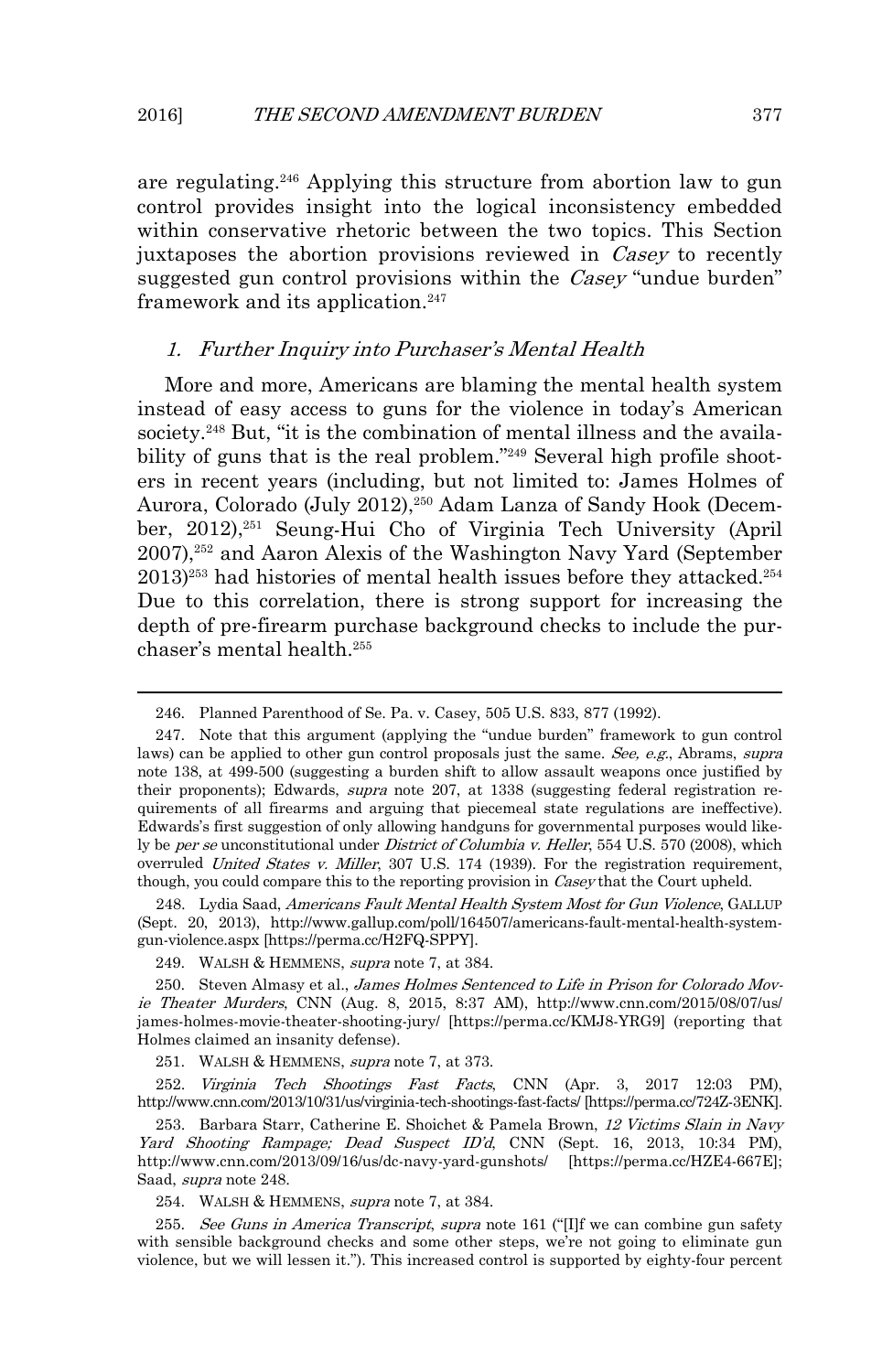Reviewing the informed consent provision, the Casey Court found that a woman's guilt or regret and her assumed resulting mental health from receiving an abortion was a legitimate state interest that could be protected through abortion restrictions.256 In doing so, the Court found the informed consent provision, requiring women to receive physician-provided information regarding the abortion procedure before the procedure, to be constitutional.<sup>257</sup> The only condition upon this holding was that the information provided by a physician or clinic must be scientifically reliable, with deference to the legislature on scientific reliability.258 But Justice Ginsburg argued, in her Gonzales v. Carhart dissent referencing Casey,<sup>259</sup> that women are not as ignorant as the Court assumed and would self-impose the appropriate psychological ramifications without reinforcement from legislature-prescribed information. 260

In the gun control context, a state protects society at large, rather than the mental health of the applicant, from the applicant's possible mental health afflictions with increased background checks into the purchaser's mental health. 261 Contrary to abortion, the mental deficiency of an applicant for the purchase of a firearm *does* affect others. In fact, the number of others affected is seemingly innumerable, depending upon the gunman's target, and, the others affected are also entitled to full constitutional protection for which a state is responsible. Thus, a state's interest in protecting society from incompetent gun owners appears larger than—or certainly as great as—a state's interest in protecting an unborn fetus or a woman from regret.

This is not to say that all mentally ill individuals are dangerous or that they should be denied constitutional protections and privileges. Instead, to protect the lives and well-being of its citizens, a state has an interest in requiring mental health screenings before one may

 $\overline{a}$ 

260. Id. at 171-74, 184-85; see Siegel, supra note 21, at 1732-33 (discussing this aspect of the Carhart Majority's decision); id. at 1734-35 (discussing Ginsburg's dissent).

261. See EXECUTIVE ORDER FACT SHEET, supra note 137.

of the members of the National Rifle Association. See WALSH & HEMMENS, supra note 7, at 384; see also supra notes 115-16 and accompanying text.

<sup>256.</sup> See Planned Parenthood of Se. Pa. v. Casey, 505 U.S. 833, 852-53 (1992). For further discussion on this, see Reva B. Siegel, The New Politics of Abortion: An Equality Analysis of Woman-Protective Abortion Restrictions, 2007 U. ILL. L. REV. 991 (2007).

<sup>257.</sup> Casey, 505 U.S. at 878.

<sup>258.</sup> Id. at 907-08.

<sup>259.</sup> The dissent disputed the Court's holding that upheld an absolute ban on partialbirth abortion and argued that a medical necessity provision was required to allow such procedures when necessary for the mother's health; and, such necessity provision was supported by medical evidence in the District Court's record. Gonzales v. Carhart, 550 U.S. 124, 171, 178-79 (2007) (Ginsburg, J., dissenting); id. at 182-83 (citing Casey, 505 U.S. at 850; Lawrence v. Texas, 539 U.S. 558, 571 (2003)) (contending further that the majority's reliance on morality to ban the procedure was misguided and undermined long-standing precedent that morality is irrelevant when reviewing the constitutionality of legislation).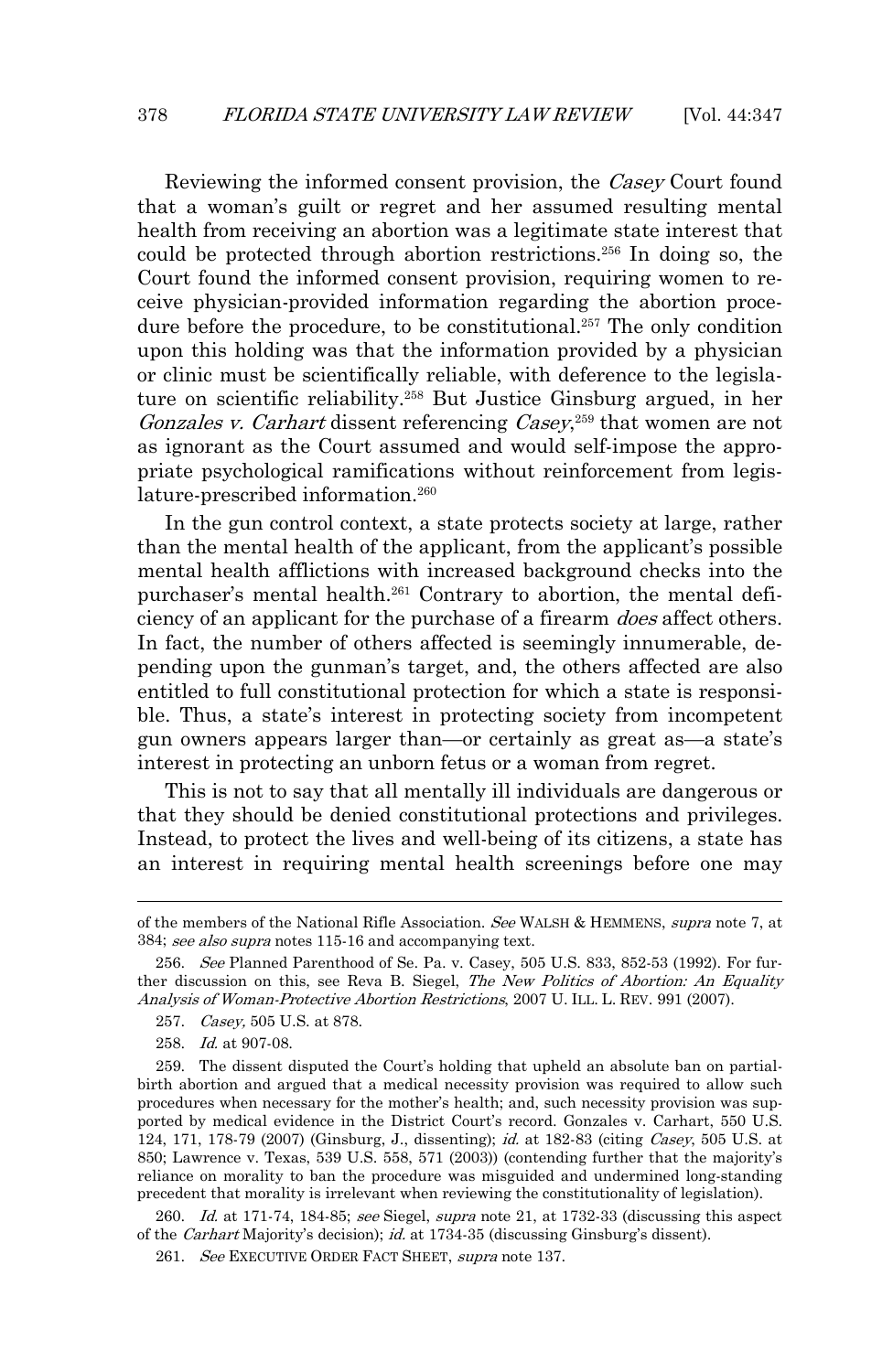purchase a firearm. This argument is not meant to suggest that any history of mental illness or mental health treatment should disqualify an individual from purchasing a firearm. Stability, even with a history of mental illness, could be shown through treatment or medication upon such screening. Such restrictions and specifications would be left to the state legislatures. Nevertheless, the state is entitled to scientifically reliable information regarding the applicant's mental health and criminal background before allowing the applicant to purchase a firearm.

#### 2. Eliminating the "Default Proceed"

Combine the few current gun control provisions and you end up with this: a cloudy personal history delays the NICS background check; once seventy-two hours have passed, the "default proceed" takes effect and excuses the purchaser from the background requirement.<sup>262</sup> The purchaser, whose background is now unknown or, at the most, partially known to the seller, walks away with a legal firearm despite a possible history that would have prevented the purchase, had the background check run its course.263 Hence, the elimination of the "default proceed" seems to be the obvious next step in increasing safety in firearm ownership. Primarily, similar to the Casey Court's discussion supporting its "undue burden" framework, the background check requirement under the Brady Act is no more than a "structural mechanism by which the State" ensures the safe administration of firearms.<sup>264</sup>

First, conducting the background check does not require permission or dependence upon any relative of the applicant. In *Casey*, the Court found that abortion restrictions requiring the consent of the woman's spouse seeking an abortion were unconstitutional due to the pressure they would create on the woman to involve him in her decision.<sup>265</sup> The Casey Court upheld the parental consent provisionrequiring consent from the parents of a minor seeking an abortion because there was a judicial bypass option where the minor could avoid getting her parents' consent.266 Requiring a background check before one can purchase a firearm does not require the purchaser to

<sup>262. 18</sup> U.S.C. § 922(t)(1) (2012).

<sup>263.</sup> See EXECUTIVE ORDER FACT SHEET, supra note 137 ("Many of these crimes were committed by people who never should have been able to purchase a gun in the first place."). Cf. Guns in America Transcript, supra note 161 ("[T]here are a whole bunch of folks who are less responsible . . . who don't have to [go through a background check and that] doesn't make much sense."). This lack of background checks could also have to do with excluded purchases. See id.

<sup>264.</sup> Planned Parenthood of Se. Pa. v. Casey, 505 U.S. 833, 877 (1992).

<sup>265.</sup> Id. at 893-98.

<sup>266.</sup> Id. at 899.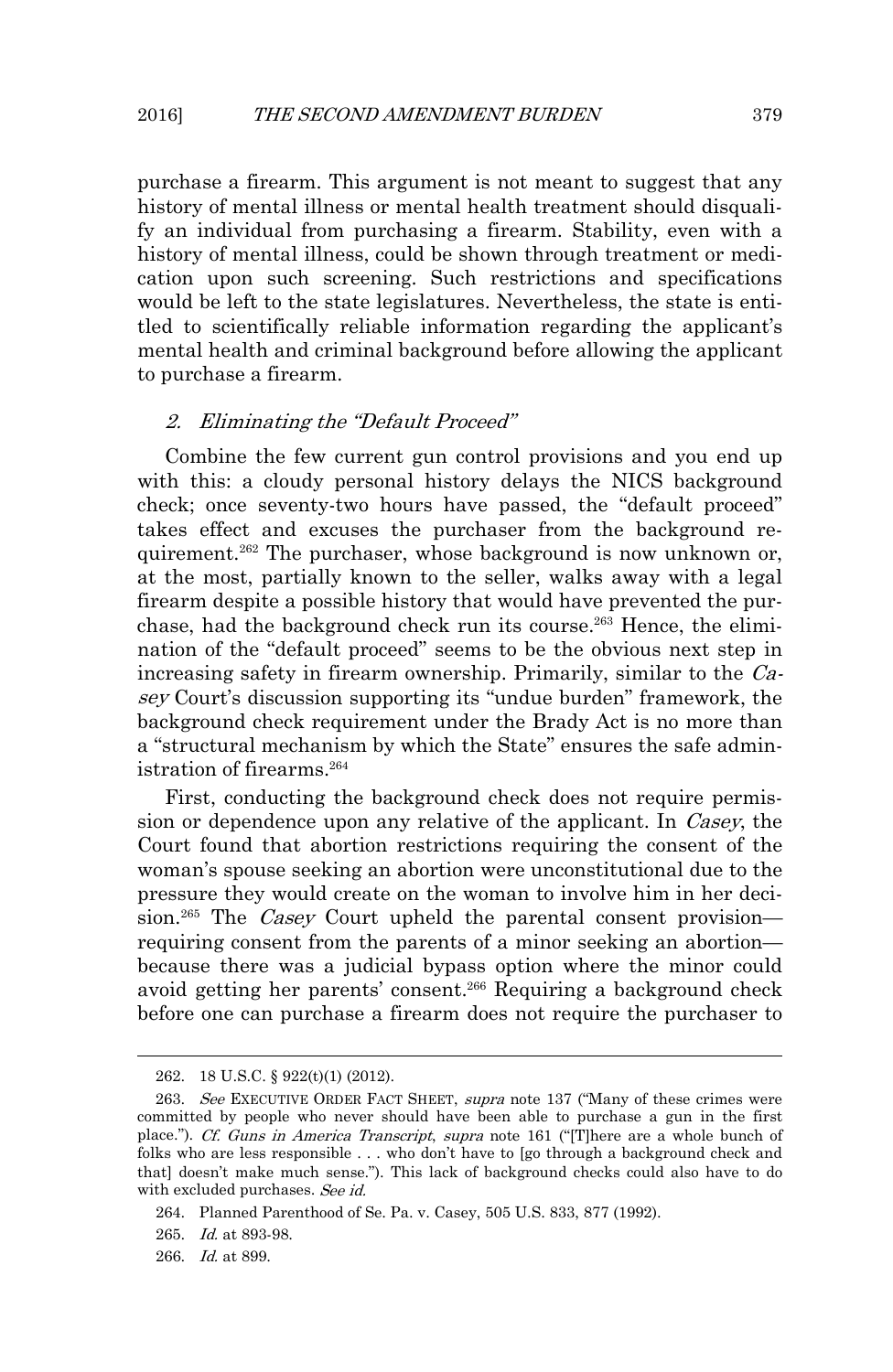involve any private third-party in their decision to purchase a firearm. Thus, the background check requirement is valid under the Casey reasoning regarding the parental and spousal consent provisions.

 Second, purchasing a gun should be done with forethought and responsibility. So, a twenty-four hour waiting period before purchasing a gun would not unduly impair one's right to bear arms. "The idea that important decisions will be more informed and deliberate if they follow some period of reflection does not strike us as unreasonable, particularly where the statute directs that important information become part of the background of the decision."267 In any situation that a person purchases a gun and needs the gun immediately, there is likely concern of an impulsive and dangerous thought process that could intrude upon others' constitutional and human right to life. 268 Likewise, any planned attack is detrimental to society, as we have seen in the recent past.269 Extending the time that it takes for one to obtain a firearm, or throwing off their 'plan' by a day or two is anything *but* detrimental to both the safety of society and the purchaser's criminal record. Likewise, the *Casey* Court found that a twentyfour hour waiting period for seeking an abortion was not an "undue burden" and was therefore constitutional because the abortion could be conducted the next day just the same. $270$ 

If, for some reason, a situation required immediate and violent action, police and governmental authorities are in place to serve those purposes. Admittedly, there is a glaring counter-factual scenario to the police solution—where a home invasion presents imminent danger that cannot be curbed by police action due to the delay required to call police and for police to arrive.<sup>271</sup> As such, *Heller* estab-

 $\overline{a}$ 

269. See MARCUS FELSON & MARY ECKERT, CRIME AND EVERYDAY LIFE 46 (5th ed. 2016). Cf. Edwards, supra note 207, at 1336 ("Most murder in real life comes from a compound of anger, passion, intoxication, and accident—mixed in varying portions. . . . The quarrels that most frequently trigger murders might well result in nothing more than bloody noses or a lot of noise if there were not present a deadly weapon—handy and loaded.").

<sup>267.</sup> Id. at 885.

<sup>268.</sup> Id. at 885-86; see Abrams, supra note 138, at 496 (explaining the usefulness of a "cooling off period"); TRIBE & MATZ, supra note 2, at 157 ("Nonetheless, law and policy can play a vital role in regulating which people have access to the firepower that can transform evil impulses into bouts of carnage."); see also U.S. CONST. amend. XIV; American Declaration of the Rights and Duties of Man, OEA/Ser.L./V.II.23, doc. 21, rev. 6 (1948), reprinted in Basic Documents Pertaining to Human Rights in the Inter-American System, OEA/Ser.L.V./II.82, doc. 6, rev. 1 at 17, http://www.nesri.org/sites/default/files/American \_Declaration\_of\_the\_Rights\_and\_Duties\_of\_Man.pdf [https://perma.cc/A5ST-W494] (Ninth International Conference of American States).

<sup>270.</sup> Casey, 505 U.S. at 885-86.

<sup>271.</sup> Guns in America Transcript, supra note 161. But see Edwards, supra note 207, at 1336 ("Reaching for a gun is the most dangerous possible gesture when one is confronted by an armed felon."); id. at 1337 ("[T]he mythology of murder has occasioned the purchasing of arms by all too many people as a means of self-defense when in fact such measures greatly increase the hazard to them and their loved ones.").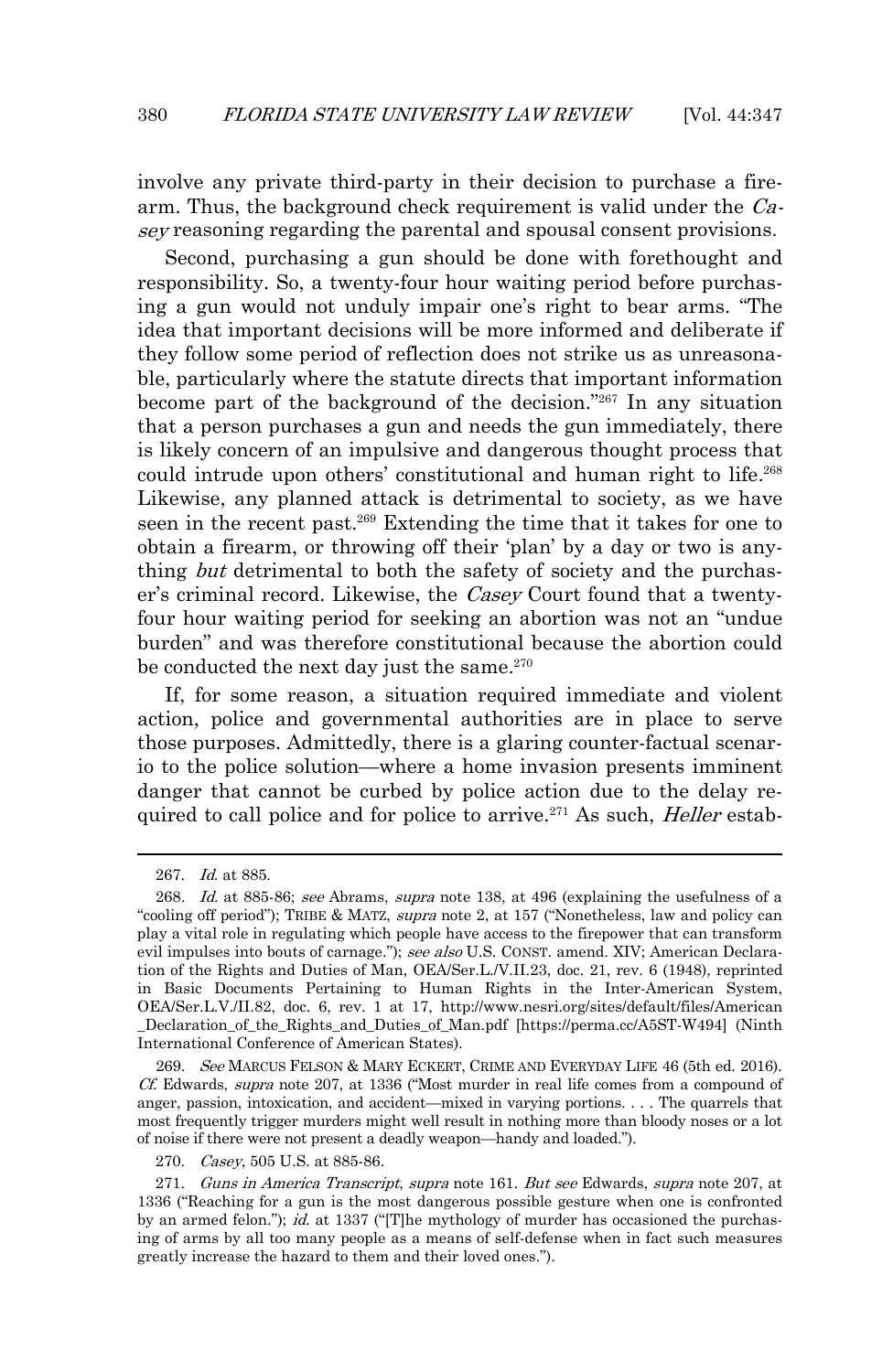lished that the Second Amendment entitles one to protect himself with a firearm in his home.<sup>272</sup> Nevertheless, this situation would only exist without a firearm (for those who wish to have one) for the generally minimal period of time between the beginning of the NICS process and the end. Lawmakers have explicitly accepted that previous felons, or others statutorily restricted from firearm access, may be unable to defend themselves with firearms by restricting their rights.

Even seventy-two hours (the three-day cut-off established by the "default proceed") would not be an undue burden to one's Second Amendment rights under the same reasoning, as one's health and daily function is not affected by the additional wait-period for receiving a purchased firearm; <sup>273</sup> and a state's interest in ensuring the safety and stability of the gun purchaser is compelling. In fact, California requires a minimum ten-day, or 240-hour, waiting period before any sale or transfer of a firearm.<sup>274</sup> In the abortion context, the difference between one and three days, not to mention ten, may be more burdensome on the right-holder, as travel may be a hindrance, <sup>275</sup> medical needs may be exacerbated by the increased wait-period,<sup>276</sup> or other time-sensitive needs may be delayed. Even with concerns of immediacy in the abortion context, seventy-two hour waiting periods are on the books in some states. So, the lack of medical sensitivity or potential psychological harm—accepting prima facie the Court's argument in Casey and Carhart—in firearm purchases indicates that increasing the wait-period by eliminating the "default proceed" is not an undue burden on one's fundamental right to bear arms and is therefore constitutional.

Further, those who are most likely to be affected by the increased wait-period are those who the state has a heightened interest in investigating before allowing them to obtain a firearm. "In fact, the FBI has found that a purchaser whose NICS check takes longer than [twenty-four] hours to complete is [twenty] times more likely to be a prohibited purchaser than other applicants."<sup>277</sup> Applying *Casey* here, "[a] particular burden is not of necessity a substantial obstacle. Whether a burden falls on a particular group is a distinct inquiry from whether it is a substantial obstacle even as to the [people] in

<sup>272.</sup> McDonald v. City of Chicago, 561 U.S. 742, 791 (2010).

<sup>273.</sup> Casey, 505 U.S. at 885 ("[A] 24-hour delay does not create any appreciable health risk.").

<sup>274.</sup> CAL. PENAL CODE §§ 26815, 27540, 28220 (Deering 2015); California State Law Summary, LAW CTR. TO PREVENT GUN VIOLENCE, http://smartgunlaws.org/california-state-lawsummary/ (last updated Oct. 29, 2015); Waiting Periods in California, LAW CTR. TO PREVENT GUN VIOLENCE, http://smartgunlaws.org/waiting-periods-in-california/ [https://perma.cc/U968-M3BS].

<sup>275.</sup> Casey, 505 U.S. at 885-86.

<sup>276.</sup> Id. at 885; supra note 54.

<sup>277.</sup> Federal Law on Background Checks, supra note 132.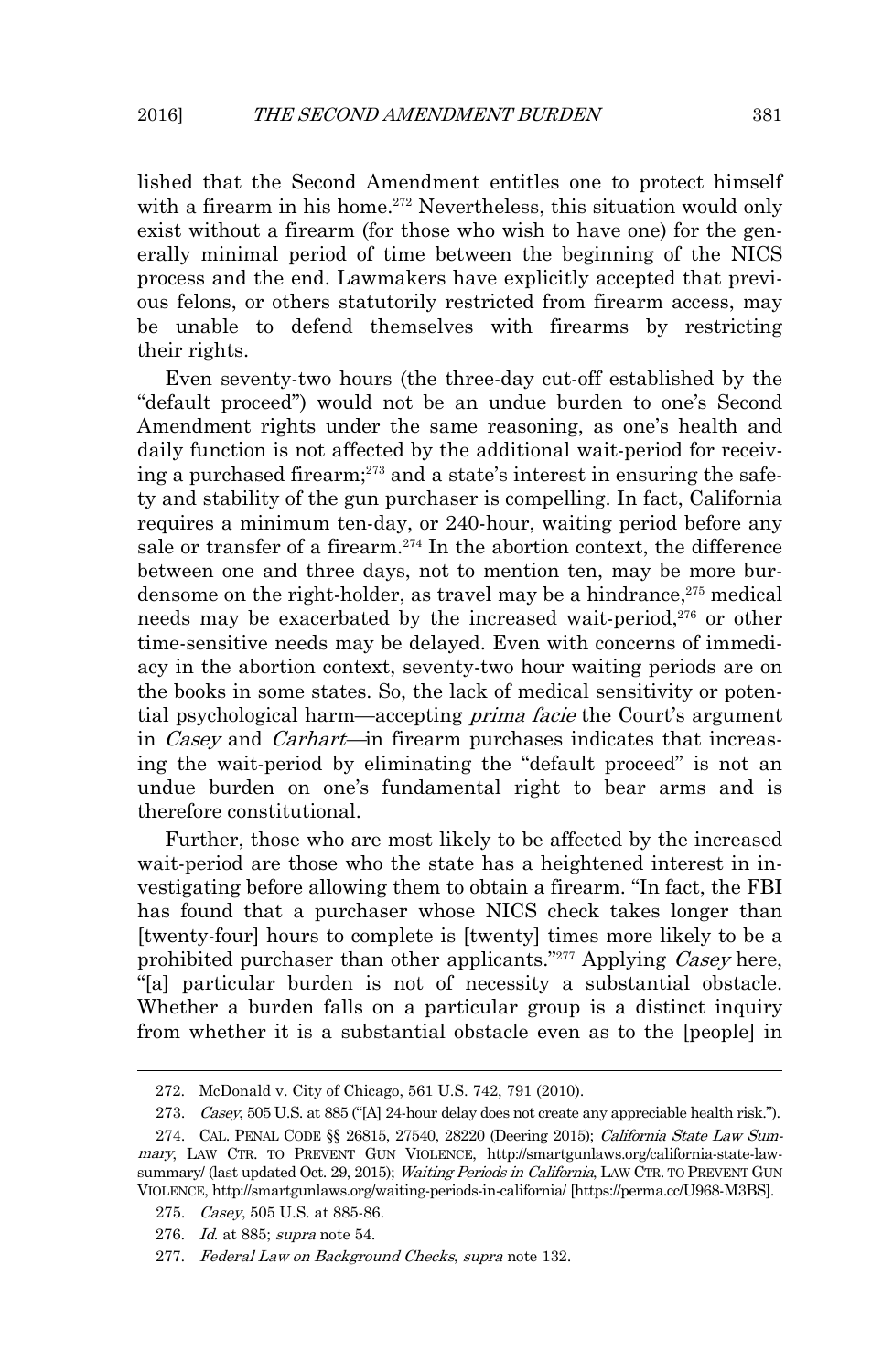that group."278 Therefore, that those with messier backgrounds have to wait longer to purchase a firearm does not necessitate a substantial obstacle or undue burden. Such a finding would be contrapositive to the purpose of the background requirement: to keep those with a history that would indicate improper firearm use from owning firearms to further the state's interest in keeping America safe.

#### 3. Reinstating a Ban on Assault Weapons

Had the AWB existed at the time, the following shootings (and others) could have been avoided or, at least, minimized: Aurora, Colorado (July 2012), Sandy Hook (December 2012), San Bernardino (December 2015). <sup>279</sup> So, Legislators' concerns when the AWB was first enacted in 1994 have not been remedied, and assault weapons continue to heighten the danger and fatality of gun violence in the United States.

Reinstating a ban on assault weapons would also not place an undue burden on one's Second Amendment rights because the individual purpose of the Second Amendment—self-defense—can be served adequately without assault weapons.280 Assault weapons are military-style firearms that are designed to aid in combat with their rapid reloading capabilities. Any justified, individual use of a firearm in American civilization should not require such type of weapon.

#### V. CONCLUSION

Murder is the most feared violent crime in America.281 Yet the murder rhetoric and how to eliminate its effect on U.S. society is misguided.282 The rights enumerated within the Second Amendment and the right established within the Fourteenth Amendment by the U.S. Supreme Court in Roe are more similar than their opposing proponents and discussion portray. Borrowing the "undue burden" framework from abortion lends guidance to the constitutionality of gun regulations aimed to protect and preserve American society. An

<sup>278.</sup> Casey, 505 U.S. at 887.

<sup>279.</sup> See Buchanan, supra note 140 (listing the weapons used in each shooting); Ashby Jones & Dan Frosch, Rifles Used in San Bernardino Shooting Illegal Under State Law, WALL STREET J. (Dec. 3, 2015, 10:51 PM), http://www.wsj.com/articles/rifles-used-in-sanbernardino-shooting-illegal-under-state-law-1449201057 [https://perma.cc/U6F6-TK24]; Dean Reynolds, Assault Weapon is Common Denominator in Mass Shootings, CBS NEWS (Dec. 4, 2015, 7:48 PM), http://www.cbsnews.com/news/san-bernardino-shooting-assaultweapon-is-common-denominator-in-mass-shootings/ [https://perma.cc/84QH-SXHV].

<sup>280.</sup> Cf. Lund, *supra* note 118, at 341 (arguing that Second Amendment precedent does not "foreclose" the government from banning specific weapons).

<sup>281.</sup> WALSH & HEMMENS, supra note 7, at 374.

<sup>282.</sup> There is no argument whether discharging a gun towards innocent people is murder. Cf. Rosenbluth, supra note 17, at 1247 ("[K]illing innocent human life is murder.").